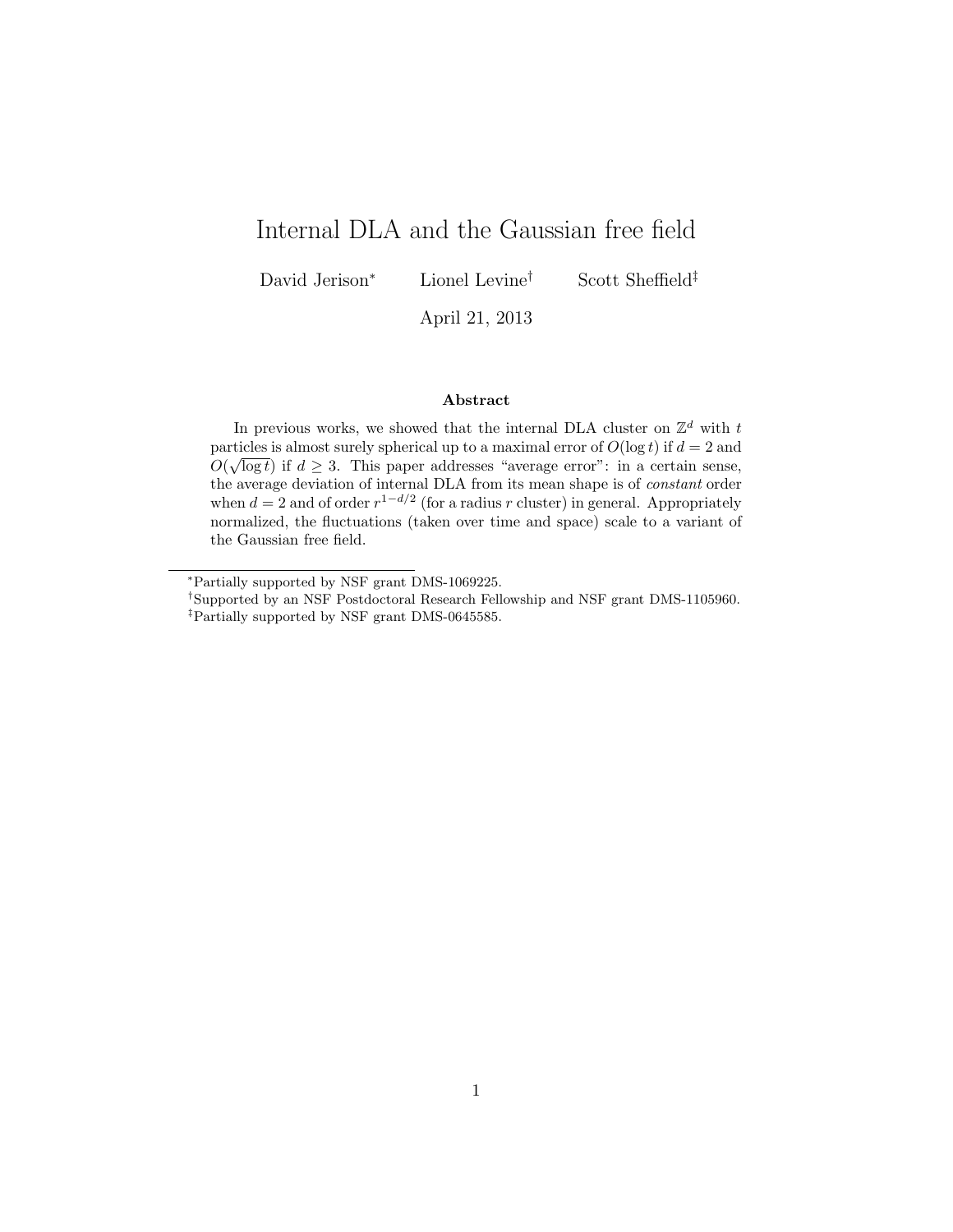## Contents

|   | 1 Introduction           |                                                                   |                 |
|---|--------------------------|-------------------------------------------------------------------|-----------------|
|   | 1.1                      |                                                                   | 2               |
|   | 1.2                      | FKG inequality statement and continuous time                      | $5\overline{)}$ |
|   | 1.3                      |                                                                   | $\mathbf{5}$    |
|   | 1.4                      |                                                                   | 8               |
|   | $1.5^{\circ}$            | Comparing the GFF and the augmented GFF $\dots \dots \dots \dots$ | 13              |
|   | <b>General dimension</b> |                                                                   |                 |
|   | $2.1\,$                  |                                                                   | 17              |
|   | 2.2                      |                                                                   | 17              |
|   | 2.3                      | General-dimensional CLT: Proof of Theorem 1.4                     | 19              |
| 3 | Dimension two            |                                                                   |                 |
|   | 3.1                      | Two dimensional central limit theorem                             | 23              |
|   | 3.2                      |                                                                   | 33              |
|   | 3.3                      |                                                                   | 36              |
|   |                          | 3.4 Fixed time fluctuations: Proof of Theorem 1.3                 | 38              |

## <span id="page-1-0"></span>1 Introduction

#### <span id="page-1-1"></span>1.1 Overview

We study scaling limits of internal diffusion limited aggregation ("internal  $DLA$ "), a growth model introduced in [\[MD86,](#page-39-0) [DF91\]](#page-38-0). In internal DLA, one inductively constructs an **occupied set**  $A_t \subset \mathbb{Z}^d$  for each time  $t \geq 0$  as follows: begin with  $A_0 = \emptyset$  and  $A_1 = \{0\}$ , and let  $A_{t+1}$  be the union of  $A_t$  and the first place a random walk from the origin hits  $\mathbb{Z}^d \setminus A_t$ . A continuum analogue of internal DLA is the famous Hele-Shaw model for fluid insertion.<sup>1</sup>

The purpose of this paper is to study the growing family of sets  $A_t$ . Following the pioneering work of [\[LBG92\]](#page-39-1), it is by now well known that, for large  $t$ , the set  $A_t$  approximates an origin-centered Euclidean lattice ball  $\mathbf{B}_r := B_r(0) \cap \mathbb{Z}^d$ (where  $r = r(t)$  is such that  $B_r(0)$  has volume t). The authors recently showed that this is true in a fairly strong sense [\[JLS09,](#page-39-2) [JLS12a,](#page-39-3) [JLS12b\]](#page-39-4): the maximal distance from a point where  $1_{A_t} - 1_{B_r}$  is non-zero to  $\partial B_r(0)$  is a.s.  $O(\log t)$  if  $d = 2$ and  $O(\sqrt{\log t})$  if  $d \geq 3$ . In fact, if C is large enough, the probability that this maximal distance exceeds  $C \log t$  (or  $C \sqrt{\log t}$  when  $d \geq 3$ ) decays faster than any

<sup>&</sup>lt;sup>1</sup>It follows from [\[LP10\]](#page-39-5) that the internal DLA cluster formed from a finite set of point sources in  $\mathbb{Z}^d$  has a scaling limit which solves an obstacle problem in  $\mathbb{R}^d$ . Hele-Shaw flow solves the same obstacle problem  $\lbrack$  GV06. In contrast, the Witten-Sander model of *external* DLA  $\lbrack$ WS81. in which random walkers start "at infinity" and stop when reaching a site neighboring the cluster, is analogous to the (ill-posed) reverse time direction of Hele-Shaw flow.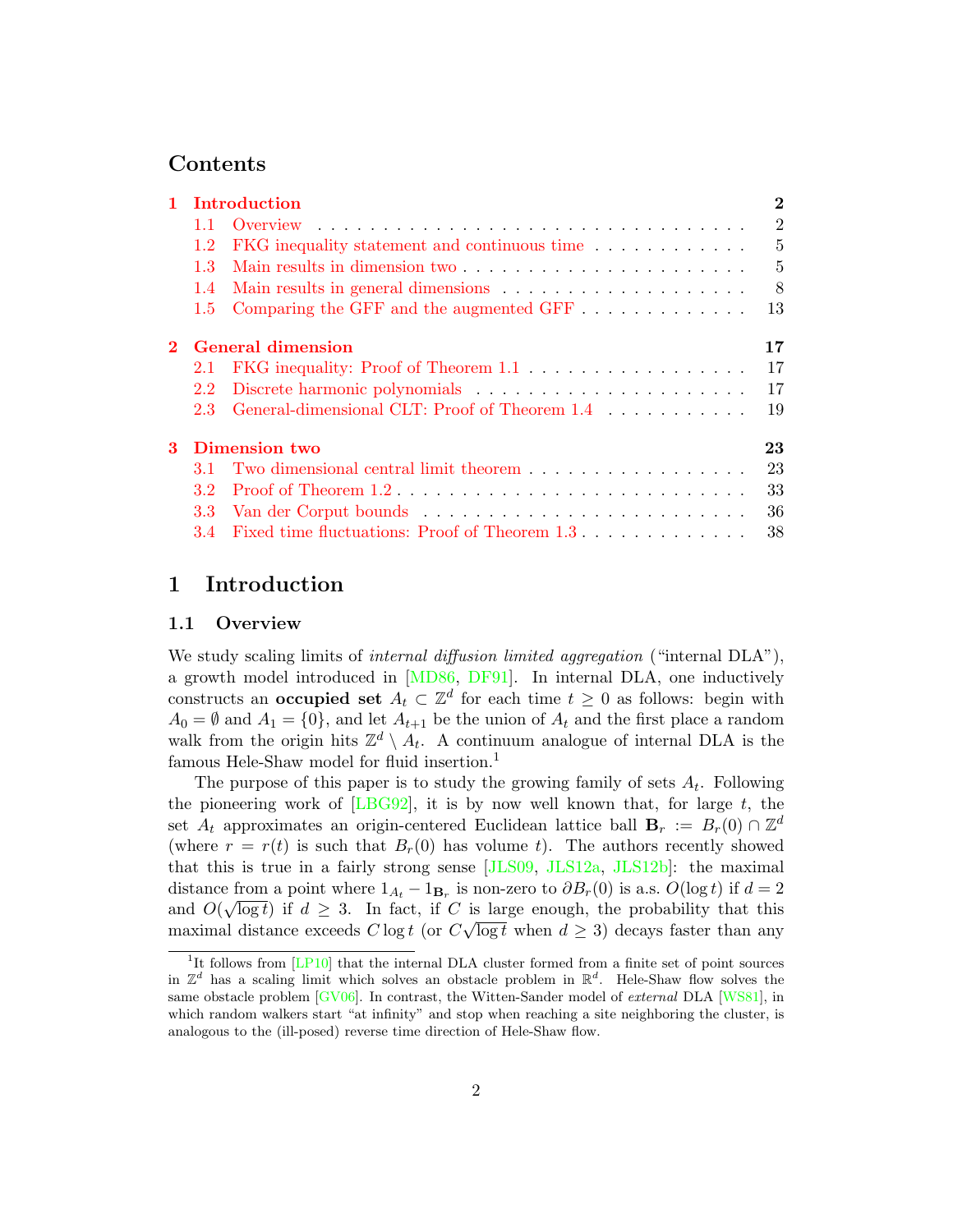fixed (negative) power of t. Some of these results are obtained by different methods in [\[AG12a,](#page-38-2) [AG12b\]](#page-38-3).

This paper will ask what happens if, instead of considering the maximal distance from  $\partial B_r(0)$  at time t, we consider the "average error" at time t (allowing inner and outer errors to cancel each other out). It turns out that in a distributional "average fluctuation" sense, the set  $A_t$  deviates from  $B_r(0)$  by only a constant number of lattice spaces when  $d = 2$  and by an even smaller amount when  $d \geq 3$ . Appropriately normalized, the fluctuations of  $A_t$ , taken over time and space, define a distribution on  $\mathbb{R}^d$  that converges in law to a variant of the Gaussian free field (GFF): a random distribution on  $\mathbb{R}^d$  that we will call the **augmented Gaussian free field**. (It can be constructed by defining the GFF in spherical coordinates and replacing variances associated to spherical harmonics of degree  $k$  by variances associated to spherical harmonics of degree  $k+1$ ; see  $\S1.5$ .) The "augmentation" appears to be related to a damping effect produced by the mean curvature of the sphere (as discussed below).<sup>2</sup>

To our knowledge, no central limit theorem of this kind has been previously conjectured in either the physics or the mathematics literature. The appearance of the GFF and its "augmented" variants is a particular surprise. (It implies that internal DLA fluctuations — although very small — have long-range correlations and that, up to the curvature-related augmentation, the fluctuations in the direction transverse to the boundary of the cluster are of a similar nature to those in the tangential directions.) Nonetheless, the heuristic idea is easy to explain. Before we state the central limit theorems precisely  $(\S1.3 \text{ and } \S1.4)$  $(\S1.3 \text{ and } \S1.4)$  $(\S1.3 \text{ and } \S1.4)$  $(\S1.3 \text{ and } \S1.4)$ , let us explain the intuition behind them.

Write a point  $x \in \mathbb{R}^d$  in polar coordinates as ru for  $r \geq 0$  and  $u \in \mathbb{R}^d$  on the unit sphere ( $|u|=1$ ). Suppose that at each time t the boundary of  $A_t$  is approximately parameterized by  $r_t(u)u$  for a function  $r_t$  defined on the unit sphere. Write

$$
r_t(u) = (t/\omega_d)^{1/d} + \rho_t(u)
$$

where  $\omega_d$  is the volume of the unit ball in  $\mathbb{R}^d$ . The  $\rho_t(u)$  term measures the deviation from circularity of the cluster  $A_t$  in the direction u. How do we expect  $\rho_t$  to evolve in time? To a first approximation, the angle at which a random walk exits  $A_t$  is a uniform point on the unit sphere. If we run many such random walks, we obtain a sort of Poisson point process on the sphere, which has a scaling limit given by spacetime white noise on the sphere. However there is a smoothing effect coming from the fact that places where  $\rho_t$  is negative are more likely to be hit by the random walks than places where  $\rho_t$  is positive, and hence  $|\rho_t|$  is more likely to shrink in time. There is also secondary damping effect coming from the mean curvature of the sphere: As t increases, even if the existing fluctuations do not decrease in absolute size, they make up a smaller proportion of the boundary as the cluster grows.

<sup>&</sup>lt;sup>2</sup>Consider continuous time internal DLA on the half cylinder  $(\mathbb{Z}/m\mathbb{Z})^{d-1} \times \mathbb{Z}_+$ , with particles started uniformly on  $(\mathbb{Z}/m\mathbb{Z})^{d-1} \times \{0\}$ . Though we do not prove this here, we expect the cluster boundaries to be approximately flat cross-sections of the cylinder, and we expect the fluctuations to scale to the *ordinary* GFF on the half cylinder as  $m \to \infty$ .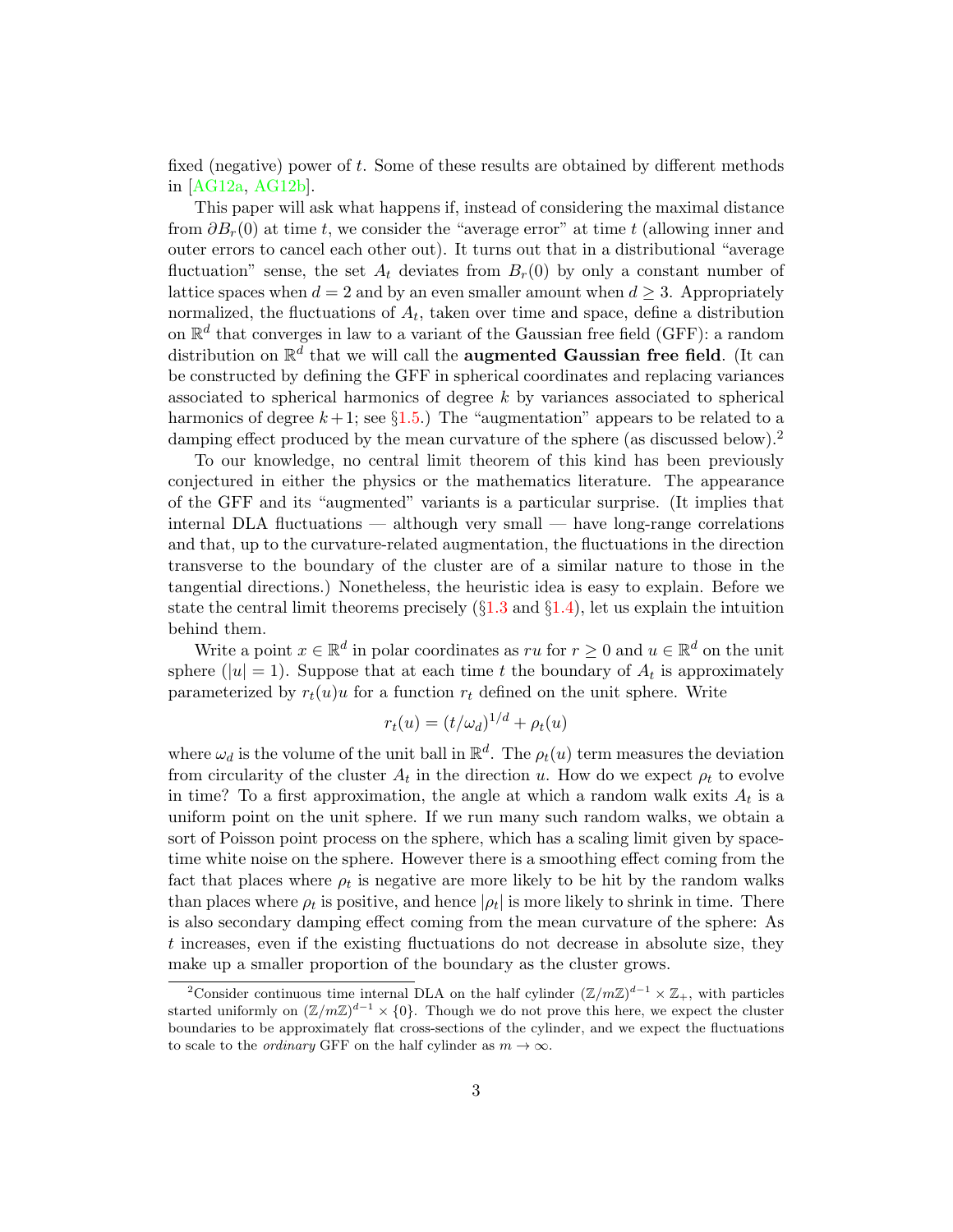The white noise should correspond to adding independent Brownian noise terms to the spherical Fourier modes of  $\rho_t$ . The rate of smoothing/damping in time should be approximately given by  $\Lambda \rho_t$  for some linear operator  $\Lambda$  mapping the space of functions on the unit sphere to itself. Since the random walks approximate Brownian motion (which is rotationally invariant), we would expect  $\Lambda$  to commute with orthogonal rotations, and hence have spherical harmonics as eigenfunctions. With the right normalization and parameterization, it is therefore natural to expect the spherical Fourier modes of  $\rho_t$  to evolve as independent Brownian motions subject to linear "restoration forces" (a.k.a. Ornstein-Uhlenbeck processes) where the magnitude of the restoration force depends on the degree of the corresponding spherical harmonic. It turns out that the restriction of the (ordinary or augmented) GFF on  $\mathbb{R}^d$  to a centered volume t sphere evolves in time t in a similar way.

Of course, as stated above, the "spherical Fourier modes of  $\rho_t$ " have not really been defined (since the boundary of  $A_t$  is complicated and generally *cannot* be parameterized by  $r_t(u)u$ . In the coming sections, we will define related quantities that (in some sense) encode these spherical Fourier modes and are easy to work with. These quantities are the martingales obtained by summing discrete harmonic polynomials over the cluster  $A_t$ .

The heuristic just described provides intuitive interpretations of the results given below. Theorem [1.3,](#page-6-1) for instance, identifies the weak limit as  $t \to \infty$  of the internal DLA fluctuations from circularity at a fixed time t: the limit is the two-dimensional augmented Gaussian free field restricted to the unit circle  $\partial B_1(0)$ , which can be interpreted in a distributional sense as the random Fourier series

<span id="page-3-0"></span>
$$
\frac{1}{\sqrt{2\pi}} \left[ \alpha_0 / \sqrt{2} + \sum_{k=1}^{\infty} \alpha_k \frac{\cos k\theta}{\sqrt{k+1}} + \beta_k \frac{\sin k\theta}{\sqrt{k+1}} \right]
$$
(1)

where  $\alpha_k$  for  $k \geq 0$  and  $\beta_k$  for  $k \geq 1$  are independent standard Gaussians. The ordinary two-dimensional GFF restricted to the unit circle is similar, except that dinary two-dimensional  $\overline{k+1}$  is replaced by  $\sqrt{k}$ .

The series  $(1)$  — unlike its counterpart for the one-dimensional Gaussian free field, which is a variant of Brownian bridge — is a.s. divergent, which is why we use the dual formulation explained in  $\S1.4$ . The dual formulation of [\(1\)](#page-3-0) amounts to a central limit theorem, saying that for each  $k \geq 1$  the real and imaginary parts of

$$
M_k = \frac{1}{r} \sum_{z \in A_{\pi r^2}} \left(\frac{z}{r}\right)^k
$$

converge in law as  $r \to \infty$  to normal random variables with variance  $\frac{\pi}{2(k+1)}$  (and that  $M_j$  and  $M_k$  are asymptotically uncorrelated for  $j \neq k$ ). See [\[FL12,](#page-38-4) §6.2] for numerical data on the moments  $M_k$  in large simulations.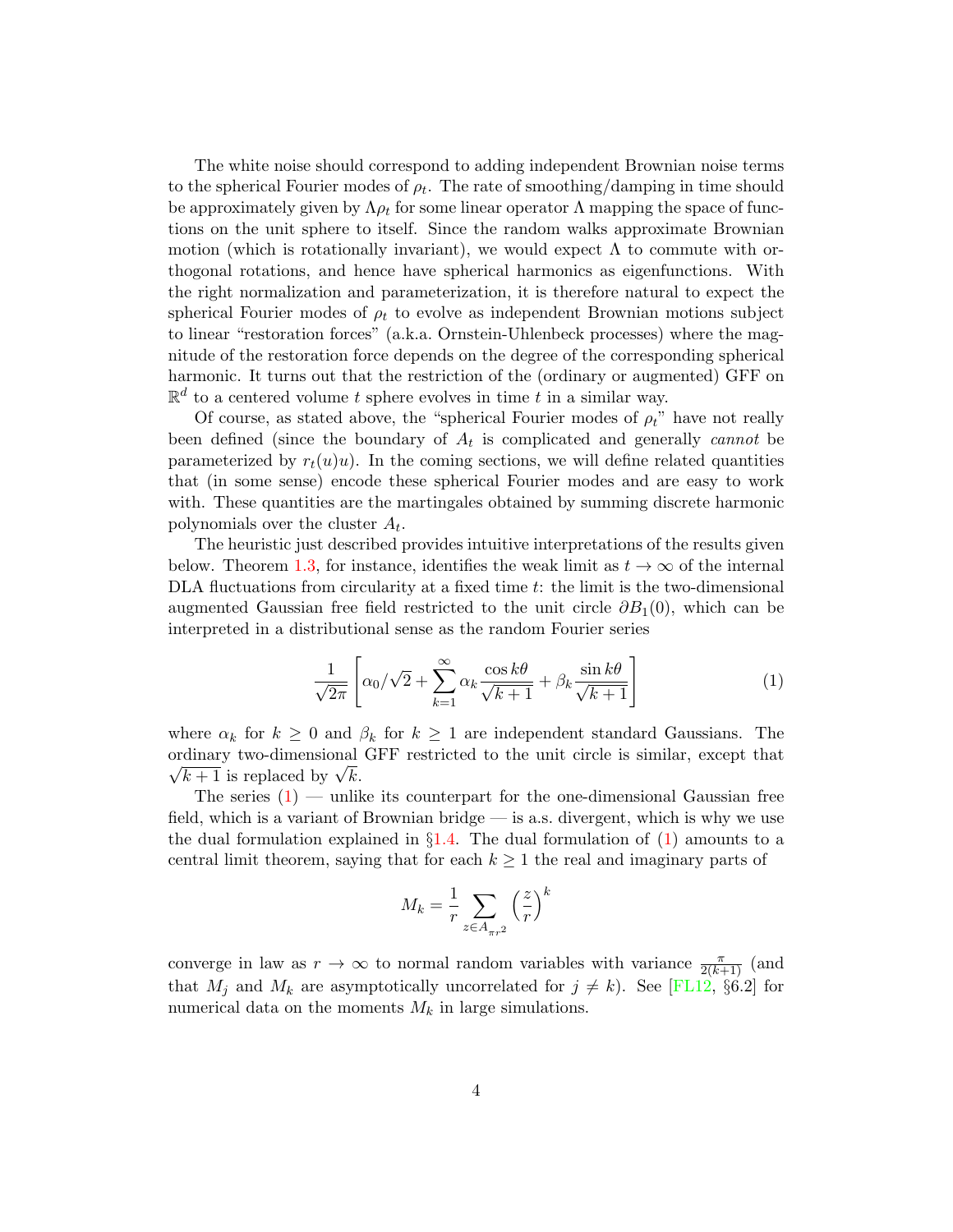#### <span id="page-4-0"></span>1.2 FKG inequality statement and continuous time

Before we set about formulating our central limit theorems precisely, we mention a previously overlooked fact. Suppose that we run internal DLA in continuous time by adding particles at Poisson random times instead of at integer times: this process we will denote by  $A_{T(t)}$  (or often just  $A_T$ ) where  $T(t)$  is the counting function for a Poisson point process in the interval  $[0, t]$  (so  $T(t)$  is Poisson distributed with mean  $t$ ). We then view the entire history of the IDLA growth process as a (random) function on  $[0, \infty) \times \mathbb{Z}^d$ , which takes the value 1 or 0 on the pair  $(t, x)$  accordingly as  $x \in A_{T(t)}$  or  $x \notin A_{T(t)}$ . Write  $\Omega$  for the set of functions  $f : [0, \infty) \times \mathbb{Z}^d \to \{0, 1\}$  such that  $f(t,x) \leq f(t',x)$  whenever  $t \leq t'$ , endowed with the coordinate-wise partial ordering. Let  $\mathbb P$  be the distribution of  $\{A_{T(t)}\}_{t\geq0}$ , viewed as a probability measure on Ω.

<span id="page-4-2"></span>**Theorem 1.1.** (FKG inequality) For any two increasing functions  $F, G \in L^2(\Omega, \mathbb{P}),$ the random variables  $F({A_{T(t)}}_{t\geq0})$  and  $G({A_{T(t)}}_{t\geq0})$  are nonnegatively correlated.

One example of an increasing function is the total number  $#A_{T(t)} \cap X$  of occupied sites in a fixed subset  $X \subset \mathbb{Z}^d$  at a fixed time t. One example of a decreasing function is the smallest  $t$  for which all of the points in  $X$  are occupied. Intuitively, Theorem [1.1](#page-4-2) means that on the event that one point is absorbed at a late time, it is conditionally more likely for all other points to be absorbed late. The FKG inequality is an important feature of the discrete and continuous Gaussian free fields [\[She07\]](#page-39-7), so it is interesting (and reassuring) that it appears in internal DLA at the discrete level. We have included it here because we believe it to be of independent interest, but the proofs of our main results will not use the FKG inequality.

Sampling a continuous time internal DLA cluster at time  $t$  is equivalent to first sampling a Poisson random variable  $T$  with expectation  $t$  and then sampling an ordinary internal DLA cluster of size T. (By the central limit theorem,  $|t - T|$ ) ordinary internal DLA cluster of size 1. (By the central limit theorem,  $\lvert t - 1 \rvert$  has order  $\sqrt{t}$  with high probability.) Although using continuous time amounts to only a modest time reparameterization (chosen independently of everything else) it is aesthetically natural. Our use of "white noise" in the heuristic of the previous section implicitly assumed continuous time. (Otherwise the total integral of  $\rho_t$  would be deterministic, so the noise would have to be conditioned to have mean zero at each time.)

#### <span id="page-4-1"></span>1.3 Main results in dimension two

For  $x \in \mathbb{Z}^2$  write

$$
F(x) := \inf\{t : x \in A_{T(t)}\}
$$

and

$$
L(x) := \sqrt{F(x)/\pi} - |x|
$$

where  $|x| = (x_1^2 + x_2^2)^{1/2}$  is the Euclidean norm. In words,  $L(x)$  is the difference between the radius of the area t disk — at the time t that x was absorbed into  $A_T$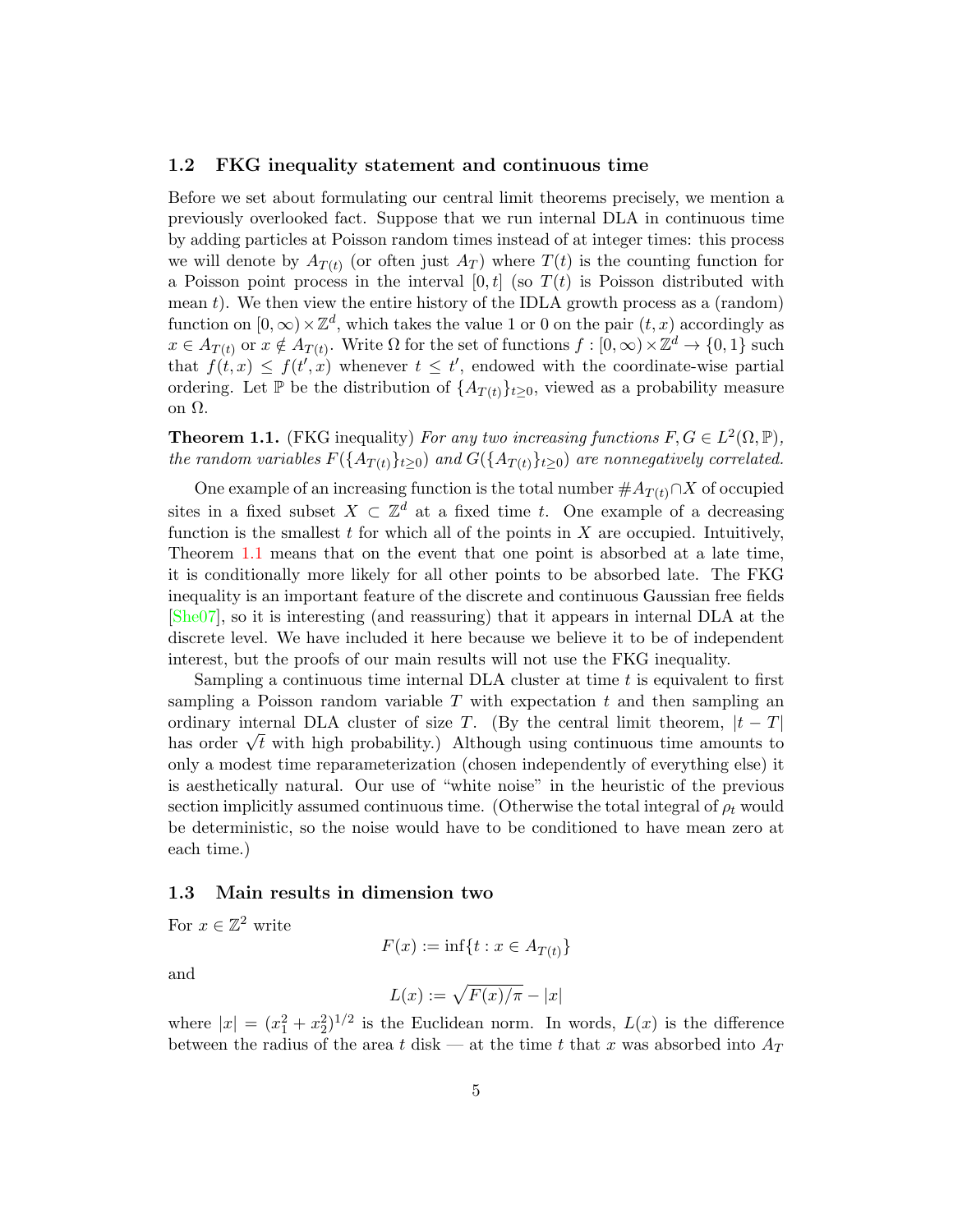

<span id="page-5-0"></span>Figure 1: (a) Continuous-time IDLA cluster  $A_{T(t)}$  for  $t = 10^5$ . Early points (where  $L$  is negative) are colored red, and late points (where  $L$  is positive) are colored blue. (b) The same cluster, with the function  $L(x)$  represented by red-blue shading.

— and |x|. It is a measure of how much later or earlier x was absorbed into  $A_T$ than it would have been if the sets  $A_{T(t)}$  were exactly centered discs of area t. By the main result of [\[JLS12a\]](#page-39-3), almost surely

$$
\limsup_{x \in \mathbb{Z}^2} \frac{L(x)}{\log |x|} < \infty.
$$

The coloring in Figure [1\(](#page-5-0)a) indicates the sign of the function  $L(x)$ , while Figure  $1(b)$  $1(b)$  illustrates the magnitude of  $L(x)$  by shading. Note that the use of continuous time means that the average of  $L(x)$  over x may differ substantially from 0. Indeed we see that — in contrast with the corresponding discrete-time figure of  $[JLS12a]$  — there are noticeably fewer early points than late points in Figure [1\(](#page-5-0)a), which corresponds to the fact that in this particular simulation  $T(t)$  was smaller than t for most values of t. Since for each fixed  $x \in \mathbb{Z}^2$  the quantity  $L(x)$  is a decreasing function of  $A_t(x)$ , the FKG inequality holds for L as well. The positive correlation between values of  $L$  at nearby points is readily apparent from the figure.

To state a limit theorem for the lateness function, consider its rescaling for  $R > 0$ 

$$
G_R((x_1,x_2)) := L((\lfloor Rx_1 \rfloor, \lfloor Rx_2 \rfloor)).
$$

Identify  $\mathbb{R}^2$  with  $\mathbb C$  and let  $H_0$  be the linear span of the set of functions on  $\mathbb C$  of the form  $\text{Re}(az^k)f(|z|)$  for  $a \in \mathbb{C}$ ,  $k \in \mathbb{Z}_{\geq 0}$ , and f smooth and compactly supported on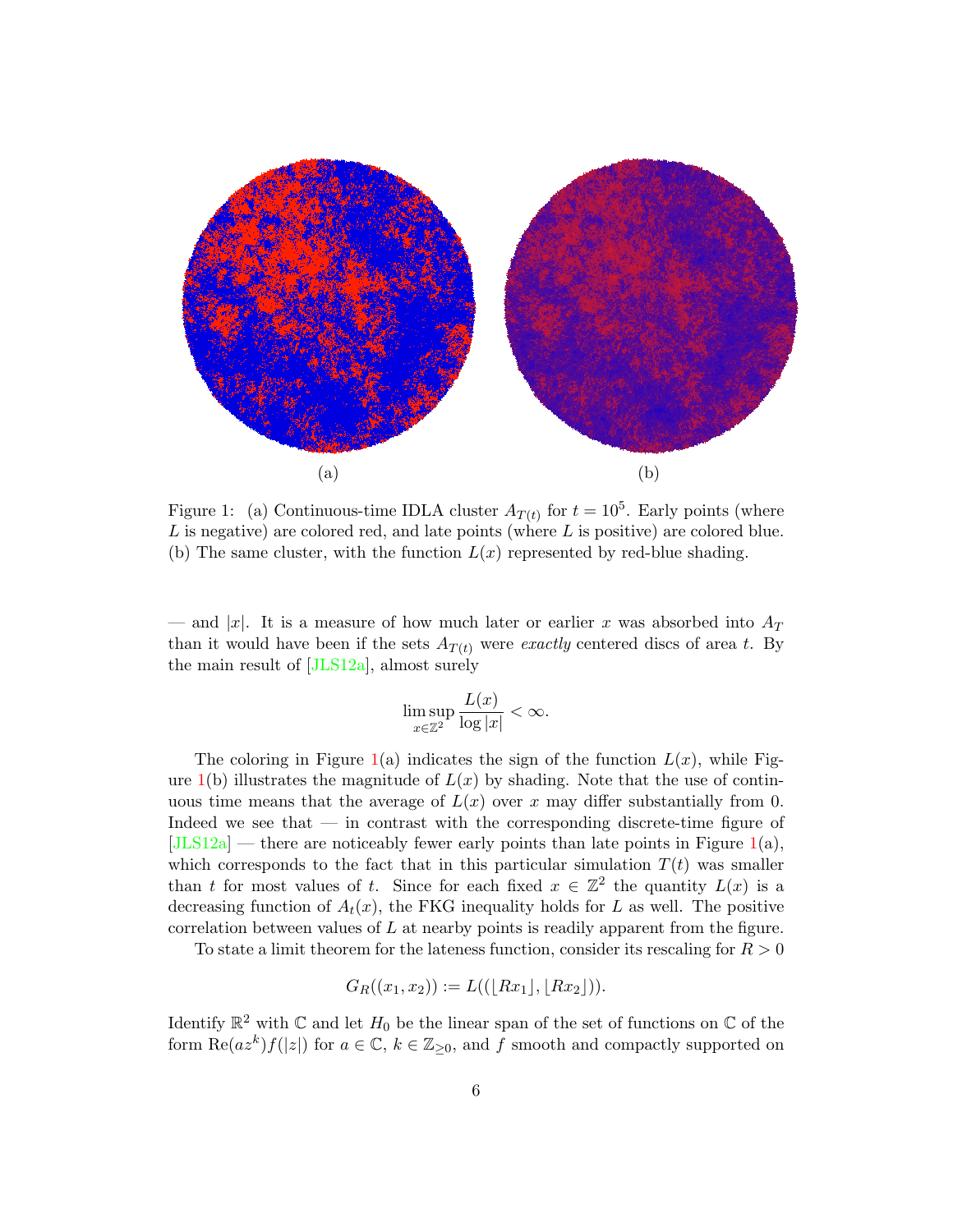$\mathbb{R}_{>0}$ . The space  $H_0$  is obviously dense in  $L^2(\mathbb{C})$ , and it turns out to be a convenient space of test functions. The augmented GFF (and its restriction to  $\partial B_1(0)$ ) will be defined precisely in  $\S1.4$  $\S1.4$  and  $\S1.5$ .

<span id="page-6-0"></span>**Theorem 1.2.** (Weak convergence of the lateness function) As  $R \to \infty$ , the function  $G_R$  converges to the augmented Gaussian free field h in the following sense: for each set of test functions  $\phi_1, \ldots, \phi_k$  in  $H_0$ , the joint law of the inner products  $(\phi_j, G_R)$ converges to the joint law of  $(\phi_j, h)$ .



<span id="page-6-2"></span>Figure 2: Top: Symmetric difference between IDLA cluster  $A_{T(t)}$  at continuous time  $t = 10^5$  and the disk of radius  $\sqrt{t/\pi}$ . Bottom: closeup of a portion of the boundary. Sites outside the disk are colored red if they belong to  $A_{T(t)}$ ; sites inside the disk are colored blue if they do not belong to  $A_{T(t)}$ .

Our next result addresses the fluctuations from circularity at a fixed time, as illustrated in Figure [2.](#page-6-2)

<span id="page-6-1"></span>**Theorem 1.3.** (Fluctuations from circularity) Consider the distribution with point masses on  $\mathbb{R}^2$  given by

<span id="page-6-3"></span>
$$
E_t := r^{-1} \sum_{x \in \mathbb{Z}^2} \left( 1_{x \in A_{T(t)}} - 1_{x \in \mathbf{B}_r} \right) \delta_{x/r},\tag{2}
$$

where  $r = \sqrt{t/\pi}$ . As  $t \to \infty$ , the  $E_t$  converge to the restriction of the augmented GFF to  $\partial B_1(0)$ , in the sense that for each set of test functions  $\phi_1, \ldots, \phi_k$  in  $H_0$ ,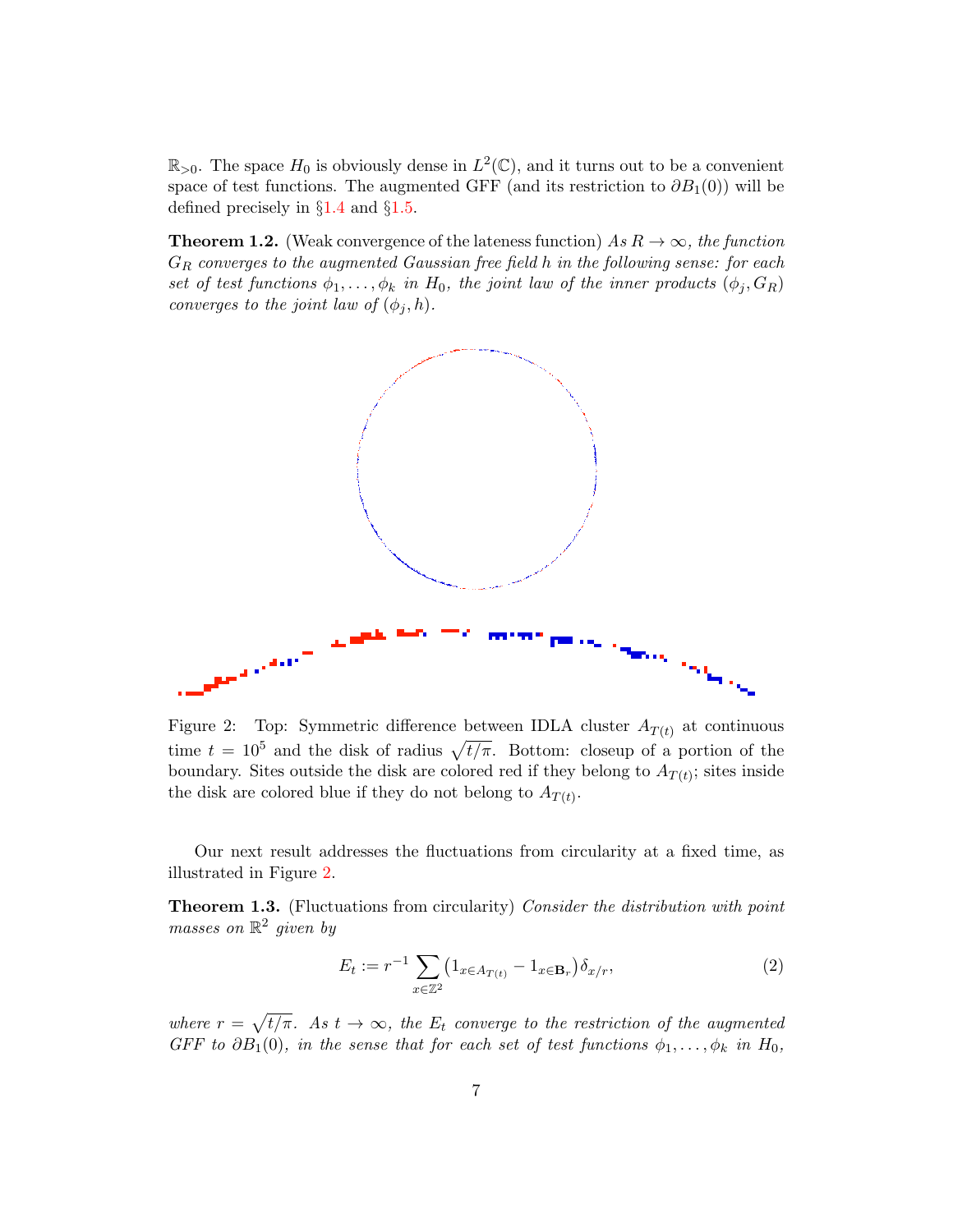the joint law of  $(\phi_i, E_t)$  converges to the joint law of  $\Phi_h(\phi_i, \pi)$  (a Gaussian process defined in  $\S 1.4$ ).

As observed numerically in [\[MD86\]](#page-39-0) and now partly proved in [\[AG11\]](#page-38-5), the de-As observed numericany in [WDo0] and now partly proved in [AG11], the de-<br>viation of  $A_t$  from circularity in a fixed direction is believed to be of order  $\sqrt{\log r}$ (as opposed to the maximal deviation among all directions, believed to be of or-(as opposed to the maximal deviation among an directions, beneved to be of order log r). Note, however that no scaling factor of  $\sqrt{\log r}$  appears in Theorems [1.2](#page-6-0) and [1.3.](#page-6-1) Indeed, to obtain convergence to Gaussian free field, one must scale the quantity of interest so that it just barely diverges, in order to obtain a limit that (like the Gaussian free field) is not defined at points. Instead of a random function, the limit is a random distribution: the Fourier series [\(1\)](#page-3-0) diverges almost surely, but its integral against a test function such as  $\cos k\theta$  is a well-defined Gaussian random variable.

#### <span id="page-7-0"></span>1.4 Main results in general dimensions

In this section, we will extend Theorem [1.3](#page-6-1) to general dimensions  $d \geq 2$  and to a range of times (instead of a single time). That is, we will try to understand scaling limits of the discrepancies of the sort depicted in Figure [2](#page-6-2) (interpreted in some sense as random distributions) in general dimensions and taken over a range of times. We will see that the kinds of fluctuations that emerge from internal DLA randomness are of the order that one would obtain by spreading an extra  $r^{d/2} \sim \sqrt{t}$  particles over a constant fraction of the spherical boundary.

However, a count of the number of lattice points in a ball shows that some caution is in order. By classical results in number theory (see the survey [\[IKKN04\]](#page-38-6) for their history), the difference between the size of  $\mathbf{B}_r = B_r(0) \cap \mathbb{Z}^d$  and  $\omega_d r^d$  is of order  $r^{d-2}$  in all dimensions  $d \geq 5$ . Because  $d-2 > d/2$ , a naive generalization of Theorem [1.3](#page-6-1) to higher dimensions will fail. Indeed, suppose that we define  $E_t$ analogously to  $(2)$  as

$$
E_t = r^{-d/2} \sum_{x \in \mathbb{Z}^d} \left( 1_{x \in A_{T(t)}} - 1_{x \in \mathbf{B}_r} \right) \delta_{x/r}
$$

where  $r = (t/\omega_d)^{1/d}$ . If  $\phi$  is a test function that is equal to 1 in a neighborhood of  $\partial B_1(0)$ , then for large t,

$$
(E_t, \phi) = r^{-d/2} \big( T(t) - \# \mathbf{B}_r \big).
$$

This quantity does not converge in law to a finite random variable as  $t \to \infty$ : The random fluctuations of  $T(t)$  (which has the Poisson distribution of mean t and The random nucleations of  $I(t)$  (which has the Poisson distribution of mean  $t$  and therefore standard deviation  $\sqrt{t} \sim r^{d/2}$ ) are swamped by the order  $r^{d-2}$  deterministic fluctuations of  $\#\mathbf{B}_r$ .

Because the fluctuations of internal DLA are so small, it is a challenge to formulate a central limit theorem that is not swamped by the larger number theoretic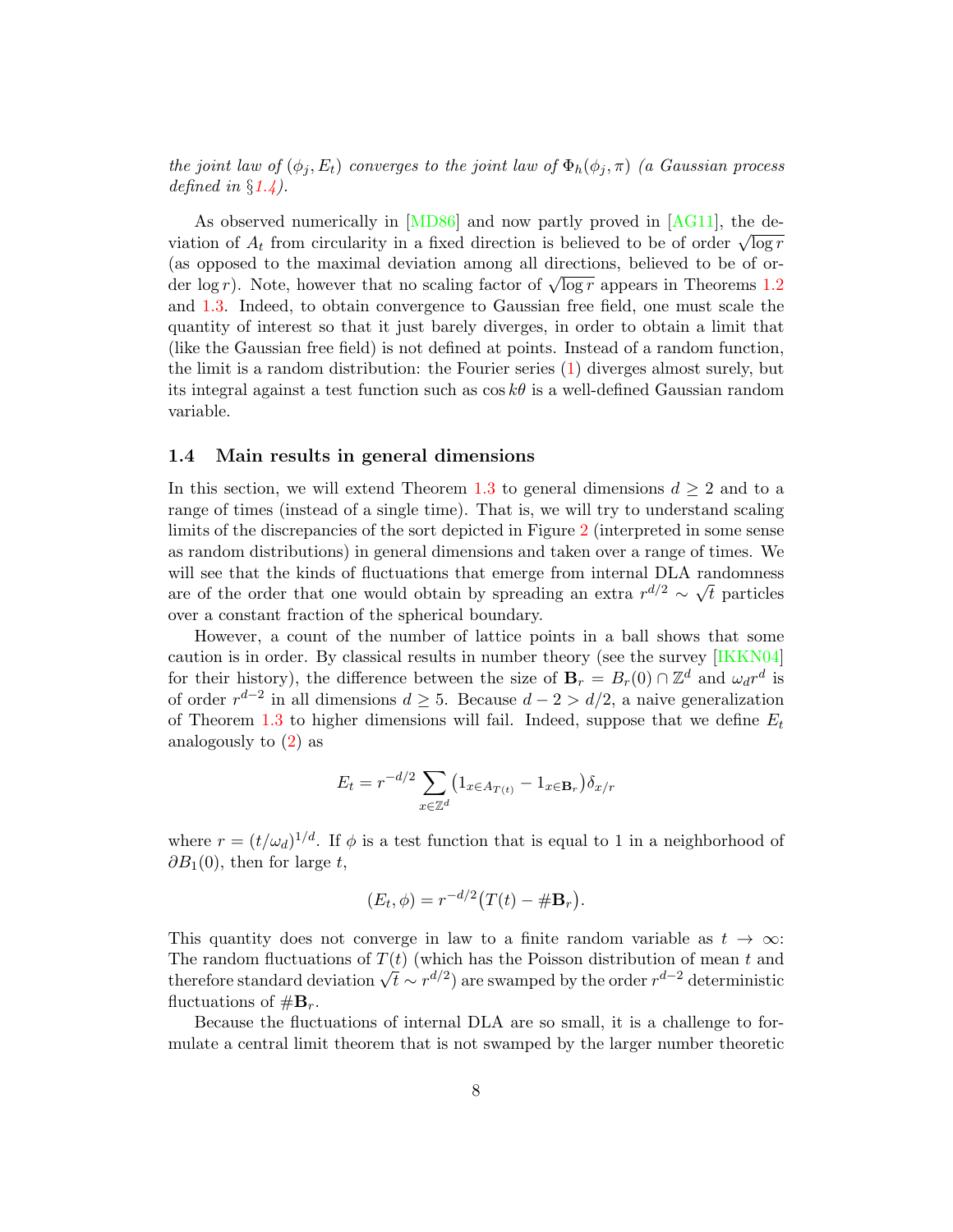irregularities of  $\#B_r$ . We will see below that this can be achieved by replacing  $B_r$ with different ball approximations (the so-called "divisible sandpiles") that are in some sense even "rounder" than the lattice balls themselves. We will also have to define and interpret the (augmented) GFF in a particular way.

Given smooth real-valued functions  $f_1$  and  $f_2$  on  $\mathbb{R}^d$ , write

$$
(f_1, f_2)_{\nabla} = \int_{\mathbb{R}^d} \nabla f_1(x) \cdot \nabla f_2(x) dx.
$$

Here and below dx denotes Lebesgue measure on  $\mathbb{R}^d$ . Given a bounded domain  $D \subset \mathbb{R}^d$ , let  $H(D)$  be the Hilbert space closure in  $(\cdot, \cdot)_{\nabla}$  of the set of smooth compactly supported functions on D. We define  $H = H(\mathbb{R}^d)$  analogously except that the functions are taken modulo additive constants. The Gaussian free field (GFF) is defined formally by

<span id="page-8-0"></span>
$$
g := \sum_{i=1}^{\infty} \alpha_i f_i,
$$
\n(3)

where the  $f_i$  are any fixed  $(\cdot, \cdot)$ <sub>V</sub> orthonormal basis for H and the  $\alpha_i$  are i.i.d. mean zero, unit variance normal random variables. (One also defines the GFF on D similarly, using  $H(D)$  in place of H.) The augmented GFF will be defined similarly below, but with a slightly different inner product.

Since the sum  $(3)$  a.s. does not converge within H, one has to think a bit about how g is defined. Note that for any fixed  $f = \sum \beta_i f_i \in H$ , the quantity  $(g, f)_{\nabla} :=$  $\sum (\alpha_i f_i, f)_{\nabla} = \sum \alpha_i \beta_i$  is almost surely finite and has the law of a centered Gaussian with variance  $||f||_{\nabla} = \sum |\beta_i|^2$ . However, there a.s. exist some functions  $f \in H$  for which the sum does not converge, and  $(g, \cdot)$ <sub>V</sub> cannot be considered as a continuous functional on all of H. Rather than try to define  $(g, f)$ <sub>V</sub> for all  $f \in H$ , it is often more convenient and natural to focus on some subset of  $f$  values (with dense span) on which  $f \mapsto (g, f)_{\nabla}$  is a.s. a continuous function (in some topology). Here are some sample approaches to defining a GFF on D:

- 1. g as a random distribution: For each smooth, compactly supported  $\phi$ , write  $(g, \phi) := (g, -\Delta^{-1}\phi)_{\nabla}$ , which (by integration by parts) is formally the same as  $\int g(x)\phi(x)dx$ . This is almost surely well defined for all such  $\phi$  and makes g a random distribution [\[She07\]](#page-39-7). (If  $D = \mathbb{R}^d$  and  $d = 2$ , one requires  $\int \phi(x)dx = 0$ , so that  $(g, \phi)$  is defined independently of the additive constant. When  $d > 2$  one may fix the additive constant by requiring that the mean of g on  $B_r(0)$  tends to zero as  $r \to \infty$  [\[She07\]](#page-39-7).)
- 2. g as a random continuous  $(d+1)$ -real-parameter function: For each  $\varepsilon > 0$  and  $x \in \mathbb{R}^d$ , let  $g_{\varepsilon}(x)$  denote the mean value of g on  $\partial B_{\varepsilon}(x)$ . For each fixed x, this  $g_{\varepsilon}(x)$  is a Brownian motion in time parameterized by  $-\log \varepsilon$  in dimension 2, or  $-\varepsilon^{2-d}$  in higher dimensions [\[She07\]](#page-39-7). For each fixed  $\varepsilon$ , the function  $g_{\varepsilon}$  can be thought of as a regularization of g (a point of view used extensively in [\[DS10\]](#page-38-7)).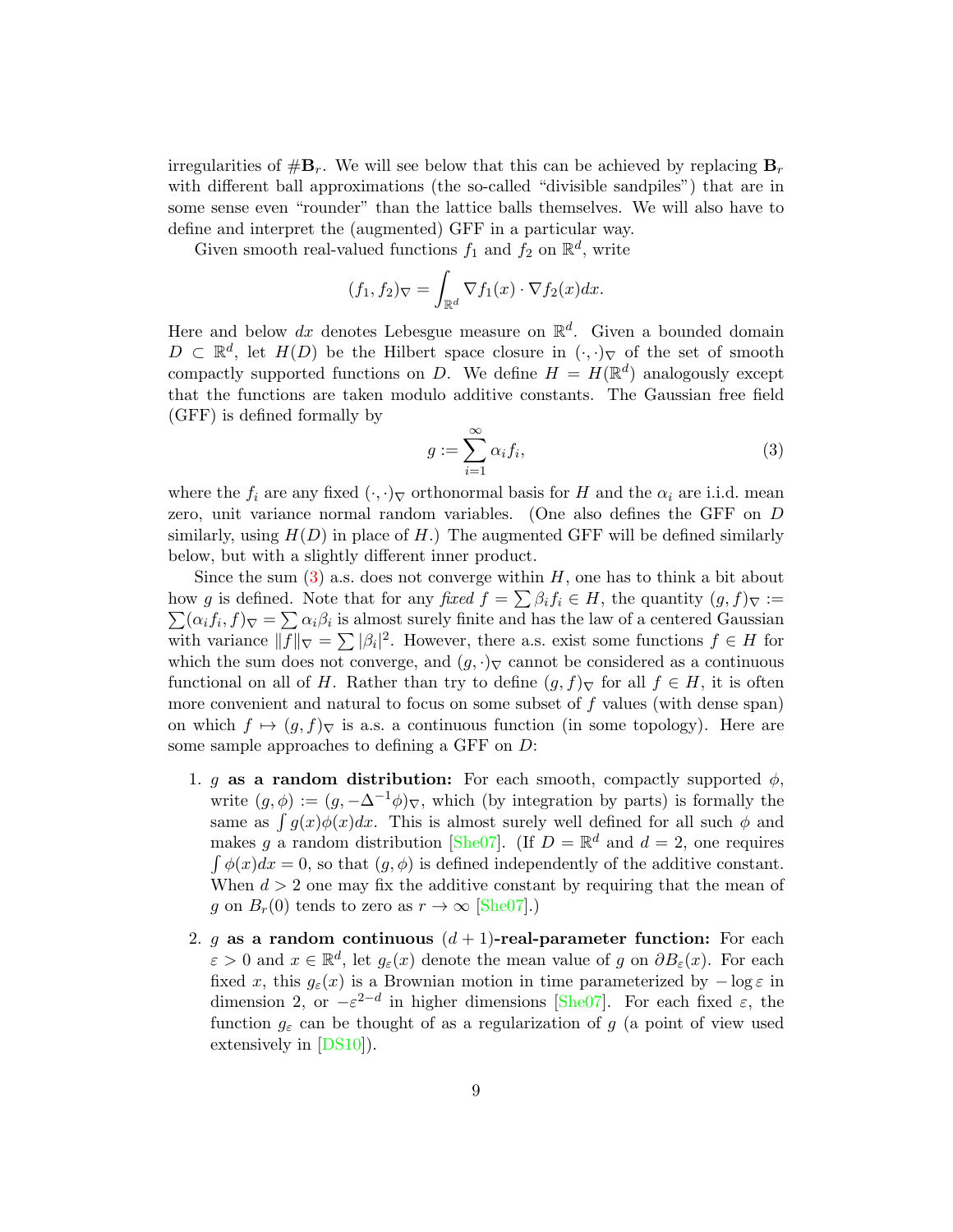3.  $g$  as a family of "distributions" on origin-centered spheres: For each polynomial function  $\phi$  on  $\mathbb{R}^d$  and each  $t > 0$ , define  $\Phi_g(\phi, t)$  to be the integral of  $q\phi$  over  $\partial B_r(0)$  where  $B_r(0)$  is the origin-centered ball of volume t.

The difference between these three approaches boils down to what test functions or measures we want to be able to integrate  $q$  against. In the first case we consider smooth test functions, in the second uniform measures on spheres, and in the third uniform measures on origin-centered spheres weighted by polynomials.

The last approach is the least intuitive, but it turns out to be particularly natural for our purposes. We define the augmented GFF  $h$  (reserving the letter  $g$  for the ordinary GFF) by defining the random variables  $\Phi_h(\phi, t)$  for all  $t > 0$  and polynomials  $\phi$ , as follows. Let r be the radius such that the volume of  $B_r(0)$  is t, and let  $\psi^t$  be the harmonic function in  $B_r(0)$  equal to  $\phi$  on  $\partial B_r(0)$ . Because polynomials on the sphere are linear combinations of spherical harmonics,  $\psi^t$  is a polynomial. We define  $\Phi_h$  as the centered Gaussian function for which

<span id="page-9-2"></span>
$$
Cov(\Phi_h(\phi_1, t_1), \Phi_h(\phi_2, t_2)) = \int_{B_r(0)} \psi_1^{t_1}(x) \psi_2^{t_2}(x) dx,
$$
\n(4)

where  $B_r(0)$  is the origin-centered ball of volume  $\min\{t_1, t_2\}$ . In particular, if  $\psi$  is a harmonic polynomial, then

<span id="page-9-0"></span>
$$
\operatorname{Var}\bigl(\Phi_h(\psi,t)\bigr) = \int_{B_r(0)} \psi(x)^2 dx. \tag{5}
$$

.

We write formula [\(5\)](#page-9-0) more explicitly in two dimensions as follows. (This same calculation is carried out in all dimensions in Lemma  $1.5$ . Fix r and suppose that  $t = \pi r^2$ ,

$$
\phi(re^{i\theta}) = \sum_{|k| \le N} a_k e^{ik\theta}
$$

The harmonic extension of  $\phi$  in  $B_r(0)$  is

$$
\psi(z) = a_0 + \sum_{k=1}^{N} (a_k (z/r)^k + a_{-k} (\bar{z}/r)^k), \quad z \in \mathbb{C}, \quad |z| \leq r,
$$

and

<span id="page-9-1"></span>
$$
Var(\Phi_h(\phi, t)) = Var(\Phi_h(\psi, t)) = \sum_{|k| \le N} a_k a_{-k} \frac{\pi r^2}{|k| + 1}.
$$
 (6)

We can now return to the statement of Theorem [1.2](#page-6-0) in two dimensions and explain what the inner product  $(\phi, h)$  means when  $\phi \in H_0$ . Identifying  $\mathbb{R}^2$  with  $\mathbb C$  and writing  $z = re^{i\theta}$ , such a test function  $\phi$  has the form

$$
\phi(z) = \sum_{|k| \le N} a_k(r) e^{ik\theta}
$$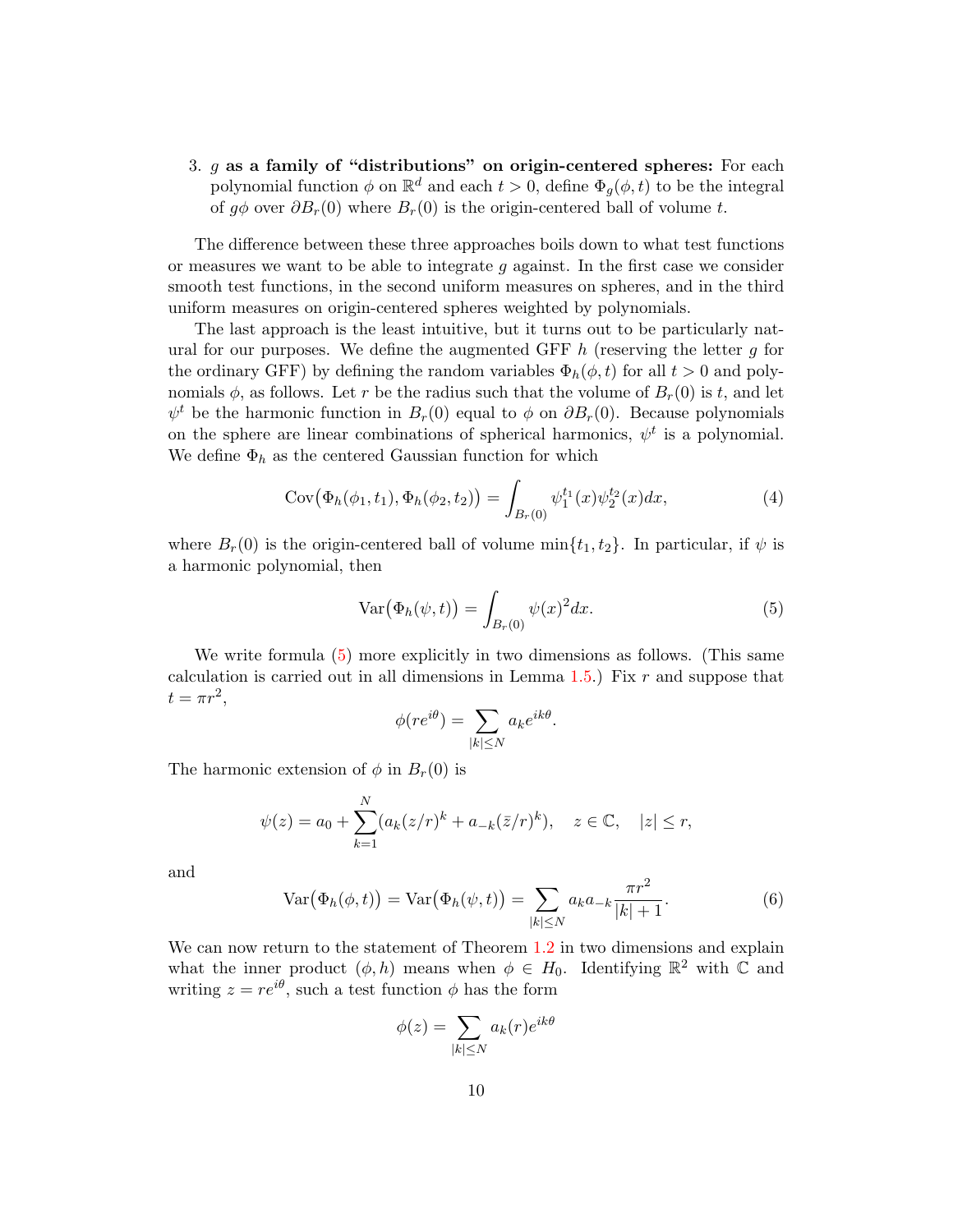where the  $a_k$  are smooth functions supported in an interval  $0 < r_0 \le r \le r_1 < \infty$ . We define  $(\phi, h)$  by the stochastic integral

$$
(\phi, h) := \int_{r_0}^{r_1} \left[ \sum_{k=0}^N a_k(r) \Phi_h \left( \left( \frac{z}{r} \right)^k, \pi r^2 \right) + \sum_{k=-N}^{-1} a_k(r) \Phi_h \left( \left( \frac{\bar{z}}{r} \right)^k, \pi r^2 \right) \right] dr
$$

Though not immediately obvious from the above, we will see in  $\S1.5$  $\S1.5$  that this definition is very close to that of the ordinary GFF.

Returning to the case of general dimension, for each integer m and harmonic polynomial  $\psi$ , there is a discrete harmonic polynomial  $\psi_{(m)}$  on  $\frac{1}{m}\mathbb{Z}^d$  (defined pre-cisely in §[2.2\)](#page-16-2) that approximates  $\psi$  in the sense that  $\psi - \psi_{(m)}$  is a polynomial of degree at most  $k-2$ , where k is the degree of  $\psi$ . In §[2.2](#page-16-2) we show that for a fixed homogeneous harmonic polynomial  $\psi$ , if we limit our attention to x in a fixed bounded subset of  $\mathbb{R}^d$ , then we have  $|\psi_{(m)}(x) - \psi(x)| = O(1/m^2)$ .

Discrete harmonic functions obey a mean value property: for each  $r > 0$  there is a function w supported on the discrete ball  $B = B<sub>r</sub>(0) \cap \frac{1}{m}$  $\frac{1}{m}\mathbb{Z}^d$ , such that w closely approximates the indicator function  $1_B$ , and  $\sum_{x \in B} w(x)(f(x) - f(0)) = 0$  for all functions  $f$  that are discrete harmonic on  $B$ ; see the remark following Theorem [1.4.](#page-10-0) To measure the deviation of the IDLA cluster from circularity (more precisely, its deviation from  $w$ ) we define

$$
\Phi_A^m(\psi, t) := m^{-d/2} \left( \left[ \sum_{x \in A_{T(m^{d_t})}} \psi_{(m)}(x/m) \right] - m^d t \psi_{(m)}(0) \right). \tag{7}
$$

When  $\psi_{(m)}(0) = 0$ , this random variable measures to what extent the mean value property for the discrete harmonic polynomial  $\psi_{(m)}$  fails for the set  $A_{T(m^dt)}$ . When  $\psi_{(m)}$  is a constant function, it measures fluctuations in the size of the cluster.

<span id="page-10-0"></span>**Theorem 1.4.** Fix  $d \geq 2$ , let h be the augmented GFF in  $\mathbb{R}^d$ , and  $\Phi_h$  as discussed above. Then as  $m \to \infty$ , the random functions  $\Phi_A^m$  converge in law to  $\Phi_h$  (w.r.t. the smallest topology that makes  $\Phi \mapsto \Phi(\psi, t)$  continuous for each  $\psi$  and t). In other words, for any harmonic polynomials  $\psi_1, \ldots, \psi_k$  and any  $t_1, \ldots, t_k > 0$ , the joint law of the  $\Phi_{A}^{m}(\psi_{i}, t_{i})$  converges to the joint law of the  $\Phi_{h}(\psi_{i}, t_{i})$ .

Remark. The reason for the variance formula [\(5\)](#page-9-0) in the definition of augmented GFF boils down to a very simple calculation: Supposing  $\psi(0) = 0$ , consider the discrete time process

<span id="page-10-1"></span>
$$
M(n) = \sum_{x \in A_n} \psi_{(1)}(x).
$$

Since  $\psi_{(1)}$  is discrete harmonic, M is a martingale, and

$$
\mathbb{E}M(n)^{2} = \mathbb{E}\sum_{j=1}^{n}((M(j) - M(j-1))^{2}) = \mathbb{E}\sum_{j=1}^{n}\psi_{(1)}(X_{j})^{2}
$$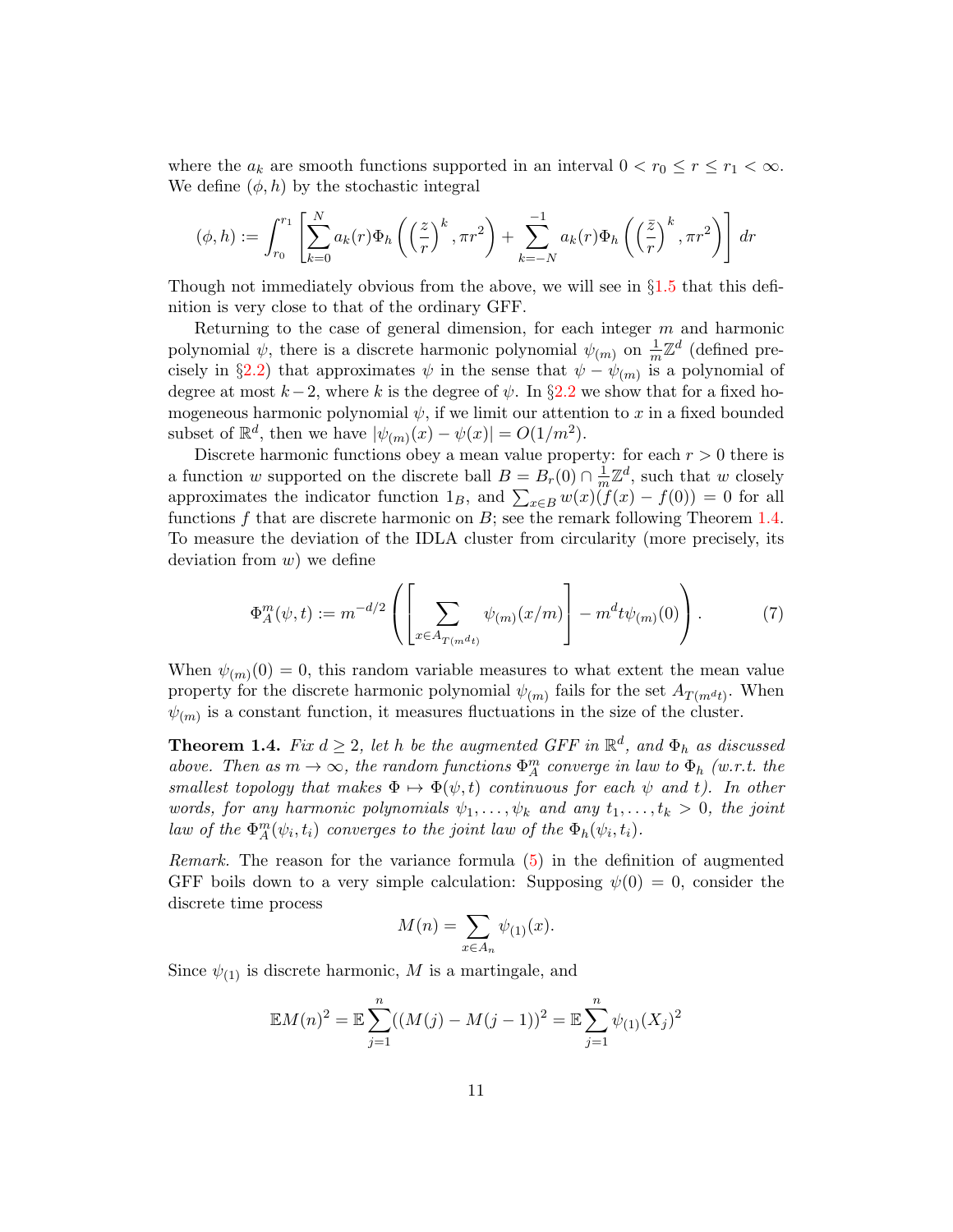where  $\{X_j\} = A_j \setminus A_{j-1}$ . Because  $A_n$  is close to the origin-centered ball  $B_{r(n)}$  of volume *n*, the right side divided by  $\int_{B_{r(n)}} \psi(x)^2 dx$  tends to 1 as  $n \to \infty$ . Except for minor complications about continuous time, the proof in Section [2.3](#page-18-0) proceeds exactly on these lines.

Note that the scaling factor of  $m^{-d/2}$  in [\(7\)](#page-10-1) makes  $\Phi_A^m$  sensitive to small changes in the cluster  $A_{T(m^dt)}$ : increasing the radius of the cluster by only  $m^{1-d/2}$  along a constant fraction of the boundary would result in adding order  $m^{1-d/2}m^{d-1}=m^{d/2}$ additional points to the cluster, producing an order 1 change in  $\Phi_A^m$ . The fact that  $\Phi_A^m(\psi, t)$  converges in law to a Gaussian random variable with finite variance makes precise the claim in the abstract that the averaged fluctuations of internal DLA are of order the radius of the cluster raised to the power  $1 - d/2$ .

Theorem [1.4](#page-10-0) does not really address the discrepancies between  $A_T$  and  $B_T$ (which, as we noted earlier, can be very large, in particular in the case that  $\psi$  is a constant function). Rather, it can be interpreted as a measure of the discrepancy between  $A_T$  and the so-called *divisible sandpile*, which is a function  $w_t : \mathbb{Z}^d \to [0,1]$ defined for all  $t \geq 0$ . The quantity  $w_t(x)$  represents the amount of mass that ends up at x if one begins with t units of mass at the origin and then "spreads" the mass around according to certain rules that ensure that the final amount of mass at each site is at most one. We will not give the construction here, but just list the properties of  $w_t$  that are important to us. For proofs of these properties, see [\[JLS12b,](#page-39-4) Lemma 6], which in turn is a restatement of [\[LP09,](#page-39-8) Theorem 1.3].

Denote by  $\omega_d$  the volume of the unit ball in  $\mathbb{R}^d$ , and by  $r(t) = (t/\omega_d)^{1/d}$  the radius of the ball of volume t. For fixed x, the quantity  $w_t(x)$  is a continuously increasing function of t, and  $\sum_{x \in \mathbb{Z}^d} w_t(x) = t$ . Moreover there exists a constant c depending only on the dimension d, such that  $w_t(x) = 1$  if  $|x| < r(t) - c$  and  $w_t(x) = 0$ if  $|x| > r(t) + c$ . An important property of  $w_t$  is that for any function f on  $\mathbb{Z}^d$ that is discrete harmonic on  $\mathbf{B}_{r(t)+c}$  we have  $\sum_{x \in \mathbb{Z}^d} w_t(x)(f(x) - f(0)) = 0$ . Taking  $f(x) = \psi_{(m)}(x/m)$ , which is a discrete harmonic function on  $\mathbb{Z}^d$ , this property allows us to express the random variable  $(7)$  in terms of the discrepancy between  $A_T$  and  $w_t$ , namely

$$
\Phi_A^m(\psi, t) = m^{-d/2} \sum_{x \in \mathbb{Z}^d} \psi_{(m)}(x/m) \left( 1_{x \in A_{T(m^dt)}} - w_{m^dt}(x) \right).
$$

To make the connection with Theorem [1.3,](#page-6-1) suppose we replace [\(2\)](#page-6-3) with the random variable

<span id="page-11-1"></span>
$$
\tilde{E}_t := m^{-d/2} \sum_{x \in \mathbb{Z}^d} \left( 1_{x \in A_{T(t)}} - w_t(x) \right) \delta_{x/m} \tag{8}
$$

where  $m = r(t)$ . Then  $\Phi_A^m(\psi, t) = (\psi_{(m)}, \tilde{E}_{m^d t})$ . In this sense Theorem [1.4](#page-10-0) is a statement about the distributional limit of  $\tilde{E}_t$ : it says that

<span id="page-11-0"></span>
$$
(\psi_{(m)}, \tilde{E}_{m^d t}) \to \Phi_h(\psi, t)
$$
\n<sup>(9)</sup>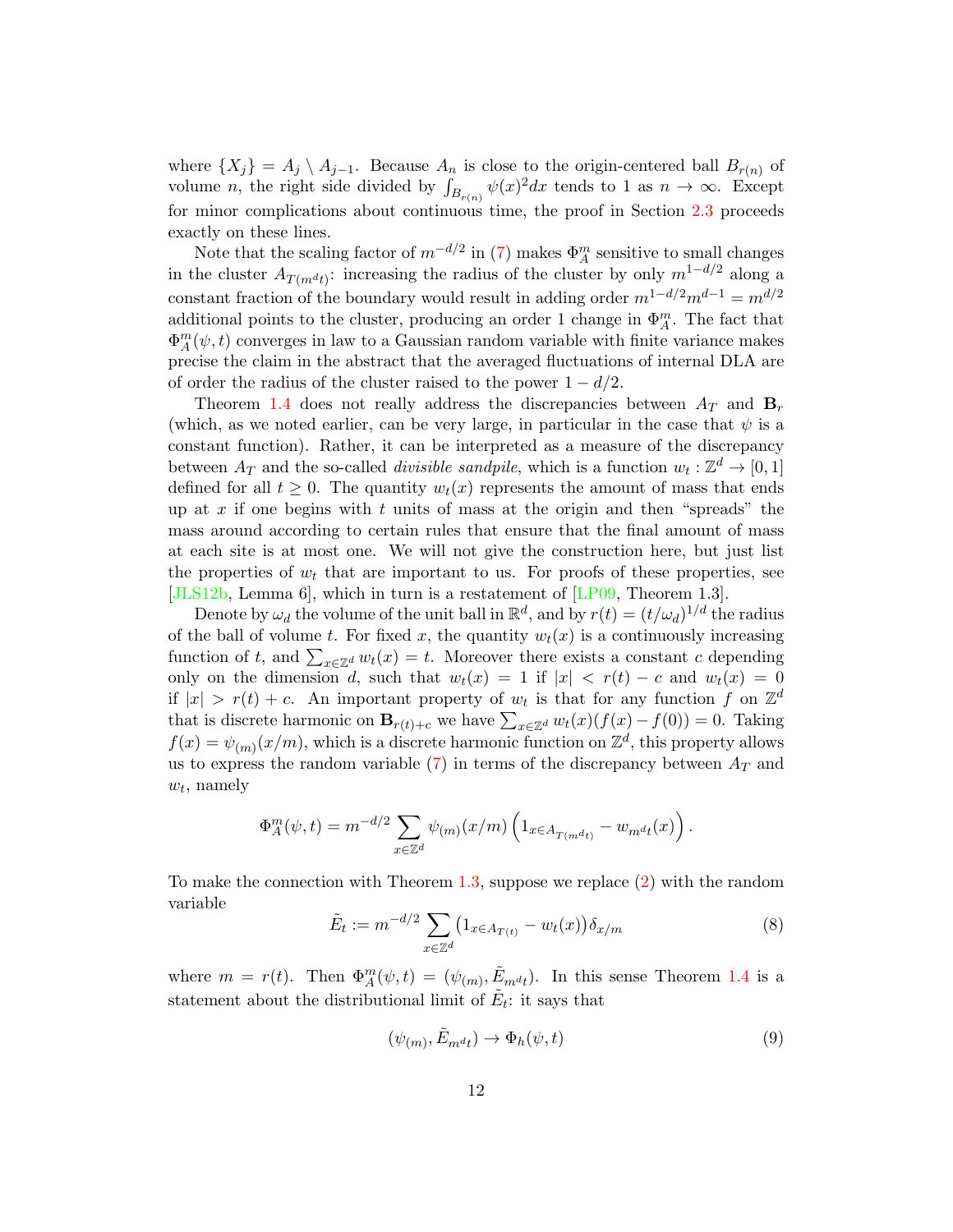in law as  $m \to \infty$  (and more generally, for any  $\psi_1, \ldots, \psi_k$  and  $t_1, \ldots, t_k$  the joint law of the  $((\psi_i)_{(m)}, \tilde{E}_{t_i m^d})$  converges to the joint law of the  $\Phi_h(\psi_i, t_i)$ .

Beyond the obvious difference of replacing the indicator of the ball with  $w_t$ , the convergence in [\(9\)](#page-11-0) differs from Theorem [1.3](#page-6-1) in two other respects: it addresses only harmonic polynomial test functions  $\psi$ , and it also requires that we replace them with approximations  $\psi_{(m)}$  on the discrete level. It is natural to ask, in general dimensions, what happens when we try to modify the statement of [\(9\)](#page-11-0) to make it read like the distributional convergence statement of Theorem [1.3.](#page-6-1) We will discuss this in more detail in  $\S 3.4$ , but we can summarize the situation roughly as follows:

| Modification                                          | When it matters                                                           |
|-------------------------------------------------------|---------------------------------------------------------------------------|
| <b>Replacing</b> $w_t$ in (8) with $1_{\mathbf{B}_r}$ | No effect when $d=2$ .                                                    |
|                                                       | Invalidates result when $d > 3$ .                                         |
| <b>Keeping</b> $w_t$ in (8) but                       | No effect if $d \in \{2, 3, 4, 5\}.$                                      |
| <b>Replacing</b> $\psi_{(m)}$ in (9) with $\psi$      | Unclear if $d > 5$ .                                                      |
| <b>Keeping</b> $w_t$ in (8) but                       | No effect if $d \in \{2,3\}.$<br>Probably invalidates result if $d > 3$ . |
| <b>Replacing</b> $\psi_{(m)}$ in (9) with a           |                                                                           |
| general smooth test function $\phi$ .                 |                                                                           |

The restriction to harmonic  $\psi$  (as opposed to a more general test function  $\phi$ ) seems to be necessary in large dimensions because otherwise the derivative of the test function along  $\partial B_1(0)$  appears to have a non-trivial effect on  $(8)$  (see §[3.4\)](#page-37-0). This is because [\(8\)](#page-11-1) has a lot of positive mass just outside of the unit sphere and a lot of negative mass just inside the unit sphere. It may be possible to formulate a version of Theorem [1.4](#page-10-0) (involving some modification of the "mean shape" described by  $w_t$ ) that uses test functions that are constant in the radial direction in a neighborhood of the  $\partial B_1(0)$  (instead of using only harmonic test functions), but we will not address this point here. Deciding whether Theorem [1.2](#page-6-0) as stated extends to higher dimensions requires some number theoretic understanding of the extent to which the discrepancies between  $w_t$  and  $1_{\mathbf{B}_r}$  (as well as the errors that come from replacing a  $\psi_{(m)}$  with a smooth test function  $\phi$ ) average out when one integrates over a range of times. We will not address these points here either.

#### <span id="page-12-0"></span>1.5 Comparing the GFF and the augmented GFF

Using the last of the three approaches to GFF discussed in Section [1.4,](#page-8-0) we will compare the functionals  $\Phi_q(\psi, t)$  and  $\Phi_h(\psi, t)$ , where g is the ordinary GFF and h is the augmented GFF.

We may write a general vector in  $\mathbb{R}^d$  as ru where  $r \in [0, \infty)$  and  $u \in S^{d-1}$  :=  $\partial B_1(0)$ . We write the Laplacian in spherical coordinates as

<span id="page-12-1"></span>
$$
\Delta = r^{1-d} \frac{\partial}{\partial r} r^{d-1} \frac{\partial}{\partial r} + r^{-2} \Delta_{S^{d-1}}.
$$
\n(10)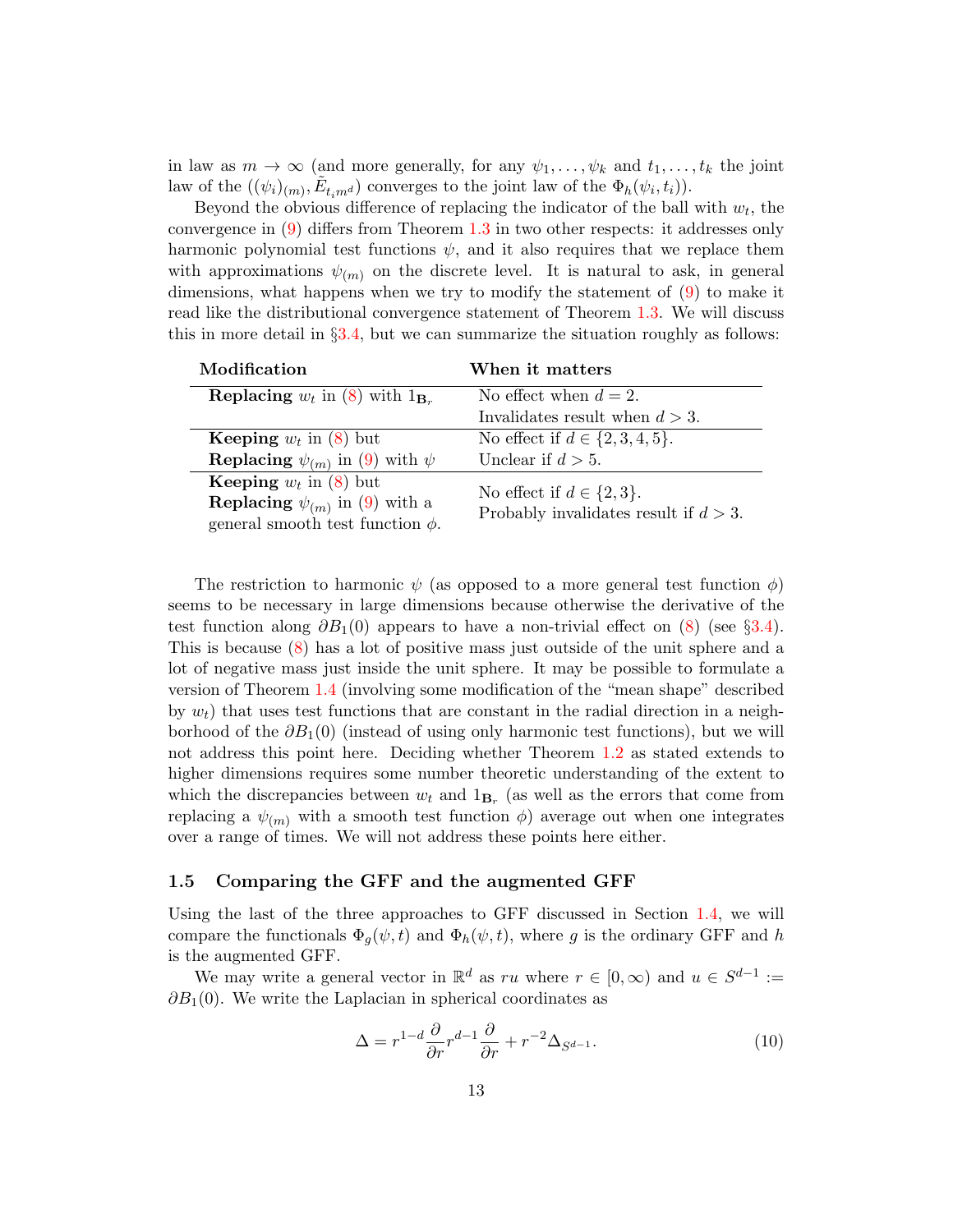A polynomial  $\psi \in \mathbb{R}[x_1,\ldots,x_d]$  is called *harmonic* if  $\Delta \psi$  is the zero polynomial. Suppose that  $\psi$  is harmonic and homogeneous of degree k. Letting  $f = \psi|_{S^{d-1}}$ , we have  $\psi(ru) = f(u)r^k$  for all  $u \in S^{d-1}$  and  $r \geq 0$ . Setting [\(10\)](#page-12-1) to zero at  $r = 1$  yields

$$
\Delta_{S^{d-1}}f = -k(k+d-2)f,
$$

i.e., f is an eigenfunction of  $\Delta_{S^{d-1}}$  with eigenvalue  $-k(k+d-2)$ . Note that the expression  $-k(k+d-2)$  is unchanged when the nonnegative integer k is replaced with the negative integer  $k' := -(d-2) - k$ . Thus  $f(u)r^{k'}$  is also harmonic on  $\mathbb{R}^d \setminus \{0\}.$ 

<span id="page-13-0"></span>**Lemma 1.5.** Let  $\psi \in \mathbb{R}[x_1, \ldots, x_d]$  be a homogeneous harmonic polynomial of degree  $k \geq 0$ , normalized so that

<span id="page-13-3"></span>
$$
\int_{S^{d-1}} \psi(u)^2 du = 1.
$$
\n(11)

Let R be such that the ball  $B_R(0)$  in  $\mathbb{R}^d$  has volume t. Then

$$
\text{Var}\,\Phi_g(\psi, t) = \frac{R^{2k+d}}{2k+d-2} \tag{12}
$$

and

<span id="page-13-2"></span>
$$
\operatorname{Var} \Phi_h(\psi, t) = \frac{R^{2k+d}}{2k+d}.\tag{13}
$$

*Proof.* By scaling, the integral of  $\psi^2$  over  $\partial B_r(0)$  is given by  $r^{d-1}r^{2k}$ . By the defi-nition [\(5\)](#page-9-0) of the augmented GFF, the variance of  $\Phi_h(\psi, t)$  equals the  $L^2$  norm of  $\psi$ on  $B_R(0)$ :

$$
\operatorname{Var} \Phi_h(\psi, t) = \int_{B_R(0)} \psi(z)^2 dz = \int_0^R r^{d-1} r^{2k} dr = \frac{R^{d+2k}}{d+2k}.
$$

Next we compute the variance of  $\Phi_q(\psi, t)$ . Consider the function  $\psi_R$  that equals  $\psi$  on the ball  $B_R(0)$  and is extended harmonically outside  $B_R(0)$  by the formula

$$
\psi_R(ru) = R^{k-k'} f(u) r^{k'}
$$

for  $r > R$ . Then  $-\Delta \psi_R = c \psi \sigma_R$  for a constant  $c = \frac{k-k'}{R}$  $\frac{-k'}{R}$ , where  $\sigma_R$  is the surface measure on the sphere  $\partial B_R(0)$ . Hence

$$
\Phi_g(\psi, t) := (g, \psi \sigma_R) = (g, -\frac{1}{c}\Delta \psi_R) = \frac{1}{c}(g, \psi_R)_{\nabla}
$$

so that

<span id="page-13-1"></span>
$$
\text{Var}\,\Phi_g(\psi, t) = \frac{1}{c^2} (\psi_R, \psi_R)_{\nabla}.\tag{14}
$$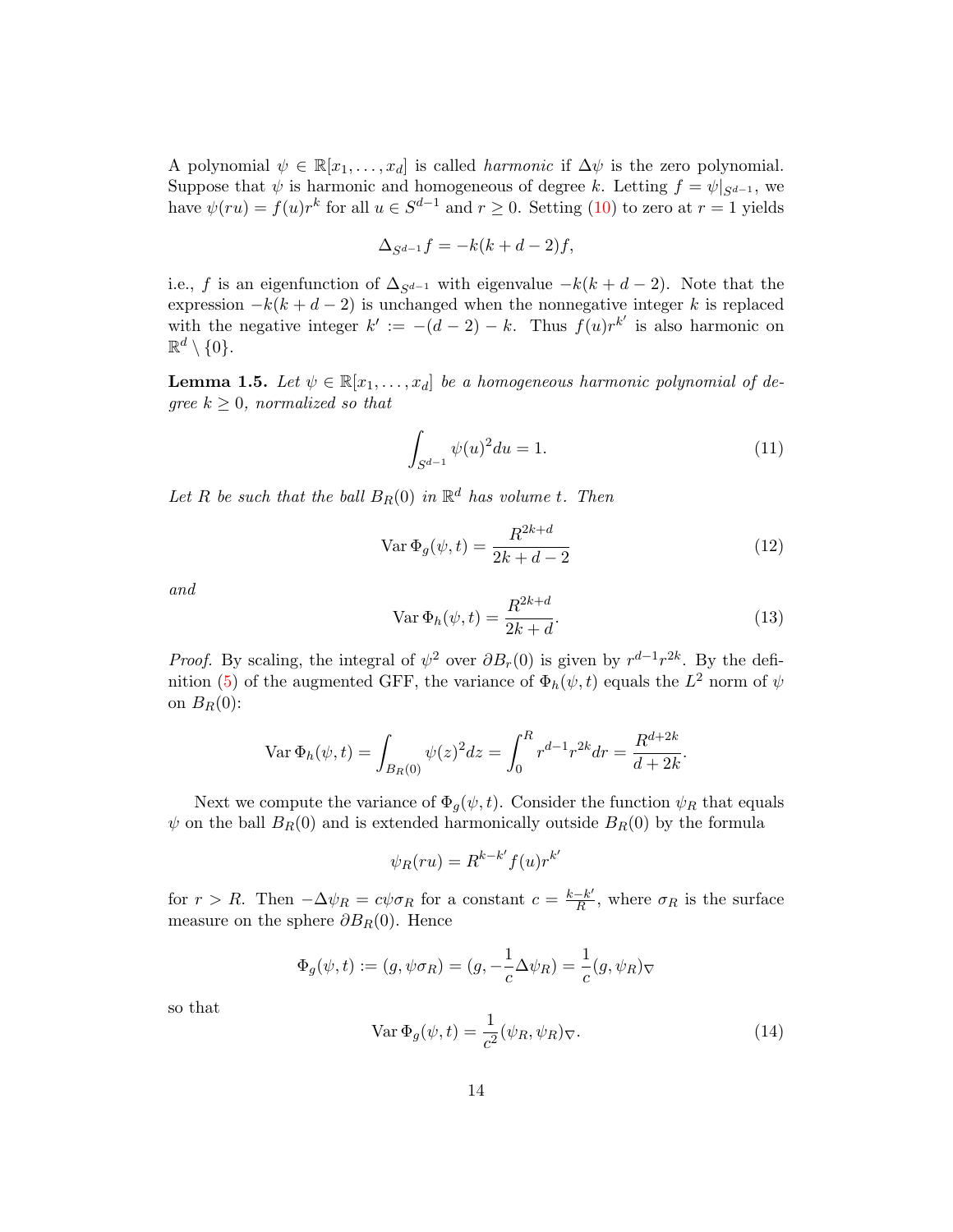The calculation that remains is to find the Dirichlet energy  $(\psi_R, \psi_R)_{\nabla}$ . We integrate in spherical shells. Write  $\nabla_{S^{d-1}} f$  for the gradient of f (a vector field on the sphere  $S^{d-1}$ ). A standard identity states that the Dirichlet energy  $\int_{S^{d-1}} ||\nabla_{S^{d-1}} f||^2 du$ is given by the  $L^2$  inner product  $(-\Delta_{S^{d-1}}f, f) = k(k+d-2)$ . The square of  $\|\nabla \psi\|$ is given by the square of its component along  $S^{d-1}$  plus the square of its radial component. We thus find that the Dirichlet energy of  $\psi$  on  $B_R(0)$  is given by

$$
\int_{B_R(0)} \|\nabla \psi(z)\|^2 dz = k(k+d-2) \int_0^R r^{d-1} r^{2(k-1)} dr + \int_0^R r^{d-1} r^{2(k-1)} k^2 dr
$$

$$
= \frac{k(k+d-2)}{2k+d-2} R^{2k+d-2} + \frac{k^2}{2k+d-2} R^{2k+d-2}
$$

$$
= kR^{2k+d-2}.
$$

Likewise, the Dirichlet energy of  $\psi_R$  outside of  $B_R(0)$  can be computed as

$$
R^{2(k-k')}k(k+d-2)\int_R^{\infty}r^{d-1}r^{2(k'-1)}dr + R^{2(k-k')}\int_R^{\infty}r^{d-1}r^{2(k'-1)}(k')^2dr,
$$

which (recalling  $k' = -(d-2) - k$ ) simplifies to

$$
-\frac{k^2 + k(d-2) + (k')^2}{2k' + (d-2)}R^{2k+d-2} = (k+d-2)R^{2k+d-2}.
$$

Combining the inside and outside contributions, we obtain  $(\psi_R, \psi_R)_{\nabla} = (2k + d (2)R^{2k+d-2}$ . Recalling that  $c = \frac{k-k'}{R} = \frac{2k+d-2}{R}$  $\frac{d+d-2}{R}$ , the result now follows from [\(14\)](#page-13-1).

In some ways, the augmented GFF is very similar to the ordinary GFF: when we restrict attention to an origin-centered annulus, it is possible to construct independent Gaussian random distributions  $h_1$ ,  $h_2$ , and  $h_3$  such that  $h_1$  has the law of a constant multiple of the GFF,  $h_1 + h_2$  has the law of the augmented GFF, and  $h_1 + h_2 + h_3$  has the law of the ordinary GFF.

Next we show that in dimension 2, GFF and augmented GFF restricted to the unit circle are mutually absolutely continuous. In light of Theorem [1.3,](#page-6-1) it follows that (up to absolute continuity) the scaling limit of fixed-time  $A_t$  fluctuations can be described by the GFF itself.

Recall that if  $\mu$  and  $\nu$  are probability measures with Radon-Nikodym derivative  $\frac{d\nu}{d\mu} = f$ , then their *relative entropy* is defined by

$$
H(\nu|\mu) = \int f \log f \, d\mu = \int \log f \, d\nu.
$$

If  $\nu$  is not absolutely continuous with respect to  $\mu$ , then  $H(\nu|\mu)$  is defined to be  $\infty$ . Relative entropy is additive with respect to infinite products:

$$
H\left(\prod_{n\geq 1}\nu_n\middle|\prod_{n\geq 1}\mu_n\right)=\sum_{n\geq 1}H(\nu_n|\mu_n).
$$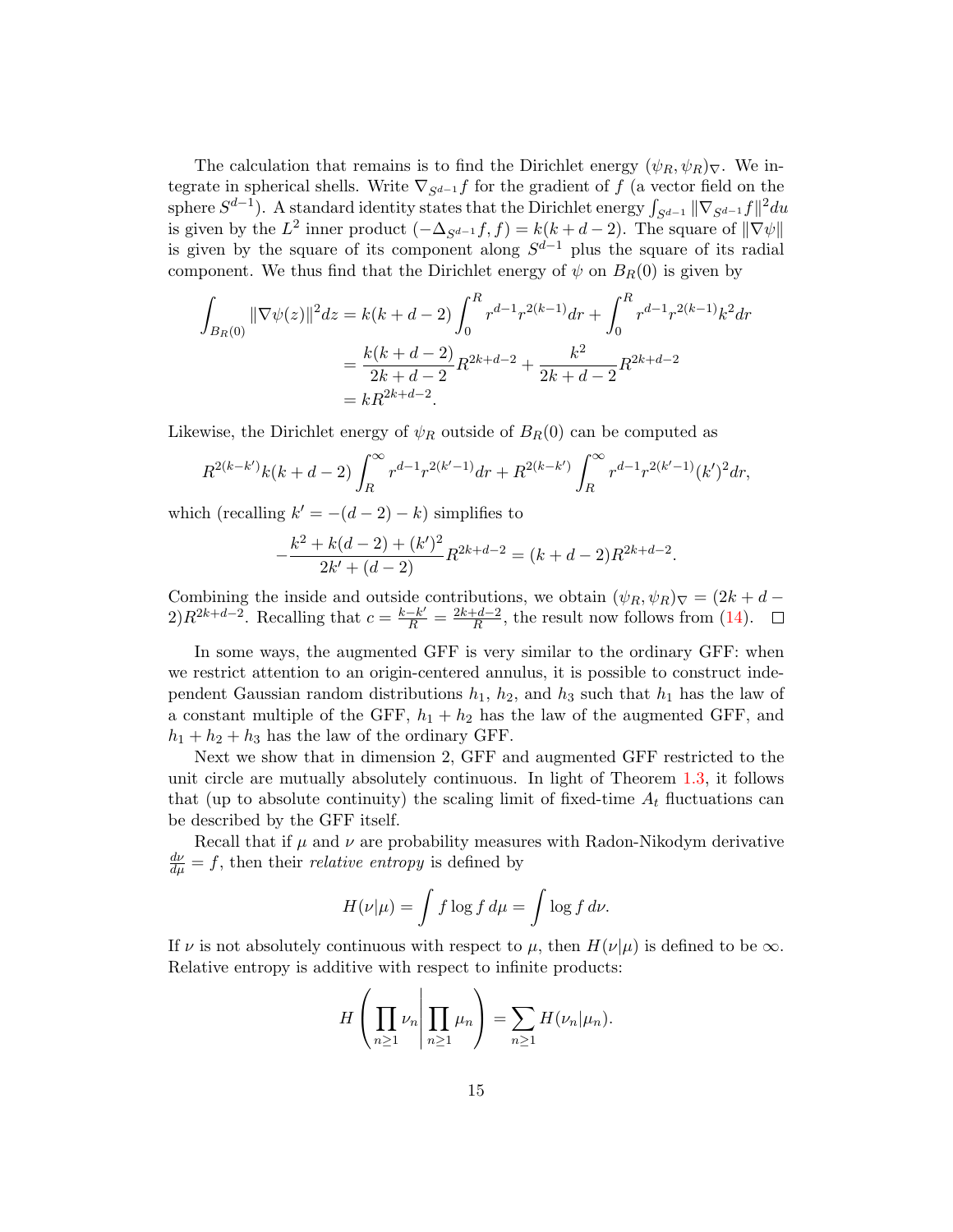**Proposition 1.6.** When  $d = 2$ , the law  $\nu$  of the restriction of the GFF to the unit circle (modulo additive constant) is absolutely continuous w.r.t. the law  $\mu$  of the restriction of the augmented GFF restricted to the unit circle.

*Proof.* Let  $H(S^1)$  be the Hilbert space closure with respect to the Dirichlet inner product of the set of smooth functions f on the unit circle  $S^1$  such that  $\int_{S^1} f(\theta) d\theta =$ 0. Write  $\hat{g}, \hat{h}$  respectively for the 2-dimensional GFF g and augmented GFF h taken modulo additive constant and restricted to  $S^1 = \partial B_1(0)$ . The random distributions  $\hat{g}$  and  $\hat{h}$  are defined on test functions in  $H(S^1)$ . In particular, if  $\psi \in \mathbb{R}[x_1, x_2]$  is a harmonic polynomial and  $\hat{\psi}$  is its restriction to  $S^1$ , then  $(\hat{g}, \hat{\psi}) = \Phi_g(\psi, \pi)$  and  $(\hat{h}, \hat{\psi}) = \Phi_h(\psi, \pi).$ 

An orthonormal basis for  $H(S^1)$  is  $\{c_k, s_k\}_{k\geq 1}$  where  $c_k(\theta) = \frac{1}{\sqrt{\theta}}$  $\frac{1}{\pi} \cos k\theta$  and  $s_k(\theta) = \frac{1}{\sqrt{\beta}}$  $\frac{1}{\pi}$  sin k $\theta$ . So  $\hat{g}$  and  $\hat{h}$  are determined by the centered Gaussians

$$
\alpha_k = (\hat{g}, c_k), \quad \beta_k = (\hat{g}, s_k)
$$

$$
\alpha'_k = (\hat{h}, c_k), \quad \beta'_k = (\hat{h}, s_k)
$$

for  $k \geq 1$ . Now since  $c_k$  and  $s_k$  are each the restriction of a harmonic polynomial to  $S<sup>1</sup>$  (namely, the real and imaginary parts of  $\frac{1}{\sqrt{2}}$  $\frac{1}{\pi}(x_1+ix_2)^k$ ) we can use Lemma [1.5](#page-13-0) with  $R = 1$  to find their variances:

$$
\text{Var}\,\alpha_k = \text{Var}\,\beta_k = \frac{1}{2k}, \qquad \text{Var}\,\alpha'_k = \text{Var}\,\beta'_k = \frac{1}{2k+2}
$$

.

Both collections  $\{\alpha_k, \beta_k\}_{k\geq 1}$  and  $\{\alpha'_k, \beta'_k\}_{k\geq 1}$  are independent (in the case of the augmented GFF this can be seen from  $(6)$ ).

The relative entropy of a centered Gaussian of density  $e^{-x^2/2}$  with respect to a centered Gaussian of density  $\sigma^{-1}e^{-x^2/(2\sigma^2)}$  is given by

$$
F(\sigma) = \int e^{-x^2/2} \left( (\sigma^{-2} - 1)x^2/2 + \log \sigma \right) dx = (\sigma^{-2} - 1)/2 + \log \sigma.
$$

Note that  $F'(\sigma) = -\sigma^{-3} + \sigma^{-1}$ , and in particular  $F'(1) = 0$ . Thus the relative entropy of a centered Gaussian of variance 1 with respect to a centered Gaussian of variance  $1 + a$  is  $O(a^2)$ . This implies that the relative entropies  $H(\alpha_k|\alpha'_k)$  and  $H(\alpha'_k|\alpha_k)$  are  $O(k^{-2})$ . Since relative entropy is additive for independent random variables, we conclude that

$$
H(\mu|\nu) = 2\sum_{k\geq 1} H(\alpha'_k|\alpha_k) < \infty.
$$

which implies that  $\mu$  is absolutely continuous with respect to  $\nu$ . Likewise  $H(\nu|\mu)$  <  $\infty$ , which implies that  $\nu$  is absolutely continuous with respect to  $\mu$ .  $\Box$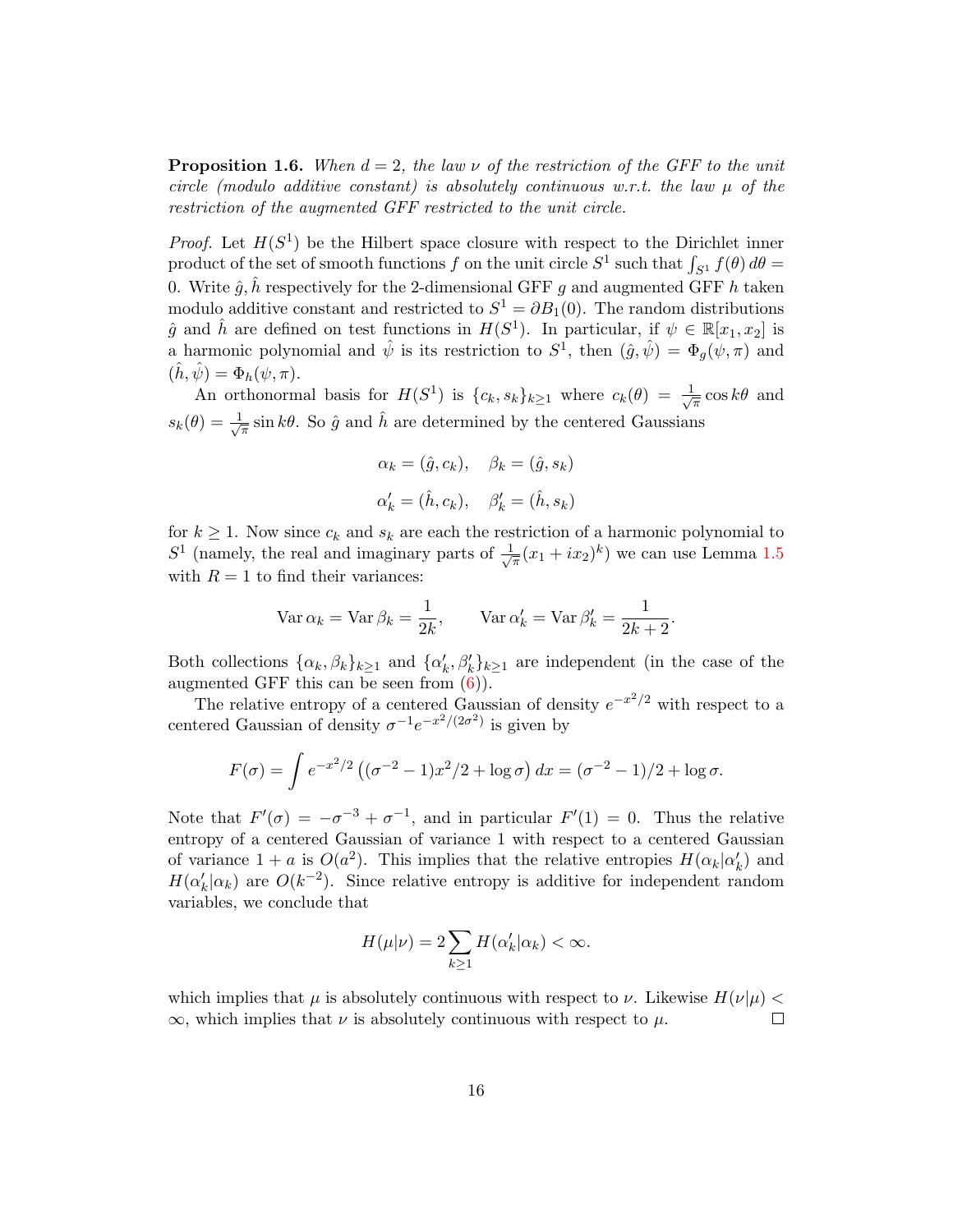## <span id="page-16-0"></span>2 General dimension

#### <span id="page-16-1"></span>2.1 FKG inequality: Proof of Theorem [1.1](#page-4-2)

We recall that increasing functions of a Poisson point process are non-negatively correlated [\[GK97\]](#page-38-8). (This is easily derived from the more well known statement [\[FKG71\]](#page-38-9) that increasing functions of independent Bernoulli random variables are non-negatively correlated.) Let  $\mu$  be the simple random walk probability measure on the space  $\Omega'$  of walks W beginning at the origin. Then the randomness for internal DLA is given by a rate-one Poisson point process on  $\mu \times \nu$  where  $\nu$  is Lebesgue measure on  $[0, \infty)$ . A realization of this process is a random collection of points in  $\Omega' \times [0, \infty)$ . It is easy to see (for example, using the abelian property of internal DLA discovered by Diaconis and Fulton [\[DF91\]](#page-38-0)) that adding an additional point  $(w, s)$  increases the value of  $A_{T(t)}$  for all times t. The  $A_{T(t)}$  are hence increasing functions of the Poisson point process, and are non-negatively correlated. Since F and G are increasing functions of the  $A_{T(t)}$ , they are also increasing functions of the point process — and are thus non-negatively correlated.

#### <span id="page-16-2"></span>2.2 Discrete harmonic polynomials

Let  $\psi(x_1, \ldots, x_d)$  be a polynomial that is harmonic on  $\mathbb{R}^d$ , that is

$$
\sum_{i=1}^{d} \frac{\partial^2 \psi}{\partial x_i^2} = 0.
$$

Let  $m \geq 1$ . In this section we give a recipe for constructing a polynomial  $\psi_{(m)}$  that is discrete harmonic on the lattice  $\frac{1}{m}\mathbb{Z}^d$  and such that  $\psi_{(m)} - \psi$  has degree at most  $k-2$ , where k is the degree of  $\psi$ .

We begin by constructing  $\psi_{(1)}$ . The requirement of discrete harmonicity is that

$$
\sum_{i=1}^d D_i^2 \psi_{(1)} = 0
$$

where

$$
D_i^2 \psi_{(1)} = \psi_{(1)}(x + \mathbf{e}_i) - 2\psi_{(1)}(x) + \psi_{(1)}(x - \mathbf{e}_i)
$$

is the symmetric second difference in direction  $e_i$ . The construction described below is nearly the same as the one given by Lovász in  $\left[$ Lov $\frac{04}{4}$ , except that we have tweaked it in order to obtain a smaller error term: if  $\psi$  has degree k, then  $\psi - \psi_{(1)}$  has degree at most  $k-2$  instead of  $k-1$ . Discrete harmonic polynomials have been studied classically, primarily in two variables: see for example Duffin [\[Duf56\]](#page-38-10), who gives a construction based on discrete contour integration.

Consider the linear map

$$
\Xi: \mathbb{R}[x_1,\ldots,x_d] \to \mathbb{R}[x_1,\ldots,x_d]
$$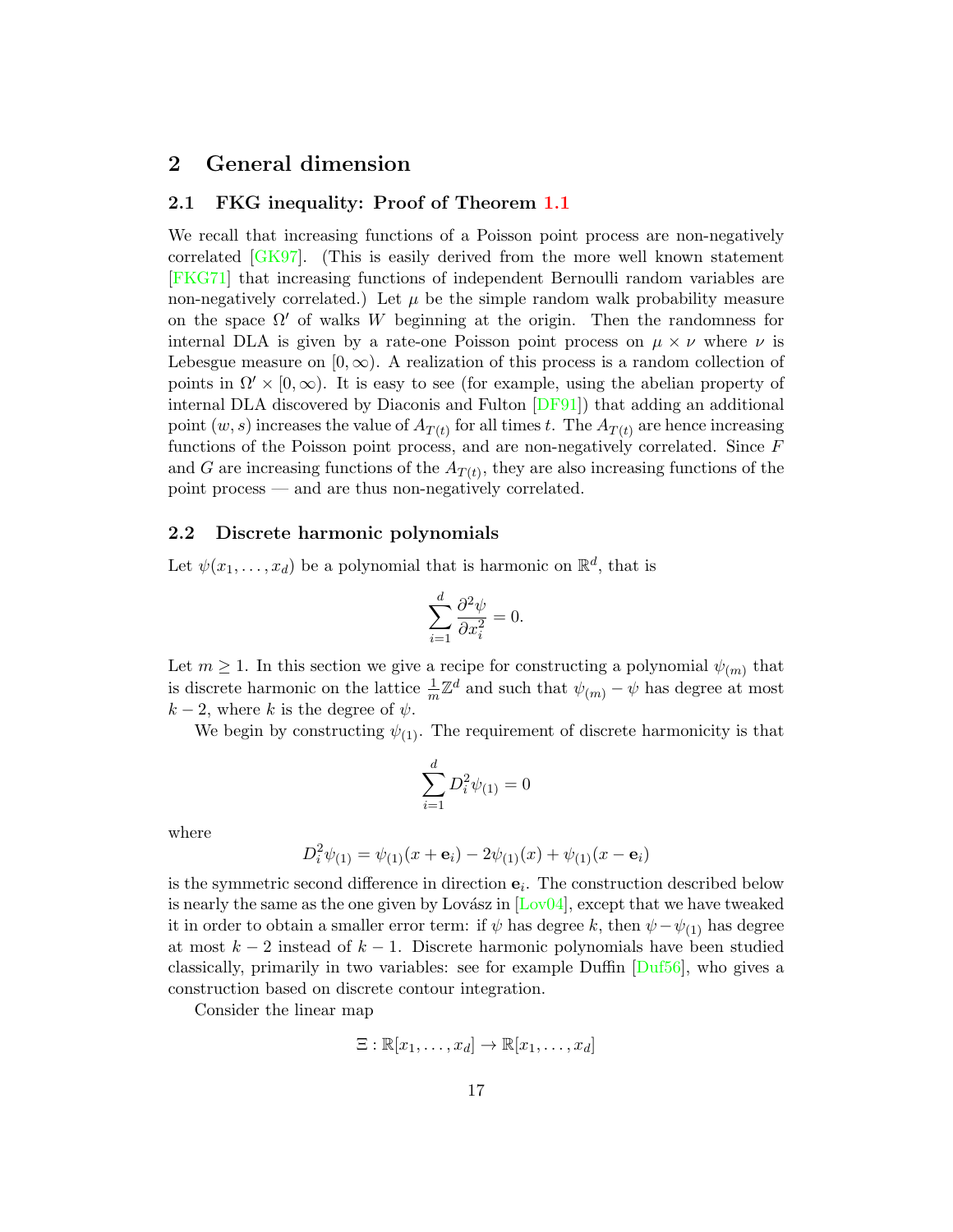defined on monomials by

$$
\Xi(x_1^{k_1}\cdots x_d^{k_d})=P_{k_1}(x_1)\cdots P_{k_d}(x_d)
$$

where  $P_k$  is the one-variable polynomial defined by

$$
P_k(y) = \prod_{j=-(k-1)/2}^{(k-1)/2} (y+j).
$$

Note that for  $k$  even, this product runs over the  $k$  half-integers

$$
-\frac{k-1}{2}, -\frac{k-3}{2}, \ldots, \frac{k-1}{2}.
$$

<span id="page-17-0"></span>**Lemma 2.1.** If  $\psi \in \mathbb{R}[x_1, \ldots, x_d]$  is a polynomial of degree k that is harmonic on  $\mathbb{R}^d$ , then the polynomial  $\psi_{(1)} = \Xi(\psi)$  is discrete harmonic on  $\mathbb{Z}^d$ , and  $\psi - \psi_{(1)}$  is a polynomial of degree at most  $k - 2$ .

Proof. An easy calculation shows that

$$
D^2 P_k = k(k-1)P_{k-2}
$$

from which we see that

$$
D_i^2 \Xi[\psi] = \Xi[\frac{\partial^2}{\partial x_i^2} \psi].
$$

If  $\psi$  is harmonic, then the right side vanishes when summed over  $i = 1, \ldots, d$ , which shows that  $\Xi[\psi]$  is discrete harmonic.

Note that  $P_k(y)$  is even for k even and odd for k odd. In particular,  $P_k(y) - y^k$ has degree at most  $k - 2$ , which implies that  $\psi - \psi_{(1)}$  has degree at most  $k - 2$ .  $\Box$ 

We say that a function f is discrete harmonic on the lattice  $\frac{1}{m}\mathbb{Z}^d$  if the function  $g(x) = f(x/m)$  is discrete harmonic on  $\mathbb{Z}^d$ . Having constructed an approximation  $\psi_{(1)} = \Xi(\psi)$  that is discrete harmonic on  $\mathbb{Z}^d$ , let us now construct an approximation  $\psi_{(m)}$  that is discrete harmonic on  $\frac{1}{m}\mathbb{Z}^d$ . Write  $\psi = \sum_{j=0}^k \psi_j$  where  $\psi_j$  is the graded homogenous part of  $\psi$  of degree j. Let

<span id="page-17-1"></span>
$$
\psi_{(m)}(x) := \sum_{j=0}^{k} \frac{\Xi(\psi_j)(mx)}{m^j} - \sum_{j=2}^{k} \frac{\Xi(\psi_j)(0)}{m^j}.
$$
\n(15)

**Lemma 2.2.** If  $\psi \in \mathbb{R}[x_1, \ldots, x_d]$  is a polynomial of degree k that is harmonic on  $\mathbb{R}^d$ , then  $\psi_{(m)}$  is discrete harmonic on  $\frac{1}{m}\mathbb{Z}^d$ . Moreover,  $\psi(0) = \psi_{(m)}(0)$ , and in any fixed bounded subset of  $\mathbb{R}^d$ ,

$$
\psi(x) - \psi_{(m)}(x) = O(1/m^2).
$$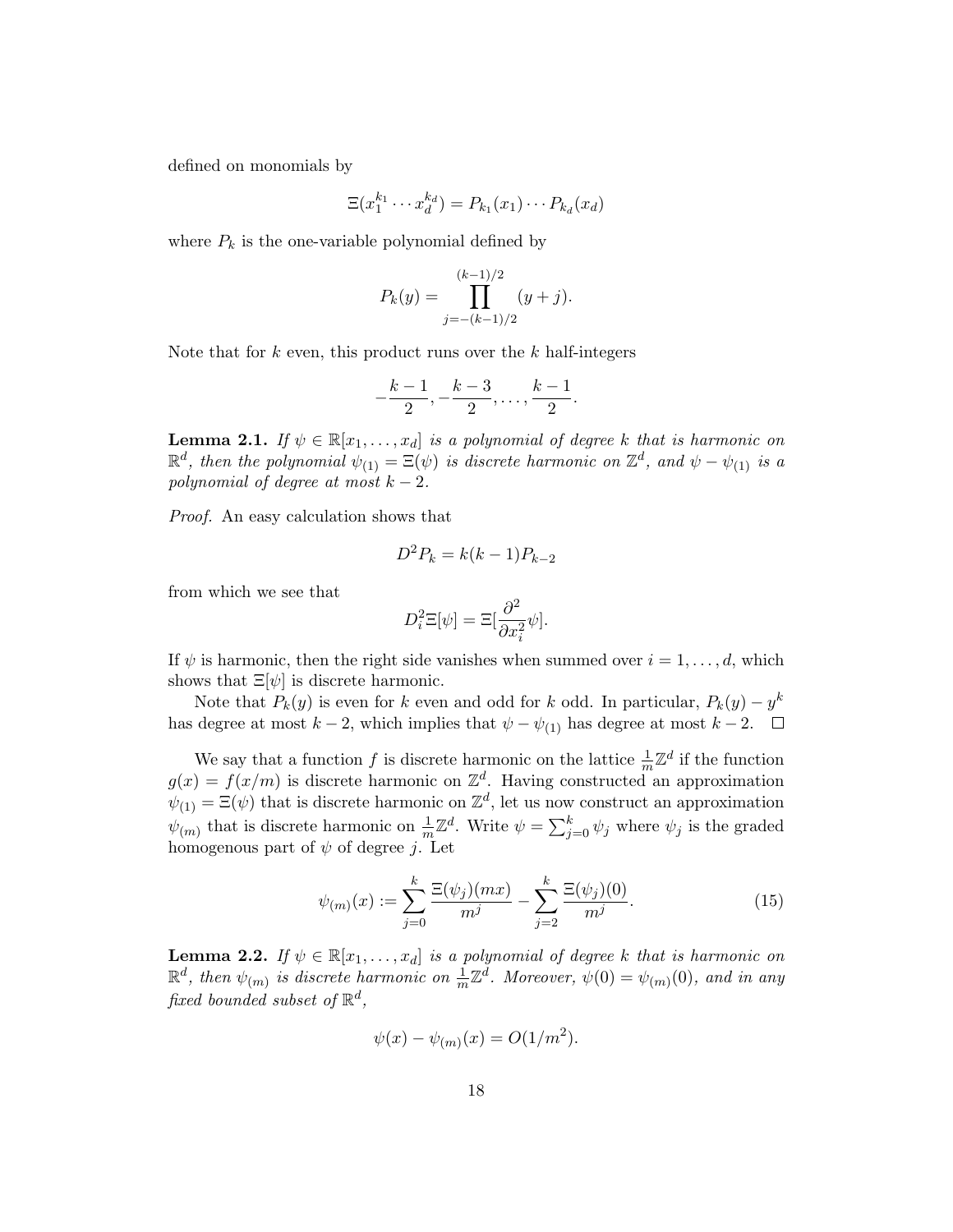*Proof.* Since  $\psi$  is harmonic on  $\mathbb{R}^d$ , each  $\psi_j$  is harmonic on  $\mathbb{R}^d$ , so each term  $\Xi(\psi_j)(mx)$ in the first sum defining  $\psi_{(m)}(x)$  is discrete harmonic on  $\frac{1}{m}\mathbb{Z}^d$ ; the second sum is a constant that does not depend on x, so  $\psi_{(m)}$  is discrete harmonic on  $\frac{1}{m}\mathbb{Z}^d$ .

Since  $\psi_i(x) = \psi_i(mx)/m^j$  and  $\psi_i = \Xi \psi_i$  for  $j = 0, 1$  we have

$$
\psi(x) - \psi_{(m)}(x) = \sum_{j=2}^{k} \frac{\psi_j(mx) - \Xi \psi_j(mx) - \Xi \psi_j(0)}{m^j}.
$$

By Lemma [2.1](#page-17-0) the numerator is a polynomial in  $mx$  of degree at most  $j-2$ , so each term in the sum is  $O(m^{j-2}/m^j) = O(1/m^2)$ .

Finally, we have  $\psi_{(m)}(0) = \frac{1}{m} \Xi(\psi_1)(0) + \Xi(\psi_0)(0) = \psi_0(0) = \psi(0)$ , where we have used the fact that  $\psi_1 = \Xi \psi_1$  is homogeneous of degree 1.  $\Box$ 

#### <span id="page-18-0"></span>2.3 General-dimensional CLT: Proof of Theorem [1.4](#page-10-0)

We have defined a discrete time IDLA cluster  $A_t = A_{|t|}$  in which new particles arrive at integer times, and a continuous time cluster  $A_{T(t)}$  where they arrive at Poisson random times. Both of these are "jump" processes: the former changes suddenly at integer times, and the latter at Poisson times. For the proof of Theorem [1.4,](#page-10-0) we introduce a smoother continuous time process  $A_t$  (used already in [\[JLS12a\]](#page-39-3)) that interpolates  $\{A_n\}_{n\in\mathbb{N}}$ .

To define  $\widetilde{A}$ , let  $\mathcal G$  denote the grid comprised of the edges connecting nearest neighbor vertices of  $\mathbb{Z}^d$ . (As a set, G consists of the points in  $\mathbb{R}^d$  with at most one non-integer coordinate.) Now suppose that at each integer time  $n$ , a new particle is added at the origin and performs a Brownian motion  $\{B_t^{(n)}\}$  $\{t^{(n)}\}_{t\geq n}$  on  $\mathcal G$  (instead of simple random walk on  $\mathbb{Z}^d$ ), starting at  $B_n^{(n)} = 0$  and stopping at time  $T_n$  when it first hits the set  $\mathbb{Z}^d \setminus A_n$ . By applying a deterministic time change to the Brownian motion (using for instance the function  $t \mapsto \frac{2}{\pi} \arctan t$  which sends  $[0, \infty)$  to  $[0, 1)$ ), we can ensure that  $T_n < n+1$ . Then for  $t \in [n, n+1)$  we set

$$
\widetilde{A}_t := A_n \cup \{B_{t \wedge T_n}^{(n)}\}.
$$

Thus  $\widetilde{A}_t$  consists of  $A_{|t|}$  plus a single additional point, the location of the currently active particle; note that  $\widetilde{A}_t$  is a multiset at those times t when  $B_t^{(n)} \in A_n$ .

Now let f be a discrete harmonic polynomial on  $\mathbb{Z}^d$  with  $f(0) = 0$ . Extend f linearly along each segment of the grid  $\mathcal{G}$ , and define

<span id="page-18-1"></span>
$$
Y(t) = \sum_{x \in \widetilde{A}_t} f(x), \qquad Z(t) = \sum_{x \in \widetilde{A}_t} f(x)^2.
$$
 (16)

For  $n \leq s < t \leq n+1$  we have  $Y(t) - Y(s) = F(t) - F(s)$ , where  $F(t) = f(B_{t \wedge t}^{(n)})$  $\binom{n}{t\wedge T_n}$ . Since f is discrete harmonic and linear on segments of  $\mathcal{G}$ , we have that F is a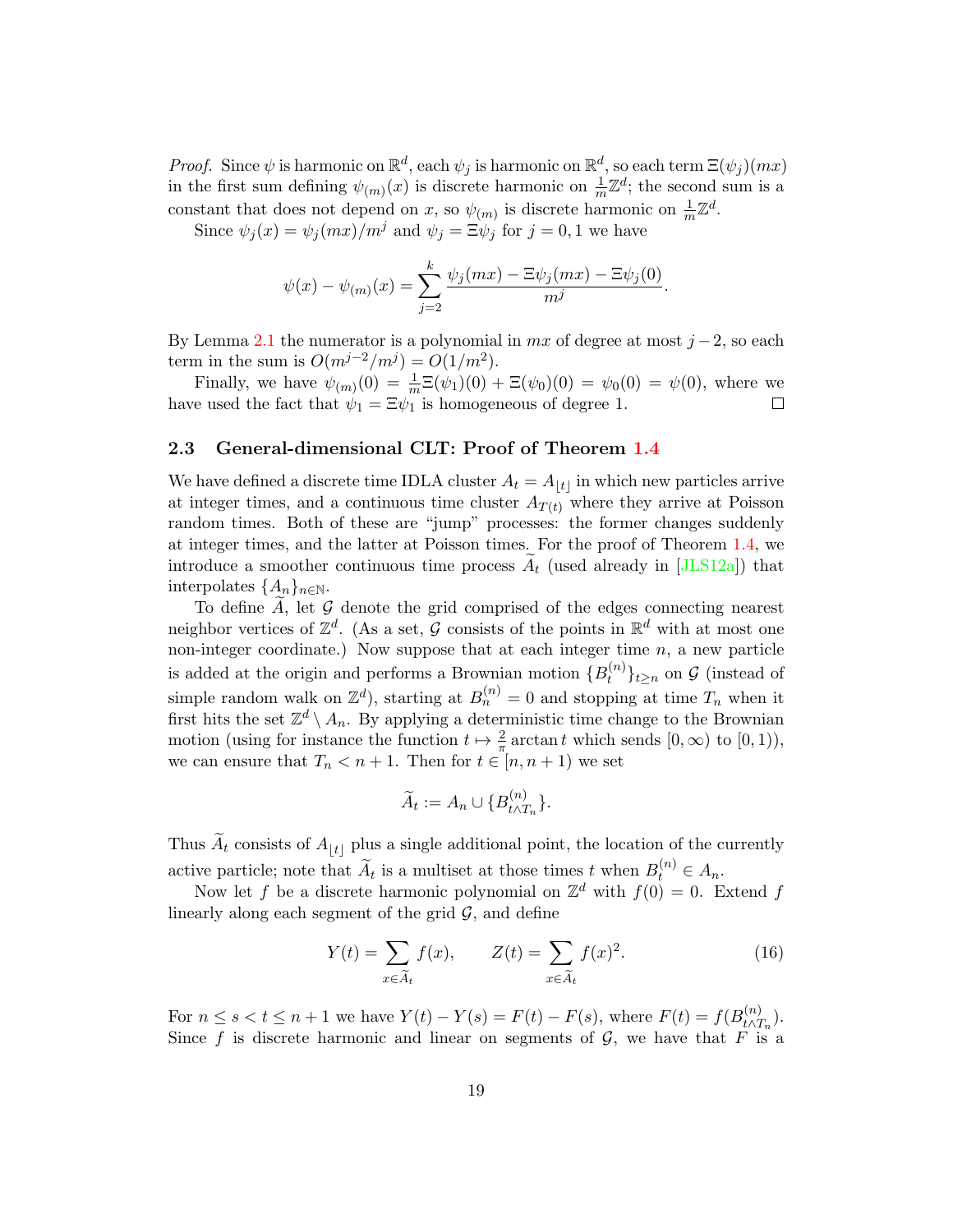martingale, and hence  $Y$  is a martingale. Let

$$
S(t) := \lim_{\substack{0 = t_0 < t_1 < \dots < t_n = t \\ |t_{i+1} - t_i| \to 0}} \sum_{i=0}^{n-1} (Y(t_{i+1}) - Y(t_i))^2.
$$

be the quadratic variation of Y on the interval  $[0, t]$  (the limit is in the sense of convergence in probability). Write  $\mathcal{F}_t = \sigma(\mathcal{A}_s | s \leq t)$ . Then for  $n \leq s < t \leq n+1$ we have

$$
\mathbb{E}[S(t) - S(s)|\mathcal{F}_s] = \mathbb{E}[(F(t) - F(s))^2|\mathcal{F}_s]
$$
  
= 
$$
\mathbb{E}[F(t)^2 - F(s)^2|\mathcal{F}_s]
$$
  
= 
$$
\mathbb{E}[Z(t) - Z(s)|\mathcal{F}_s].
$$

Thus the process

<span id="page-19-0"></span>
$$
N(t) := S(t) - Z(t) \tag{17}
$$

is a martingale, a fact that will be useful in the proof below.

Finally, to accommodate Poisson arrivals in the above discussion, write  $t_n =$ inf  $\{t : T(t) \geq n\}$  for the time of the *n*-th particle's arrival at 0. Let  $\widetilde{T}$  be the random function that coincides with  $T$  at all times  $t_n$  and is linear on each interval  $[t_n, t_{n+1}]$  for  $n \in \mathbb{N}$ . Then  $\widetilde{A}_{\widetilde{T}(t_n)} = A_{T(t_n)}$  for  $n \in \mathbb{N}$ .

Define  $\widetilde{Y}$  and  $\widetilde{Z}$  by substituting  $\widetilde{T}(t)$  for t in [\(16\)](#page-18-1). We now check that  $\widetilde{Y}(t)$ is a martingale adapted to the filtration  $\mathcal{F}_t := \sigma\{A_{\widetilde{T}(s)} | s \leq t\}$ , Note that if f is a polynomial of degree  $\ell$ , then for any connected set  $A \subset \mathbb{Z}^d$  of size  $k+1$  containing the origin we have  $\sum_{x \in A} |f(x)| \leq C k^{\ell+1}$ . By conditioning on the value of the Poisson random variable  $T(t)$ , we find

$$
\mathbb{E}|\widetilde{Y}(t)|\leq \sum_{k=0}^\infty e^{-t}\frac{t^k}{k!}Ck^{\ell+1}<\infty
$$

and similarly by conditioning on the value of  $T(t) - T(s)$ , we obtain for  $s < t$ 

$$
\mathbb{E}(\widetilde{Y}(t)-\widetilde{Y}(s)|\widetilde{\mathcal{F}}_s)=0.
$$

The quadratic variation of  $\widetilde{Y}$  is given by  $\widetilde{S}(t) := S(\widetilde{T}(t))$ . Therefore letting  $\widetilde{N}(t) :=$  $\widetilde{S}(t) - \widetilde{Z}(t)$  we also have  $\widetilde{N}(t) = N(\widetilde{T}(t)).$ 

**Proof of Theorem [1.4.](#page-10-0)** Fix  $m > 0$  and a harmonic polynomial  $\psi \in \mathbb{R}[x_1, \ldots, x_d]$ . We consider first the case  $\psi(0) = 0$ . The process

$$
M_m(t) := m^{-d/2} \sum_{x \in \widetilde{A}_{\widetilde{T}(m^d t)}} \psi_{(m)}(x/m)
$$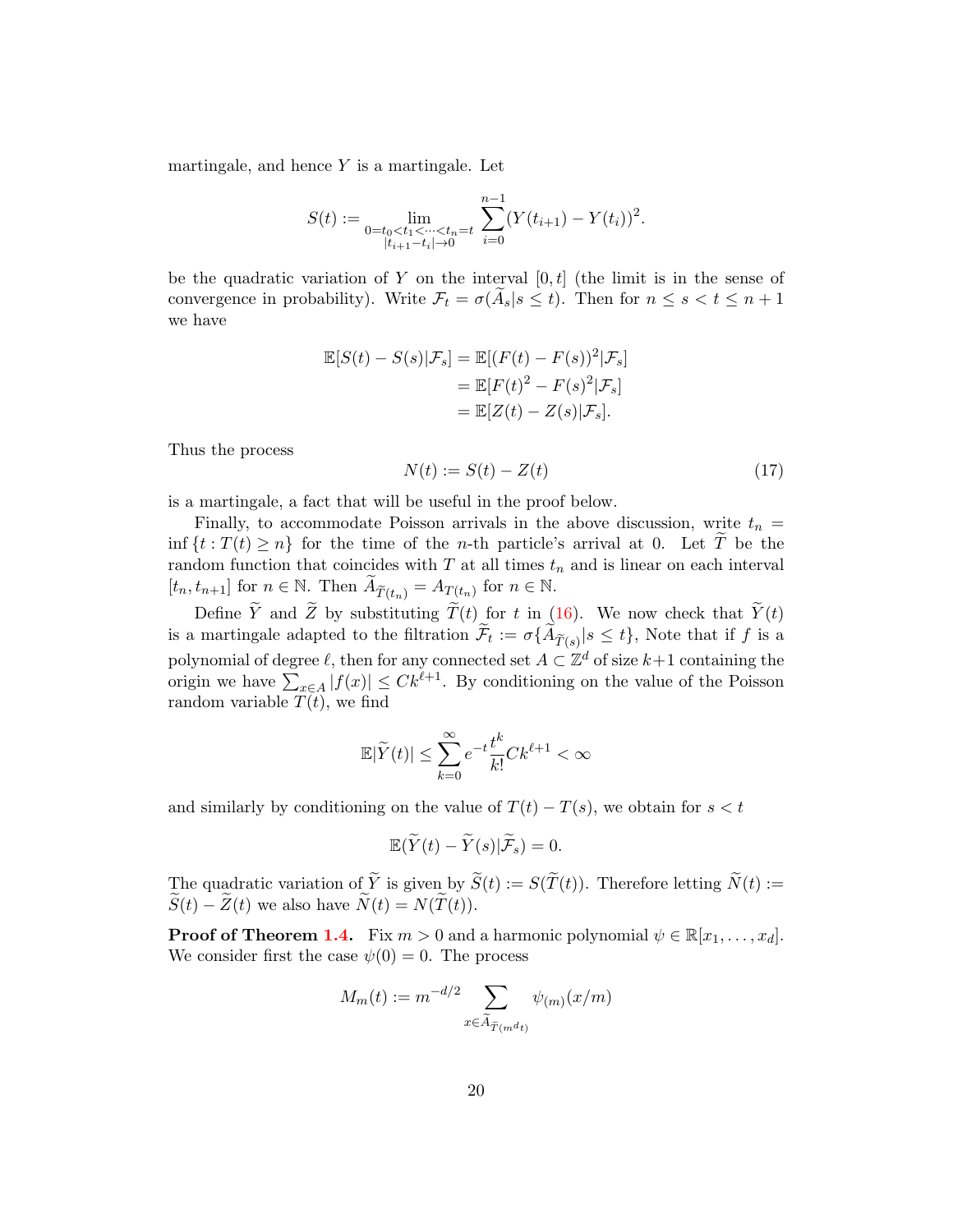is a martingale in t. This  $M_m$  is identical to  $\Phi_A^m$  of [\(7\)](#page-10-1) except that it uses the modified process  $A_{\tilde{T}}$  in place of  $A_{T}$ . We fix  $t_k > 0$  and compare the processes  $M_m(\cdot)$  and  $\Phi_A^m(\cdot)$  on the interval  $[0, t_k]$ .

The difference  $M_m(t) - \Phi_A^m(t)$  equals  $m^{-d/2}\psi_{(m)}(X_t)$  for a single point  $X_t \in$  $\frac{1}{m}A_{T(m^dt)}$ . Let  $\mathcal{E}_m$  be the event that  $\frac{1}{m}A_{m^dt_k}$  is contained in the origin-centered ball of volume  $2t_k$ . By the  $A_t$  fluctuation bounds in [\[JLS12a,](#page-39-3) [JLS12b\]](#page-39-4), the complementary event has probability decaying faster than any power of  $m$ .

<span id="page-20-0"></span>
$$
m^a \, \mathbb{P} \left( \mathcal{E}_m^c \right) \to 0 \tag{18}
$$

as  $m \to \infty$  for all  $a \in \mathbb{R}$ . Since  $T(m^d t)$  is Poisson with mean  $m^d t$ , we have  $T(m^d t) \leq$  $2m^d t$  with probability tending to 1 as  $m \to \infty$ . Therefore with probability tending to 1 as  $m \to \infty$  we have  $X_t \in \mathcal{B}$  for all  $t \leq t_k$ , where  $\mathcal{B}$  is the origin-centered ball of volume  $4t_k$ . Recalling that  $\psi_{(m)} - \psi = O(1/m)$  on  $\mathcal{B}$ , we have that

<span id="page-20-1"></span>
$$
\psi_{(m)} \le 2\psi \tag{19}
$$

on B for all sufficiently large m. It follows that  $M_m - \Phi_A^m \to 0$  in law as  $m \to \infty$ , as processes on  $[0, t_k]$ . Thus, it suffices to prove the theorem with  $M_m$  in place of  $\Phi_A^m$ .

By the martingale representation theorem (see  $[\overline{\text{RY05}}]$ , Theorem V.1.6), we can write  $M_m(t) = \beta(S_m(t))$ , where  $\beta$  is a standard Brownian motion and  $S_m(t)$  is the quadratic variation of  $M_m$  on the interval [0, t]. To show that  $M_m(t)$  converges in law as  $m \to \infty$  to a Gaussian with variance  $V := \int_{B_{r(t)}(0)} \psi(x)^2 dx$  where  $B_{r(t)}(0)$  is the origin-centered ball of volume  $t$ , it suffices to show that for fixed  $t$  the random variable  $S_m(t)$  converges in law to V.

By standard Riemann integration and the  $A_t$  fluctuation bounds in [\[JLS12a,](#page-39-3) [JLS12b\]](#page-39-4) (the weaker bounds of [\[LBG92\]](#page-39-1) would also suffice here) along with the fact that  $\widetilde{T}(tm^d)/m^d \to t$  in law, we know that

$$
Z_m(t) := m^{-d} \sum_{x \in \widetilde{A}_{\widetilde{T}(tm^d)}} \psi_{(m)}(x/m)^2 \to V
$$

in law as  $m \to \infty$ . Thus it suffices to show that

$$
N_m(t) := S_m(t) - Z_m(t)
$$

converges in law to zero.

Recalling that  $f(x) := m^{-d/2} \psi_{(m)}(x/m)$  is a discrete harmonic function on  $\mathbb{Z}^d$ , write  $Y(s) = \sum_{x \in \widetilde{A}_s} f(x)$  and define Z, S, and  $N = S - Z$  as in [\(16\)](#page-18-1) and [\(17\)](#page-19-0). Note that these processes are associated to the cluster  $A_s$  with integer time arrivals, whereas  $Y_m, Z_m, S_m, N_m$  are associated to the cluster with Poisson arrivals. By definition,  $Z_m(t) = Z(\tilde{T}(tm^d))$ . Moreover, since the quadratic variation of a time change is the time change of the quadratic variation, we have  $S_m(t) = S(\tilde{T}(tm^d)).$ Hence  $N_m(t) = N(\tilde{T}(tm^d)).$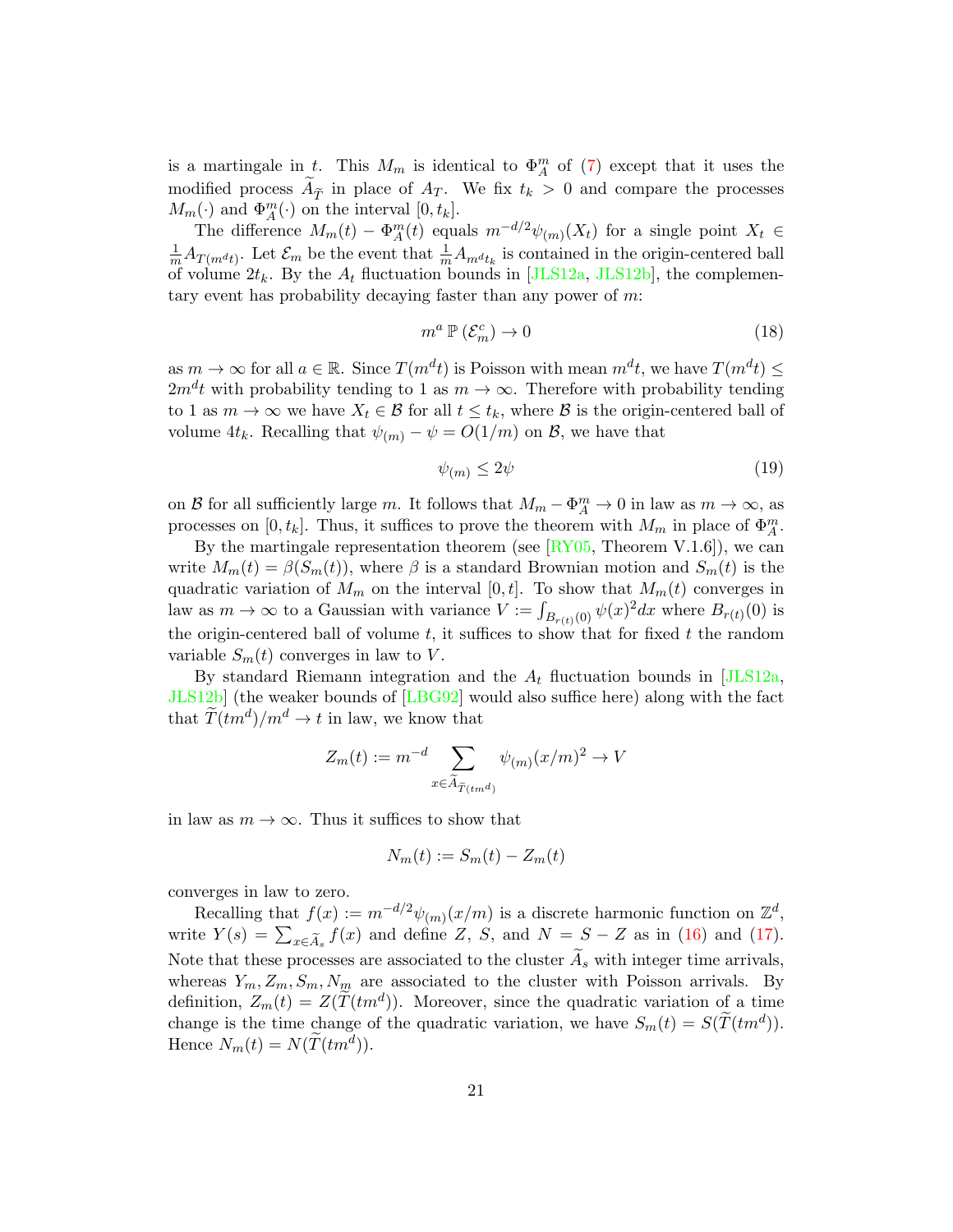Let  $s = tm^d$ . The expected square of  $N(s)$  is the sum of the expectations of the squares of its increments  $N(n) - N(n-1)$  for  $n = 1, ..., \lfloor s \rfloor$  and  $N(s) - N(|s|)$ . We will show that each of these expected squared increments is  $O(m^{-2d})$ , so that  $\mathbb{E} N(s)^2 = O(m^{-d})$ . Thus the process  $\{N(s)\}_{s\geq 0}$  tends to zero in law as  $m \to \infty$ , and so does its time change  $\{N_m(t)\}_{t\geq 0}$ .

To derive the promised bound on the expected squared increments, note first that if  $n-1 \le s < n$  then  $\mathbb{E}(N(s)-N(|s|))^2 = \mathbb{E}(N(n)-N(n-1))^2 - \mathbb{E}(N(n)-N(s))^2 \le$  $\mathbb{E}(N(n)-N(n-1))^2$ , so it suffices to bound  $\mathbb{E}(N(n)-N(n-1))^2$  for integer n. Now  $\mathbb{E}(N(n) - N(n-1))^2 \leq 2 \mathbb{E} (Z(n) - Z(n-1))^2 + 2 \mathbb{E} (S(n) - S(n-1))^2$  and we will bound the two terms separately. Writing  $X_n = A_n \setminus A_{n-1}$  for the nth point to join the internal DLA cluster, we have

$$
\mathbb{E}(Z(n) - Z(n-1))^2 = m^{-2d} \mathbb{E} \psi_{(m)}(X_n/m)^4.
$$

By [\(18\)](#page-20-0) and [\(19\)](#page-20-1) the right side is  $O(m^{-2d})$ .

It remains to show that  $\mathbb{E}(S(n) - S(n-1))^2$  is also  $O(m^{-2d})$ . As in [\[JLS12a,](#page-39-3) Lemma 9, the increment  $S(n) - S(n-1)$  is stochastically dominated by the time  $\tau$ for a standard Brownian motion to exit the interval  $[-a_n, b_n]$ , where  $-a_n$  and  $b_n$ are the minimum and maximum values of  $f(x) = m^{-d/2} \psi_{(m)}(x/m)$  on the cluster boundary  $\partial A_{n-1}$ . By [\(19\)](#page-20-1), on the event  $\mathcal{E}_m$  we have that  $a_n$  and  $b_n$  are  $O(m^{-d/2})$ , hence  $\mathbb{E}(S(n) - S(n-1))^2 \leq \mathbb{E}\tau^2 = O(m^{-2d})$  as desired.

To remove the assumption  $\psi(0) = 0$ , consider first the case  $\psi \equiv 1$ . We have

$$
\Phi_{A}^{m}(1,t) = \frac{T(m^{d}t) - m^{d}t}{m^{d/2}}.
$$

By the central limit theorem for the Poisson random variable  $T(m^d t)$ , the right side tends in law as  $m \to \infty$  to a centered Gaussian of variance t, in agreement with [\(5\)](#page-9-0).

For the general case let  $\psi = \xi + c$  where c is a constant and  $\xi(0) = 0$ . Since  $\Phi_A^m(\psi, t)$  is linear in the  $\psi$  variable (recall  $\psi_{(m)}$  is defined in [\(15\)](#page-17-1) by applying a linear operator to  $\psi$ ) we have  $\Phi_A^m(\psi, t) = \Phi_A^m(\xi, t) + c \Phi_A^m(1, t)$ . We now show that these two terms are asymptotically independent, using the fact that the Poisson  $T(m^d t)$ is concentrated around its mean. Indeed, the sum

$$
\Phi_A^m(\xi, t) = m^{-d/2} \sum_{x \in A_{T(m^dt)}} \xi_{(m)}(x/m)
$$

if taken over  $A_{m}d_t$  instead would be independent of T and hence of  $\Phi_A^m(1,t)$ ; so for the asymptotic independence it suffices to check that

$$
R(t) := m^{-d/2} \left( \sum_{x \in A_{T(m^{d}t)}} - \sum_{x \in A_{m^{d}t}} \right) \xi_{(m)}(x/m)
$$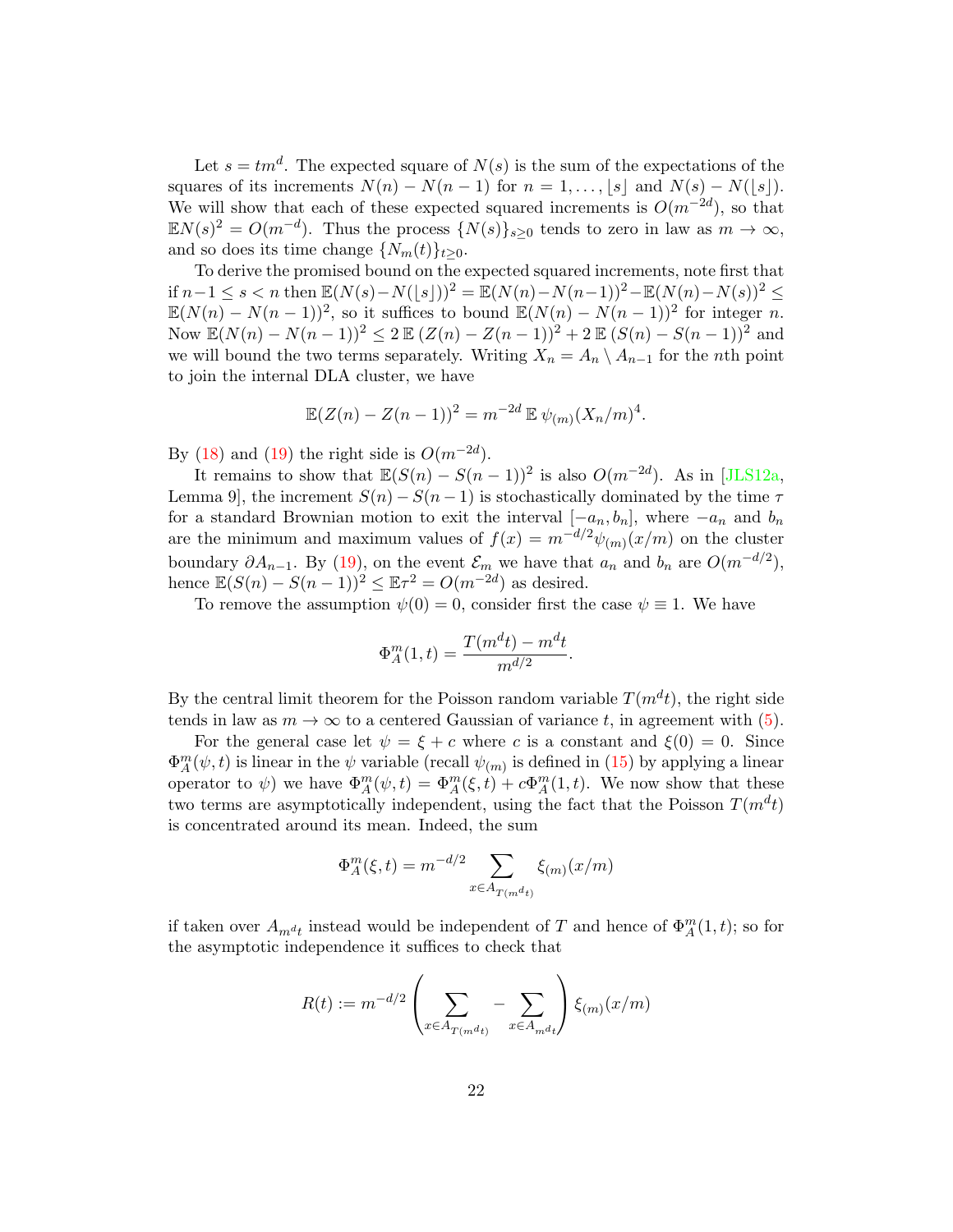converges in law to 0 as  $m \to \infty$ . We have  $R(t) = Y(T(m^d t)) - Y(m^d t)$  where  $Y(n) = m^{-d/2} \sum_{x \in A_n} \xi_{(m)}(x/m)$ . Since Y is a martingale,  $\mathbb{E}R(t)^2$  is the sum of the expected squared increments  $\mathbb{E}(Y(n+1) - Y(n))^2$  over integer times n between  $|m^d t|$  and  $T(m^d t)$ , so that

$$
\mathbb{E}R(t)^2 = m^{-d} \mathbb{E} \sum_{x \in \Delta} \xi_{(m)} (x/m)^2
$$

where  $\Delta = (A_{T(m^{d}t)} \setminus A_{m^{d}t}) \cup (A_{m^{d}t} \setminus A_{T(m^{d}t)})$ . By [\(19\)](#page-20-1), on the event  $\mathcal{E}_m$  each term in the sum on the right side is at most  $C = \sup_{\mathcal{B}} 4\xi^2$ . Hence  $\mathbb{E}R(t)^2 \leq$  $m^{-d}C \mathbb{E} |T(m^dt) - m^dt| \leq m^{-d}C(m^dt)^{1/2}$  which indeed tends to 0 as  $m \to \infty$ .

We conclude that the pair  $(\Phi_A^m(\xi, t), \Phi_A^m(1, t))$  tends in law as  $m \to \infty$  to a pair of independent centered Gaussians of variance  $V = \int_{B_{r(t)}(0)} \xi(x)^2 dx$  and t respectively. The linear combination  $\Phi_A^m(\psi, t)$  is therefore a centered Gaussian with variance  $V + c^2t$ . To check agreement with [\(5\)](#page-9-0), note that  $\int_{B_{r(t)}(0)} \xi(x)dx = \xi(0)t = 0$  since  $\xi$ is harmonic, so  $\int_{B_{r(t)}(0)} (\xi(x) + c)^2 dx = V + c^2 t$ .

Similarly, suppose we are given  $0 = t_0 < t_1 < t_2 < \ldots < t_\ell$  and functions  $\psi_1, \psi_2, \dots, \psi_\ell$ . The same argument as above, using the martingale in t,

$$
m^{-d/2} \sum_{j=1}^{\ell} \sum_{x \in \widetilde{A}_{\widetilde{T}(m^d(t \wedge t_j))}} \psi_{j,(m)}(x/m)
$$

implies that  $\sum_{j=1}^{\ell} \Phi_A^m(\psi_j, t_j)$  converges in law to a Gaussian with variance

$$
\sum_{j=1}^{\ell}\int_{B_{r(t_j)}\backslash B_{r(t_{j-1})}}\left(\sum_{i=j}^{\ell}\psi_i(x)\right)^2dx.
$$

The theorem now follows from a standard fact about Gaussian random variables on a finite dimensional vector spaces (proved using characteristic functions): namely, a sequence of random variables on a vector space converges in law to a multivariate Gaussian if and only if all of the one-dimensional projections converge. The law of h is determined by the fact that it is a centered Gaussian with covariance given by  $(4).$  $(4).$  $\Box$ 

### <span id="page-22-0"></span>3 Dimension two

#### <span id="page-22-1"></span>3.1 Two dimensional central limit theorem

Recall that  $A_t$  for  $t \in \mathbb{Z}_+$  denotes the discrete-time IDLA cluster with exactly t sites, and  $A_T = A_{T(t)}$  for  $t \in \mathbb{R}_+$  denotes the continuous-time cluster whose cardinality is Poisson-distributed with mean  $t$ .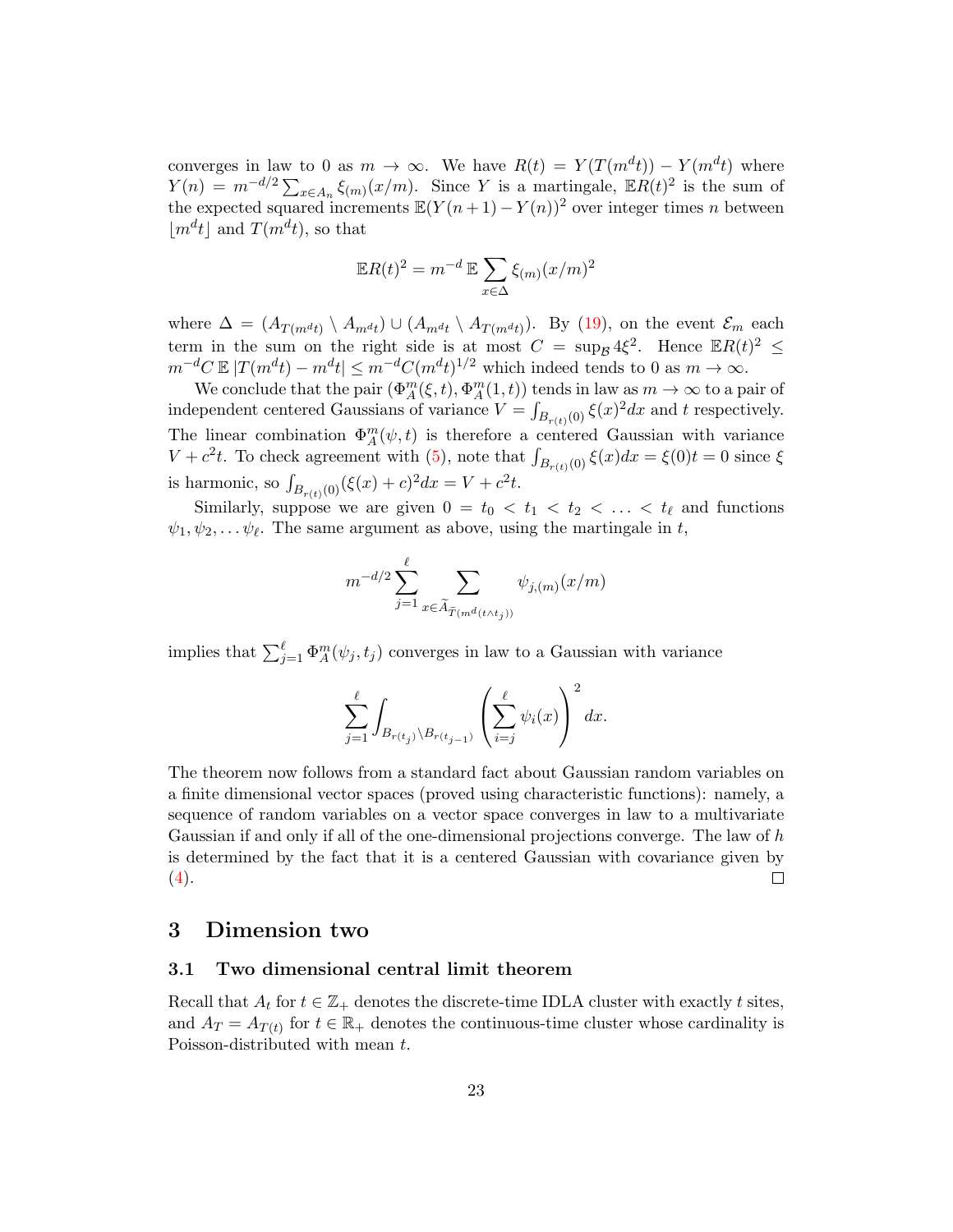For  $z \in \mathbb{Z}^2$ , let

$$
F_0(z) := \inf\{t : z \in A_t\}
$$

be the first time that z joins the cluster. Consider the *lateness function* 

$$
L_0(z) := \sqrt{F_0(z)/\pi} - |z|.
$$

The random variable  $L_0(z)$  is negative if z joins the cluster early and positive if z joins the cluster late. The goal of this section is to prove a central limit theorem for functionals of  $L_0$ , Theorem [3.1](#page-23-0) below.

Fix  $N < \infty$ , and consider a test function of the form

<span id="page-23-2"></span>
$$
\phi(re^{i\theta}) = \sum_{|k| \le N} a_k(r)e^{ik\theta} \tag{20}
$$

where the  $a_k$  are smooth functions supported in an interval  $0 < r_0 \le r \le r_1 < \infty$ . We will assume, furthermore, that  $\phi$  is real-valued. That is, the complex numbers  $a_k$  satisfy

$$
a_{-k}(r) = \overline{a_k(r)}.
$$

<span id="page-23-0"></span>Theorem 3.1. Let

<span id="page-23-1"></span>
$$
X_R := \frac{1}{R^2} \sum_{z \in (\mathbb{Z} + i\mathbb{Z})/R} L_0(Rz) \frac{\phi(z)}{|z|^2}.
$$
 (21)

Then  $X_R \to N(0, V_0)$  in law as  $R \to \infty$ , where

<span id="page-23-3"></span>
$$
V_0 = \sum_{0 < |k| \le N} 2\pi \int_0^\infty \left| \int_\rho^\infty a_k(r) \left( \frac{\rho}{r} \right)^{|k|+1} \frac{dr}{r} \right|^2 \frac{d\rho}{\rho}.\tag{22}
$$

Before proving Theorem [3.1,](#page-23-0) we explain how it can be interpreted as saying that  $L_0(Rz)$  tends weakly to the Gaussian random distribution  $h_{nr}$  associated to the Hilbert space closure  $H^1_{\text{nr}}$  of the set of smooth functions  $\eta : \mathbb{R}^2 \to \mathbb{R}$  with the norm

$$
\|\eta\|_{\mathrm{nr}}^2 = \sum_{0 < |k| < \infty} 2\pi \int_0^\infty [|\tau \partial_r \eta_k(r)|^2 + (|k|+1)^2 |\eta_k(r)|^2] \frac{dr}{r}
$$

where

$$
\eta_k(r) = \frac{1}{2\pi} \int_0^{2\pi} \eta(re^{i\theta}) e^{-ik\theta} d\theta.
$$

(The subscript nr means nonradial:  $H_{nr}^1$  is the orthogonal complement of radial functions in the Sobolev space  $H^1$ .) We will see below that the factor of  $1/|z|^2$ in [\(21\)](#page-23-1) is natural from the point of view of a change of variables  $y = \log r$  where  $z = re^{i\theta}.$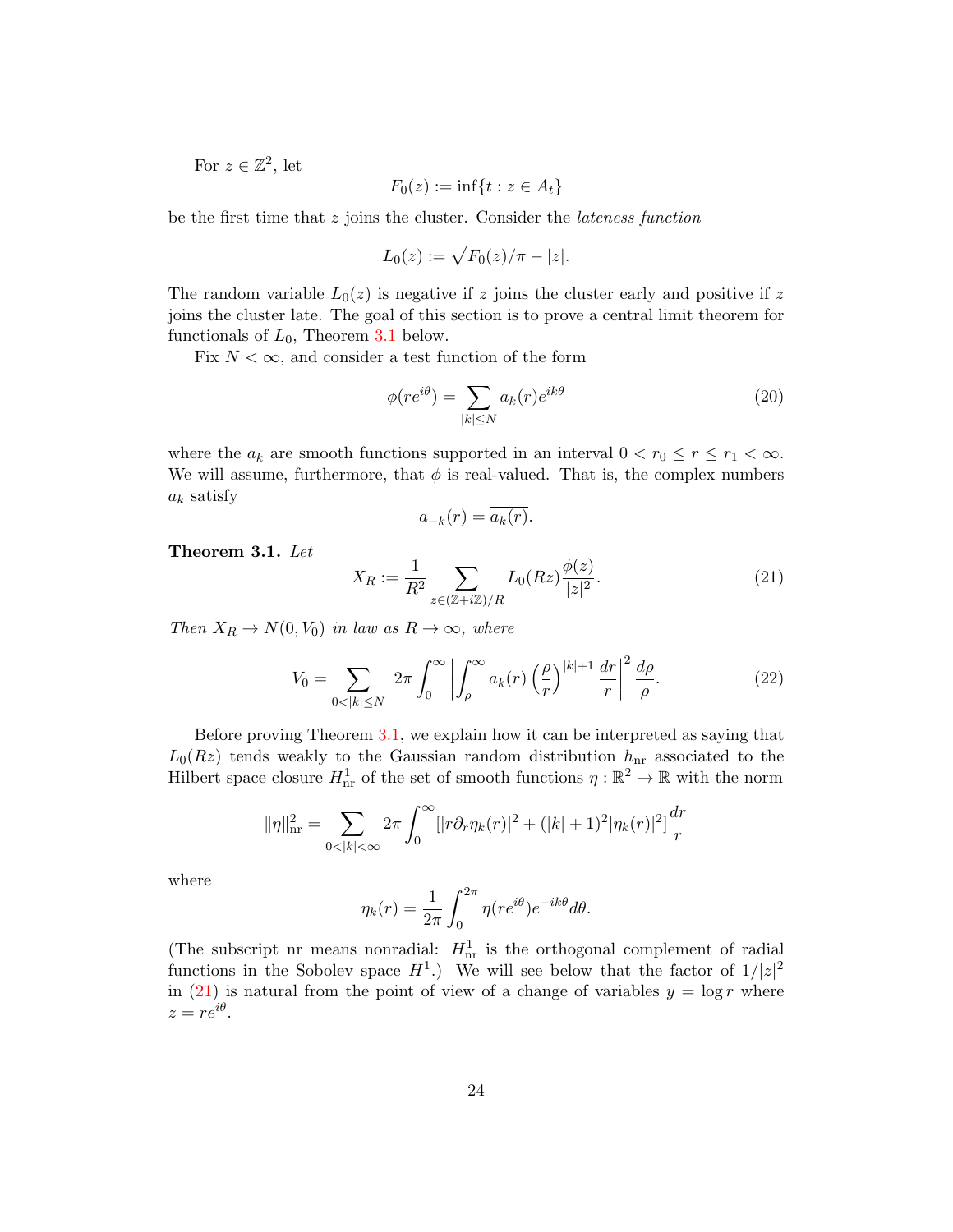We first consider a simpler space. For fixed  $q > 0$ , let  $H_q$  be the Hilbert space closure of the set of smooth compactly supported functions  $f: \mathbb{R} \to \mathbb{R}$  with inner product and norm

$$
(f,g)_q := \int_{-\infty}^{\infty} (f'(y)g'(y) + q^2 f(y)g(y)) dy, \quad ||f||_q^2 = (f,f)_q.
$$

<span id="page-24-1"></span>**Lemma 3.2.** For  $\psi \in L^2(\mathbb{R})$  of compact support,  $q > 0$ , denote

$$
\|\psi\|_{q,*} = \sup \int_{-\infty}^{\infty} \psi(y) f(y) dy,
$$

where the supremum is over all  $f \in H_q$  subject to the constraint

$$
(f, f)_q \le 1.
$$

Then

<span id="page-24-0"></span>
$$
\|\psi\|_{q,*}^2 = \int_{-\infty}^{\infty} \left| \int_s^{\infty} \psi(y) e^{q(s-y)} dy \right|^2 ds.
$$
 (23)

Proof. Define

$$
\Psi(s) = \int_s^\infty \psi(y) e^{-qy} \, dy
$$

Note that

$$
\int_{-\infty}^{\infty} \left| \int_{s}^{\infty} \psi(y) e^{q(s-y)} dy \right|^2 ds = \int_{-\infty}^{\infty} \Psi(s)^2 e^{2qs} ds
$$

Let  $f \in C_0^{\infty}(\mathbb{R})$  such that  $(f, f)_q \leq 1$ . Then

$$
e^{qy}f(y) = \int_{-\infty}^{\infty} e^{qs}(f'(s) + qf(s)) ds
$$

and

$$
\int_{-\infty}^{\infty} \psi(y) f(y) dy = \int_{-\infty}^{\infty} (\psi(y) e^{-qy}) (e^{qy} f(y)) dy
$$
  
\n
$$
= \int_{-\infty}^{\infty} (\psi(y) e^{-qy}) \int_{s}^{\infty} e^{qs} (f'(s) + qf(s)) ds dy
$$
  
\n
$$
= \int_{-\infty}^{\infty} \Psi(s) e^{qs} (f'(s) + qf(s)) ds
$$
  
\n
$$
\leq \left( \int_{-\infty}^{\infty} \Psi(s)^{2} e^{2qs} ds \right)^{1/2} \left( \int_{-\infty}^{\infty} (f'(s) + qf(s))^{2} ds \right)^{1/2}
$$
  
\n
$$
\leq \left( \int_{-\infty}^{\infty} \Psi(s)^{2} e^{2qs} ds \right)^{1/2}.
$$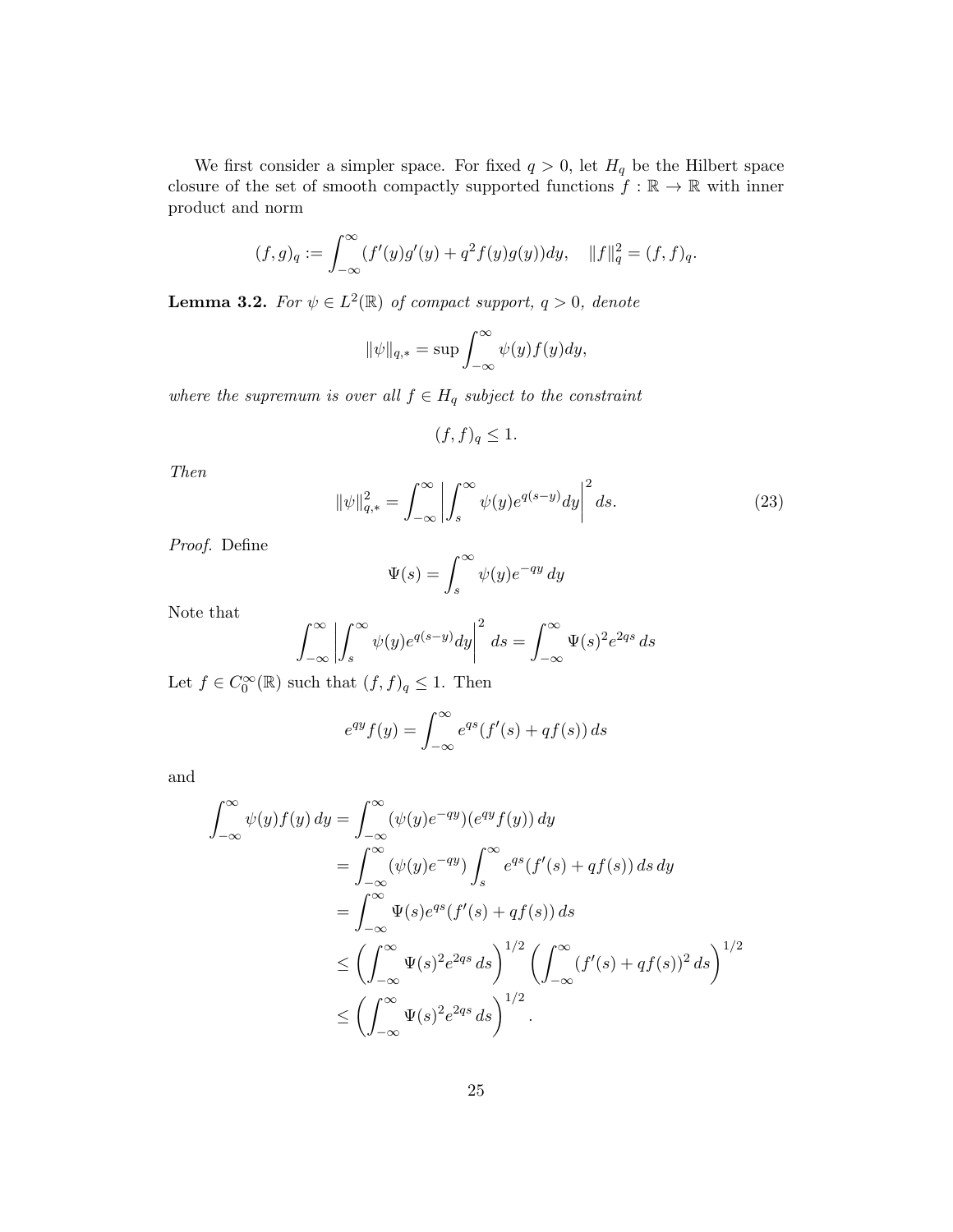The last inequality follows because the integral on  $\mathbb R$  of the cross term  $ff'$  is zero, so that

$$
\int_{-\infty}^{\infty} (f'(s) + qf(s))^2 ds = \int_{-\infty}^{\infty} f'(s) + q^2 f(s)^2 ds = (f, f)_q \le 1
$$

Since f was arbitrary, this establishes the first half of  $(23)$ ,

$$
\|\psi\|_{q,*} \le \left(\int_{-\infty}^{\infty} \Psi(s)^2 e^{2qs} \, ds\right)^{1/2}.
$$

For the opposite inequality, consider  $\psi \in L^2(\mathbb{R})$  supported in  $[-K, K]$ . Then  $\Psi$ (defined above) satisfies  $\Psi(s) = 0$  for all  $s > K$  and  $\Psi(s) = c$  for some constant c for all  $s < -K$ . Define

$$
f(y) = e^{-qy} \int_{-\infty}^{y} \Psi(s) e^{2qs} ds.
$$

Because  $q > 0$  this integral is convergent. Furthermore,  $f(y)$  is a constant multiple of  $e^{-qy}$  for  $y > K$ , and for  $y < -K$ ,  $f(y)$  is a multiple of  $e^{qy}$ . It follows that f can be approximated in  $\|\cdot\|_q$  norm by  $C_0^{\infty}(\mathbb{R})$  functions. By Fubini's theorem,

$$
\int_{-\infty}^{\infty} \psi(y) f(y) dy = \int_{-\infty}^{\infty} \Psi(y)^2 e^{2qy} dy.
$$

Hence,

$$
\int_{-\infty}^{\infty} \Psi(y)^2 e^{2qy} dy \le ||f||_q ||\psi||_{q,*}.
$$

Next,

$$
\frac{d}{dy}(e^{qy}f(y)) = \Psi(y)e^{2qy} \quad \Longrightarrow \quad (f'(y) + qf(y)) = \Psi(y)e^{qy},
$$

and, consequently,

$$
\int_{-\infty}^{\infty} \Psi(y)^2 e^{2qy} dy = \int_{-\infty}^{\infty} (f'(y) + qf(y))^2 dy = (f, f)_q
$$

where we have used once again that the integral of the cross term  $ff'$  on R is zero. It follows that

$$
\left(\int_{-\infty}^{\infty} \Psi(y)^2 e^{2qy} dy\right)^{1/2} \le ||\psi||_{q,*}
$$

which is the second half of the inequality  $(23)$ .

**Lemma 3.3.** Let  $\phi$  be a test function of the form [\(20\)](#page-23-2), and define

$$
\|\phi\|_{*} = \sup_{\eta} \int_{\mathbb{R}^{2}} \eta(z) \frac{\phi(z)}{|z|^{2}} dz
$$

 $\Box$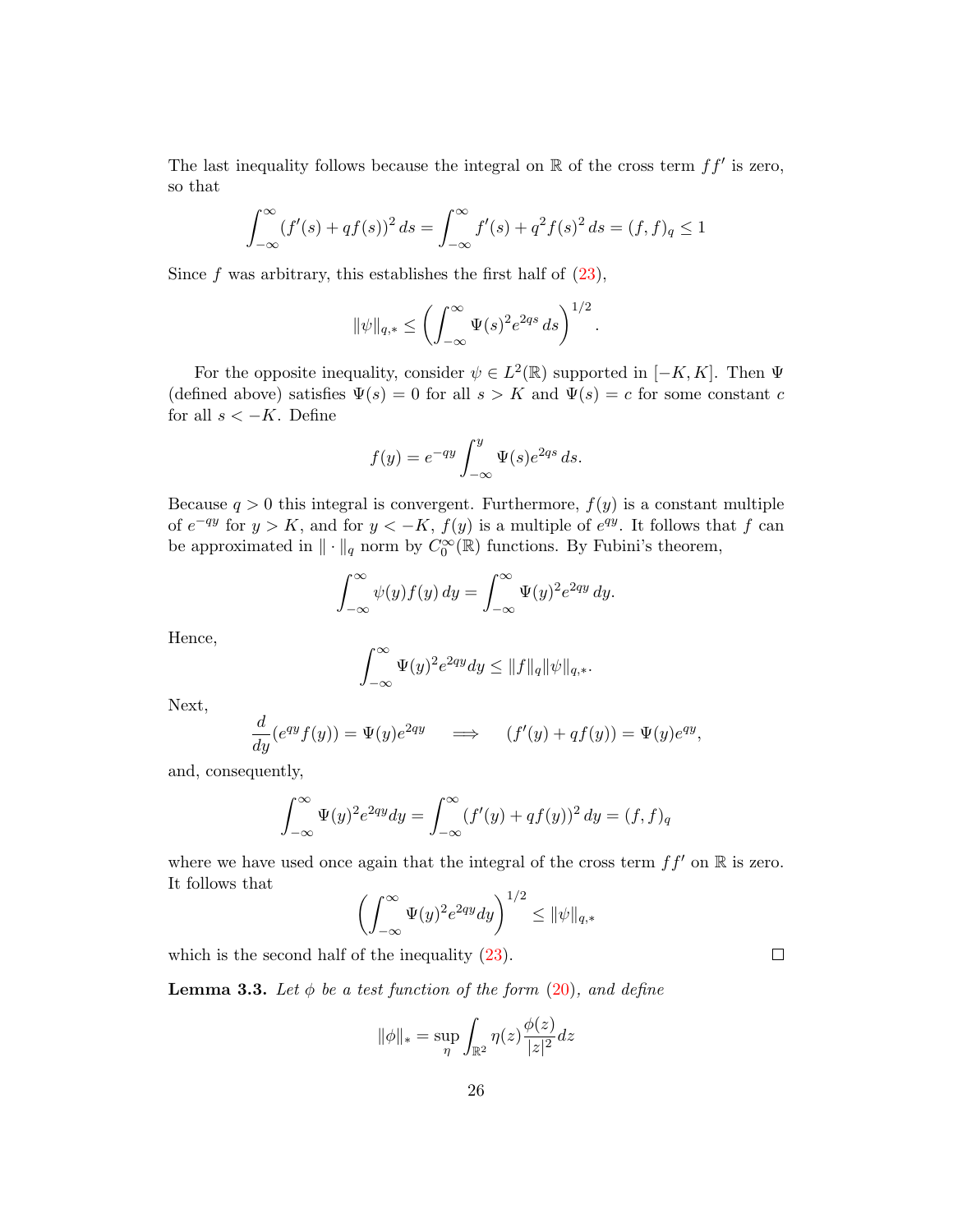where the supremum is taken over all  $\eta \in H^1_{\text{nr}}$  with  $\|\eta\|_{\text{nr}} \leq 1$ . Then

$$
\|\phi\|_*^2=V_0
$$

where  $V_0$  is given by  $(22)$ .

*Proof.* Recall that  $a_{-k} = \bar{a}_k$  and  $\eta_{-k} = \bar{\eta}_k$ . Writing the integral in polar coordinates  $z = re^{i\theta}$  and substituting  $y = \log r$ , we obtain

$$
\int_0^{2\pi} \int_0^{\infty} \eta(z) \frac{\phi(z)}{r^2} r dr d\theta = 2\pi \sum_{0 < |k| \le N} \int_0^{\infty} a_k(r) \bar{\eta}_k(r) \frac{dr}{r}
$$
\n
$$
= 2\pi \sum_{0 < |k| \le N} \int_{-\infty}^{\infty} \psi_k(y) \bar{f}_k(y) \, dy
$$

where  $\psi_k(y) := a_k(e^y)$  and  $f_k(y) := \eta_k(e^y)$ . The constraint  $\|\eta\|_{\text{nr}} \leq 1$  is equivalent to

$$
\sum_{0<|k|<\infty}\int_{-\infty}^{\infty}(|f_k'|^2+(|k|+1)^2|f_k|^2)dy\leq \frac{1}{2\pi}.
$$

In the notation of Lemma [3.2,](#page-24-1) the summand is  $(f_k, f_k)_{|k|+1}$ . For fixed  $c_k > 0$ , the supremum of  $\int \psi_k \bar{f}_k$  over all  $f_k$  satisfying  $(f_k, f_k)_{|k|+1} \leq c_k^2$  is given by  $c_k \nu_k$ , where  $\nu_k = \|\psi_k\|_{|k|+1,*}$ . Subject to the constraint  $\sum c_k^2 \leq \frac{1}{2i}$  $\frac{1}{2\pi}$ , the sum  $\sum_{0<|k|\leq N}c_k\nu_k$  is maximized when  $c_k = \nu_k / (2\pi \sum \nu_k^2)^{1/2}$ , so that

$$
\|\phi\|_{*} = \frac{2\pi}{\sqrt{2\pi}} \left( \sum_{0 < |k| \le N} \|\psi_k\|_{|k|+1,*}^2 \right)^{1/2}
$$

.

Changing variables back to  $r = e^y$  in Lemma [3.2,](#page-24-1) the square of the right side equals  $V_0$ .  $\Box$ 

Remark. We can now give the promised interpretation of Theorem [3.1.](#page-23-0) For each continuous linear functional  $\Psi$  on  $H_{nr}^1$ , the random variable  $\Psi(h_{nr})$  is a centered Gaussian of variance  $\|\Psi\|^2$ , where

$$
\|\Psi\| = \sup \{\Psi(\eta) : \|\eta\|_{\text{nr}} \le 1\}.
$$

By the definition of  $\|\phi\|_*,$  the functional  $\Psi_{\phi}(\eta) := \int_{\mathbb{R}^2} \eta(z) \frac{\phi(z)}{|z|^2}$  $\frac{\mathcal{P}(z)}{|z|^2}dz$  has norm  $\|\Psi_{\phi}\| =$  $\|\phi\|_*,$  so  $\Psi_\phi(h_{\rm nr})$  has variance  $\|\phi\|_*^2 = V_0$ .

To begin the proof of Theorem [3.1,](#page-23-0) let  $p_0(z) = 1$ , and for  $k \ge 1$  let  $p_k(z) =$  $q_k(z) - q_k(0)$ , where

$$
q_k(z) = \Xi[z^k]
$$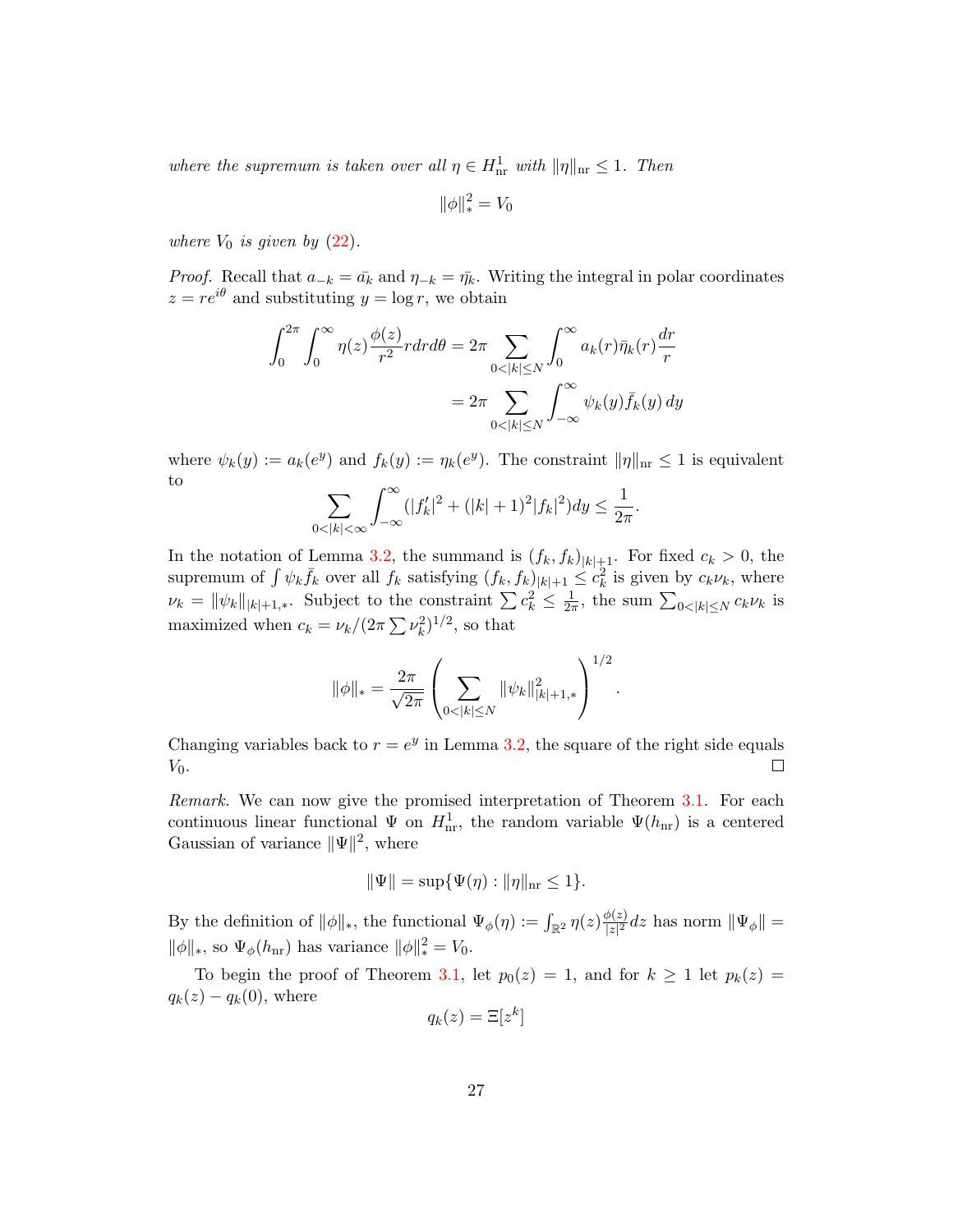is the discrete harmonic polynomial associated to  $z^k = (x + iy)^k$  as described in §[2.2.](#page-16-2) The sequence  $p_k$  begins

$$
1, z, z^2, z^3 - \frac{1}{4}\bar{z}, z^4 - z\bar{z}, \ldots
$$

For instance, to compute  $p_3$ , we expand

$$
z^3 = x^3 - 3xy^2 + i[3x^2y - y^3]
$$

and apply Ξ to each monomial, obtaining

$$
p_3(z) = (x-1)x(x+1) - 3x(y-\frac{1}{2})(y+\frac{1}{2}) + i\left[3(x-\frac{1}{2})(x+\frac{1}{2})y - (y-1)y(y+1)\right]
$$

which simplifies to  $z^3 - \frac{1}{4}$  $\frac{1}{4}\bar{z}$ . One readily checks that this defines a discrete harmonic function on  $\mathbb{Z} + i\mathbb{Z}$ . (In fact,  $z^3$  is itself discrete harmonic, but  $z^k$  is not for  $k \geq 4$ .) To define  $p_k$  for negative k, we set  $p_{-k}(z) = \overline{p_k(z)}$ . This is a natural choice because it is a discrete harmonic polynomial; in fact,  ${p_k}_{k \in \mathbb{Z}}$  is a basis for the discrete harmonic polynomials on  $\mathbb{Z}^2$ .

Define

$$
\psi(z, t, R) = \sum_{k=-N}^{N} a_k (\sqrt{t/\pi R^2}) p_k(z) (\sqrt{t/\pi})^{-|k|}
$$

and

<span id="page-27-3"></span>
$$
\psi_0(z, t, R) = \psi(z, t, R) - a_0(\sqrt{t/\pi R^2}).
$$
\n(24)

<span id="page-27-1"></span>**Lemma 3.4.** If  $c_1R^2 \le t \le c_2R^2$  and  $||z| - \sqrt{t/\pi}||\le C \log R$ , and R is sufficiently large, then

$$
|\psi(z, t, R) - \phi(z/R)| \le C(\log R)/R.
$$

Proof. First observe that the hypotheses of the lemma imply

<span id="page-27-0"></span>
$$
|p_k(z)(\sqrt{t/\pi})^{-|k|} - (z/|z|)^k| \le C_k(\log R)/R
$$
 (25)

 $\overline{1}$ 

for all  $k \in \mathbb{Z}$ . Indeed, for  $k \geq 0$  we have  $|(\sqrt{t/\pi})^{-k} - |z|^{-k}| \leq C_k(\log R)R^{-k-1}$ , and  $|p_k(z) - z^k| \leq C_k R^{k-1}$  by Lemma [2.1.](#page-17-0) Combining these two bounds yields [\(25\)](#page-27-0) for  $k \geq 0$ ; the case  $k < 0$  now follows from  $p_{-k}(z) = \overline{p_k(z)}$  and  $(\overline{z}/|z|)^k = (z/|z|)^{-k}$ .

Now since the coefficients  $a_k$  are smooth,  $|a_k(\sqrt{t/\pi R^2})-a_k(|z|/R)| \leq C(\log R)/R$ . This bound, combined with [\(25\)](#page-27-0) yields Lemma [3.4.](#page-27-1)  $\Box$ 

<span id="page-27-2"></span>**Lemma 3.5.** (Van der Corput) If  $t \geq 1$ , then

(a) 
$$
|\#\{z \in \mathbb{Z} + i\mathbb{Z} : \pi|z|^2 \le t\} - t| \le C_0 t^{1/3}.
$$
  
(b) For  $k \ge 1$ ,  
 $t^{-k/2} \left| \sum_{k=1}^{k} x^k e^{-k} \right|$ 

$$
t^{-k/2} \left| \sum_{z \in \mathbb{Z} + i\mathbb{Z}} z^k \, 1_{\pi |z|^2 \le t} \right| \le C_k t^{1/3}.
$$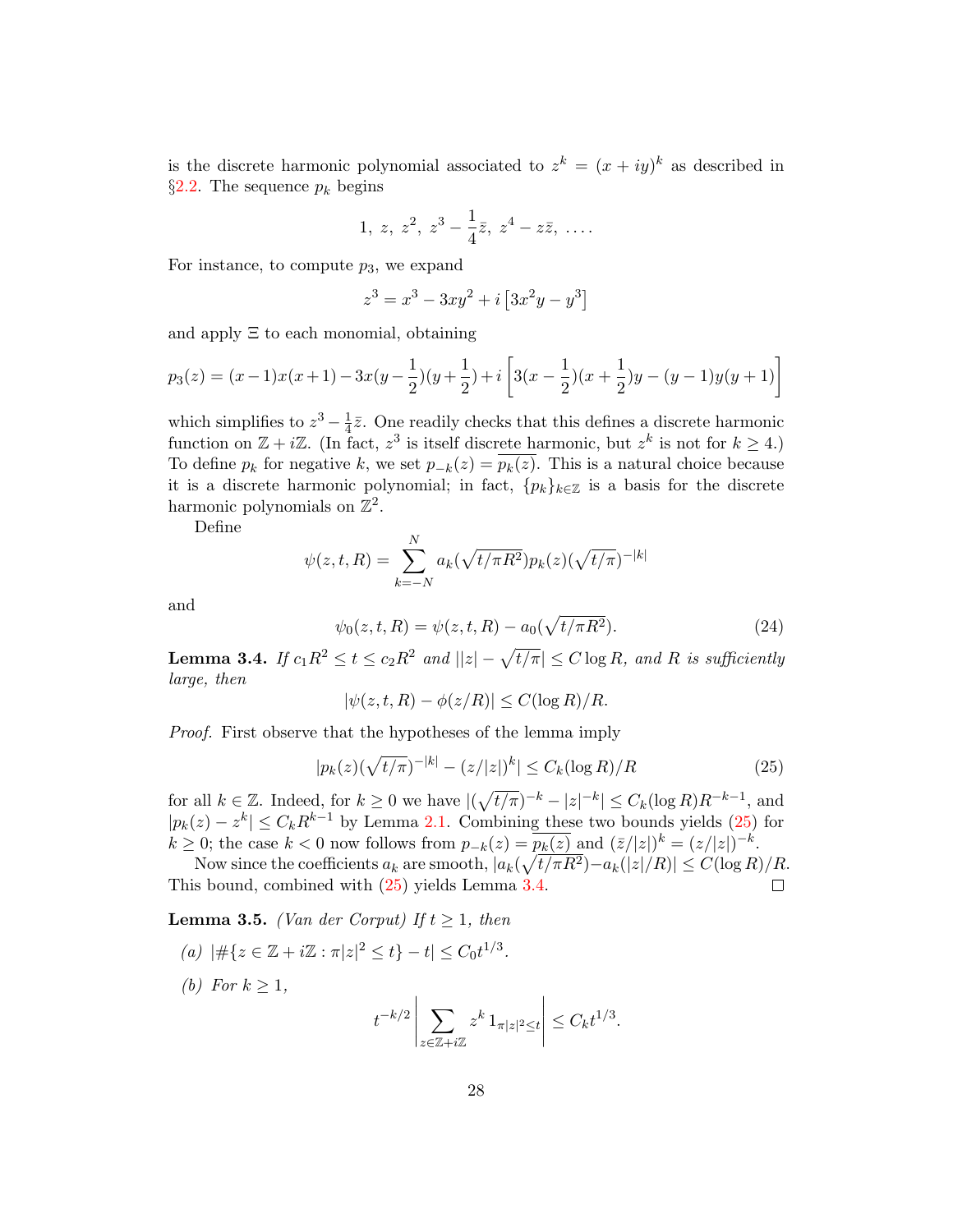(c) For  $k \geq 1$ ,

$$
t^{-k/2} \left| \sum_{z \in \mathbb{Z} + i\mathbb{Z}} p_k(z) \, 1_{\pi |z|^2 \le t} \right| \le C_k t^{1/3}.
$$

Part (a) of this lemma was proved by van der Corput in the 1920s (See [\[GS10\]](#page-38-11), Theorem 87 p. 484). Part (b) follows from the same method, and we defer the proof to §[3.3.](#page-35-0) Part (c) follows from part (b) and the stronger estimate of Lemma [2.1,](#page-17-0)  $|p_k(z) - z^k| \leq C_k |z|^{k-2}$  for  $k \geq 2$  (and  $p_1(z) - z = 0$ ).

Now we have assembled the necessary ingredients to prove Theorem [3.1.](#page-23-0) Write the lateness function in the form

$$
L_0(z) = \frac{1}{2\sqrt{\pi}} \int_0^\infty (1 - 1_{A_t}(z)) t^{1/2} \frac{dt}{t} - \frac{1}{2\sqrt{\pi}} \int_0^\infty (1 - 1_{\pi|z|^2 \le t}) t^{1/2} \frac{dt}{t}
$$
  
= 
$$
\frac{1}{2\sqrt{\pi}} \int_0^\infty (1_{\pi|z|^2 \le t} - 1_{A_t}(z)) t^{1/2} \frac{dt}{t}.
$$

The random variable  $X_R$  appearing in Theorem [3.1](#page-23-0) then takes the form

$$
X_R = \sum_{z \in \mathbb{Z} + i\mathbb{Z}} L_0(z) \frac{\phi(z/R)}{|z|^2}
$$
  
= 
$$
\frac{1}{2\sqrt{\pi}} \int_0^\infty \sum_{z \in \mathbb{Z} + i\mathbb{Z}} (1_{\pi |z|^2 \le t} - 1_{A_t}(z)) \frac{\phi(z/R)}{|z|^2} t^{1/2} \frac{dt}{t}
$$
  
= 
$$
\frac{1}{2\sqrt{\pi}} \int_0^\infty \sum_{z \in \mathbb{Z} + i\mathbb{Z}} (1_{\pi |z|^2 \le t} - 1_{A_t}(z)) \frac{\psi(z, t, R)}{t/\pi} t^{1/2} \frac{dt}{t} + E_R.
$$

To estimate the error term  $E_R$ , note first that since the coefficients  $a_k$  are supported in a fixed annulus, the integrand above is supported in the range  $c_1R^2 \leq t \leq$  $c_2R^2$ . Furthermore, by [\[JLS12a\]](#page-39-3), there is an absolute constant C such that for all sufficiently large R and all t in this range, the difference  $1_{\pi|z|^2 \leq t} - 1_{A_t}(z)$  is supported on the set of  $z \in \mathbb{Z}^2$  such that  $||z| - \sqrt{t/\pi} \leq C \log R$ . Thus

$$
\sum_{z \in \mathbb{Z} + i\mathbb{Z}} |1_{\pi|z|^2 \le t} - 1_{A_t}(z)| \le KR \log R.
$$

Moreover, Lemma [3.4](#page-27-1) applies and

$$
|E_R| \le C \int_{c_1 R^2}^{c_2 R^2} (R \log R) \frac{\log R}{R} t^{-1/2} \frac{dt}{t} = O((\log R)^2/R).
$$

Next, Lemma [3.5\(](#page-27-2)a) says (since  $#A_t = t$ )

$$
\left|\sum_{z\in\mathbb{Z}+i\mathbb{Z}}1_{\pi|z|^2\leq t}-1_{A_t}(z)\right|\leq Ct^{1/3}.
$$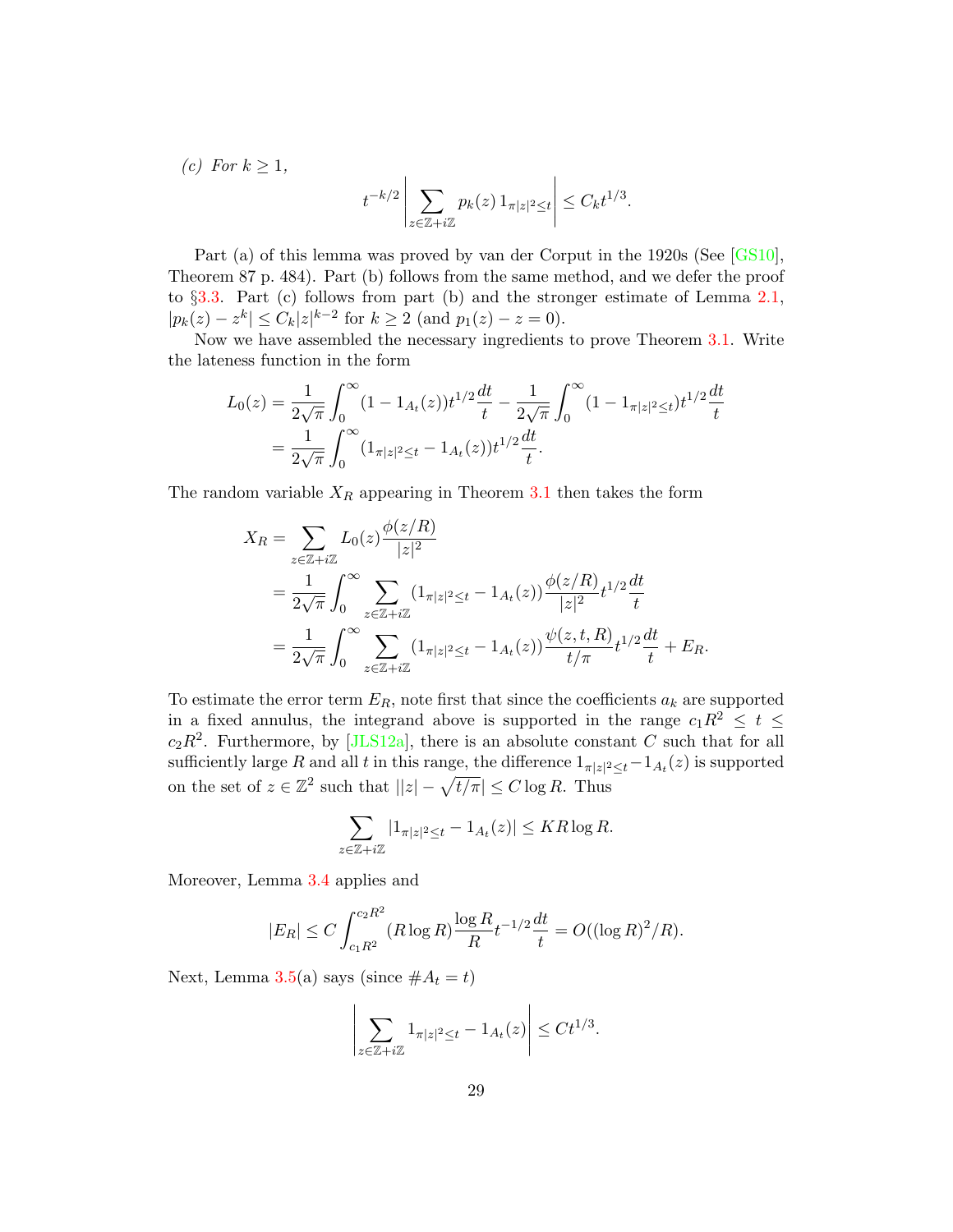Thus replacing  $\psi$  by  $\psi_0$  gives an additional error of size at most

$$
C \int_{c_1 R^2}^{c_2 R^2} t^{1/3} t^{-1/2} \frac{dt}{t} = O(R^{-1/3}).
$$

In all,

<span id="page-29-0"></span>
$$
X_R = \frac{\sqrt{\pi}}{2} \int_0^\infty \sum_{z \in \mathbb{Z} + i\mathbb{Z}} (1_{\pi|z|^2 \le t} - 1_{A_t}(z)) \psi_0(z, t, R) t^{-1/2} \frac{dt}{t} + O(R^{-1/3}) \tag{26}
$$

Now for  $s = 0, 1, \ldots$ , consider the process

$$
M_R(s) = \frac{\sqrt{\pi}}{2} \int_0^\infty \sum_{z \in \mathbb{Z} + i\mathbb{Z}} (1_{\pi |z|^2 \le t} - 1_{A_{s \wedge t}}(z)) \psi_0(z, t, R) t^{-1/2} \frac{dt}{t}
$$

By [\(26\)](#page-29-0),  $X_R - M_R(c_2R^2) \to 0$  in probability as  $R \to \infty$ . Note also that Lemma [3.5\(](#page-27-2)c) implies

$$
M_R(0) = O(R^{-1/3}).
$$

The proof will be completed by showing that  $M_R(c_2R^2) - M_R(0) \rightarrow N(0, V_0)$  in law. As outlined below, this will follow from the martingale central limit theorem.

We first show that  $M_R(s)$  is a martingale adapted to the filtration  $\mathcal{F}_s = \{A_{s'}\}_{s' \leq s}$ . We have √

<span id="page-29-1"></span>
$$
M_R(s) - M_R(s-1) = -\frac{\sqrt{\pi}}{2} \int_s^\infty \psi_0(Z_s, t, R) t^{-1/2} \frac{dt}{t}
$$
 (27)

where  $Z_s$  is the sth point to join the internal DLA cluster:  $A_s \setminus A_{s-1} = \{Z_s\}$ . Re-calling the definition [\(24\)](#page-27-3) of  $\psi_0$ , the right side has the form  $\sum_{1 \leq |k| \leq N} p_k(Z_s) f_k(t, R)$ where the  $f_k$  are functions of t and R only. Because the  $p_k$  are discrete harmonic and  $p_k(0) = 0$  for all  $k \neq 0$ , we have

$$
\mathbb{E}(p_k(Z_s)|\mathcal{F}_{s-1})=p_k(0)=0.
$$

Here the first equality is optional stopping for the martingale  $p_k(X_n)$  where  $X_n$  is simple random walk in  $\mathbb{Z}^d$  started at 0 and stopped on exiting  $A_{s-1}$ . Summing over  $1 \leq |k| \leq N$  we obtain  $\mathbb{E}(M_R(s) - M_R(s-1)|\mathcal{F}_{s-1}) = 0$  as desired.

We now use the martingale central limit theorem in the form proved by McLeish [\[McL74,](#page-39-11) Theorem 2.3] for the difference array  $X_{R,s} := M_R(s) - M_R(s-1)$ . This says that if

- (i)  $\mathbb{E}\left(\max_s X_{R,s}^2\right)$  is uniformly bounded
- (ii) max<sub>s</sub>  $|X_{R,s}| \to 0$  in probability as  $R \to \infty$
- (iii)  $\sum_{s=0}^{\infty} |X_{R,s}|^2 \to V_0$  in probability as  $R \to \infty$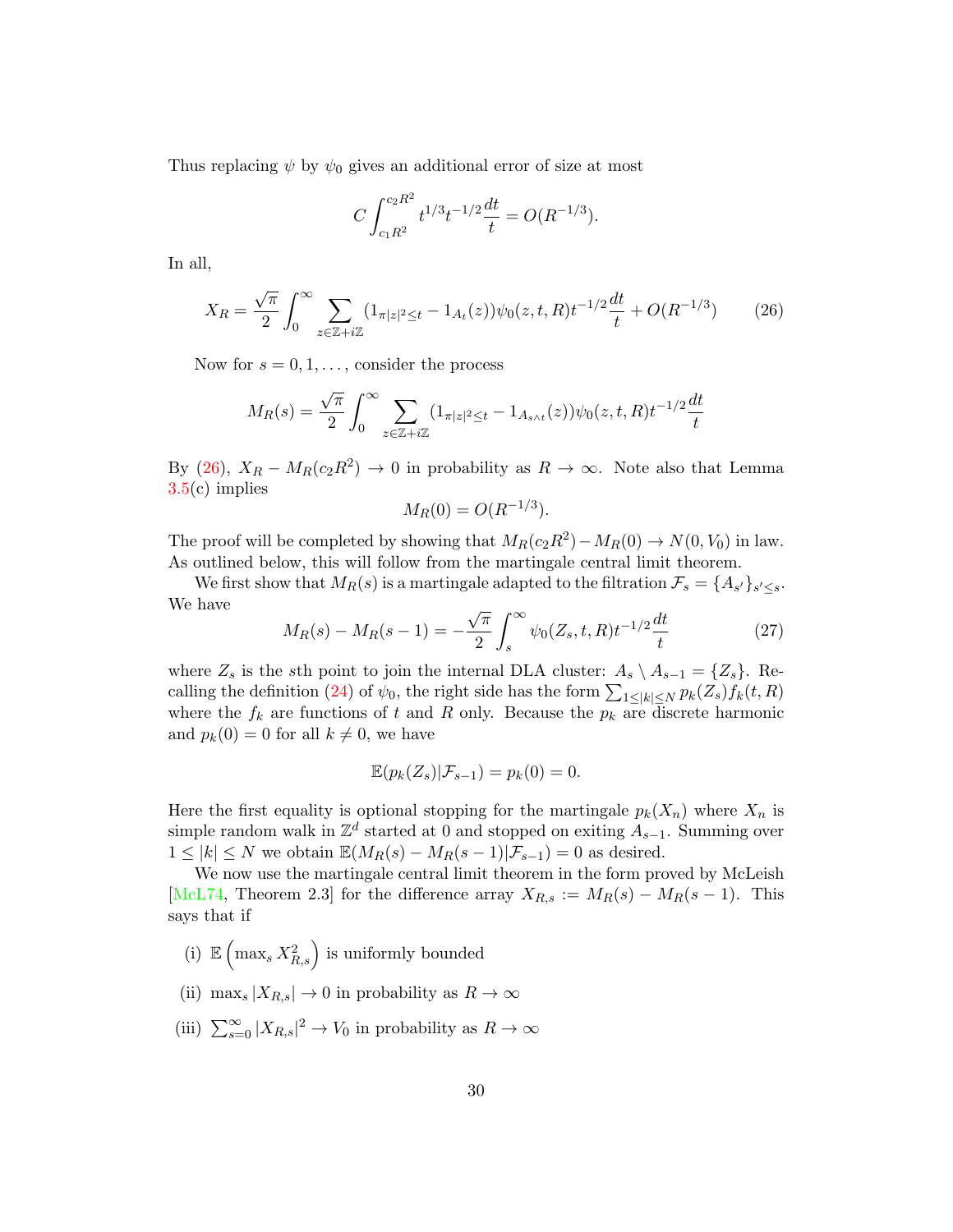then  $\sum_s X_{R,s} \to N(0, V_0)$  in law. A detailed discussion of various alternative hypotheses in the martingale CLT can be found in [\[HH80,](#page-38-12) §3].

Let  $\mathcal{A}_R$  be the event that  $|Z_s| \leq 2\sqrt{s/\pi}$  for all  $s \leq c_2 R^2$ . By [\[JLS12a\]](#page-39-3) we have  $\mathbb{P}(\mathcal{A}_R^c) \to 0$  faster than any power of R. Since  $p_k$  is a polynomial of degree k, on the event  $\mathcal{A}_R$  we have  $|p_k(Z_s)|(t/\pi)^{-|k|/2} \leq C_k$  for  $s \leq t \leq c_2 R^2$ . Since each term in the sum  $(24)$  is upper bounded by a constant, we have

$$
|\psi_0(Z_s, t, R)| \le C, \quad \text{for} \quad s \le t \le c_2 R^2.
$$

Recalling [\(20\)](#page-23-2) that our test function  $\phi$  is supported in an annulus, the function  $\psi_0$ given by [\(24\)](#page-27-3) vanishes unless  $c_1R^2 \le t \le c_2R^2$ . By [\(27\)](#page-29-1), we have on the event  $\mathcal{A}_R$ 

$$
|M(s) - M(s-1)| \le C \int_{c_1 R^2}^{c_2 R^2} t^{-1/2} \frac{dt}{t} = O(1/R)
$$

which confirms hypotheses (i) and (ii) of the martingale CLT.

Because  $A_t$  fills the lattice  $\mathbb{Z} + i\mathbb{Z}$  as  $t \to \infty$ , we have from [\(27\)](#page-29-1)

$$
\sum_{s=0}^{\infty} |M(s) - M(s-1)|^2
$$
  
= 
$$
\sum_{z \in \mathbb{Z} + i\mathbb{Z}} \left| \frac{\sqrt{\pi}}{2} \int_{F_0(z)}^{\infty} \sum_{0 < |k| \le N} a_k (\sqrt{t/\pi R^2}) p_k(z) (t/\pi)^{-|k|/2} t^{-1/2} \frac{dt}{t} \right|^2.
$$
 (28)

We will prove (iii) in three steps: replace  $p_k(z)$  in [\(28\)](#page-30-0) by  $z^k$  (or  $\bar{z}^{|k|}$  if  $k < 0$ ); replace the lower limit  $F_0(z)$  by  $\pi |z|^2$ ; replace the sum of z over lattice sites with the integral with respect to area measure in the complex z-plane.

Denote

<span id="page-30-0"></span>
$$
\gamma_k(z) = \int_{F_0(z)}^{\infty} a_k(\sqrt{t/\pi R^2}) p_k(z) t^{-|k|/2} t^{-1/2} \frac{dt}{t}.
$$

On the event  $\mathcal{A}_R$ , there is a constant  $c_3$ , depending on  $c_2$ , such that if  $|z| \ge c_3 R$ , then  $F_0(z) \ge c_2 R^2$ . Recalling that  $a_k(\sqrt{t/\pi R^2})$  vanishes unless  $c_1 R^2 \le t \le c_2 R^2$ , we have for such values of z that  $\gamma_k(z) = 0$  for all k. Thus we may assume from now on that the sum on the right side of [\(28\)](#page-30-0) is taken over lattice points  $|z| \leq c_3 R$ . For such z,

$$
|p_k(z)t^{-|k|/2}| \le C, \quad c_1 R^2 \le t \le c_2 R^2
$$

and  $|\gamma_k(z)| = O(1/R)$ . Define

$$
\gamma_k^1(z) = \int_{F_0(z)}^{\infty} a_k(\sqrt{t/\pi R^2}) z^k t^{-k/2} t^{-1/2} \frac{dt}{t} \quad (k \ge 0)
$$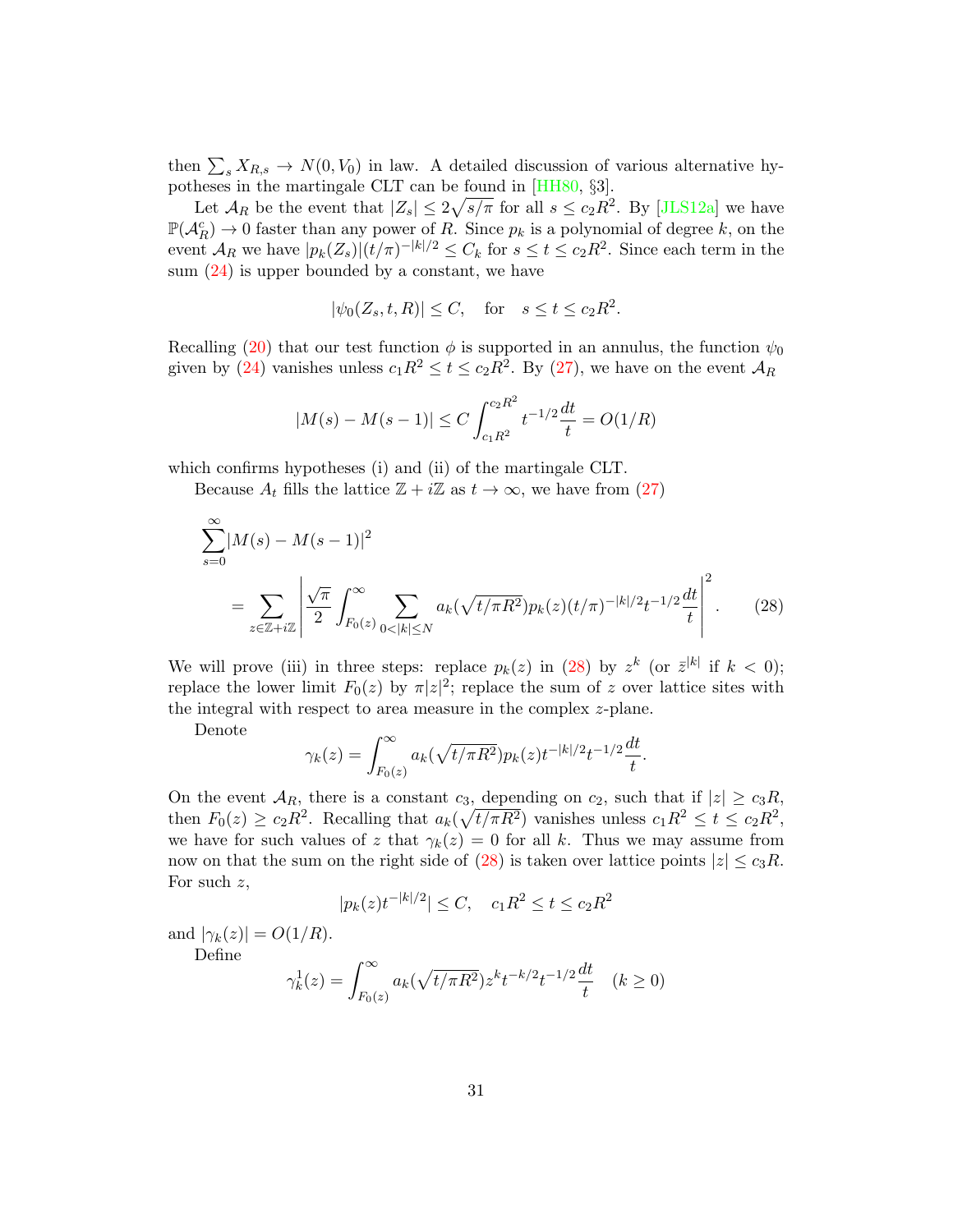and for  $k < 0$ . Define  $\gamma_k^1(z)$  similarly with  $\bar{z}^{|k|}t^{-|k|/2}$  replacing  $z^k t^{-k/2}$ . By Lemma [2.1,](#page-17-0)  $p_k = z^k$  for  $k = 0, 1, p_{-1}(z) = \overline{z}$ . Thus we have for all  $|z| \le c_3 R$ ,

$$
|p_k(z) - z^k|(t/\pi)^{-k/2} \le C_k t^{-1} = O(1/R^2) \quad (k \ge 0);
$$
  

$$
|p_k(z) - \bar{z}^{|k|}|(t/\pi)^{-|k|/2} \le C_k t^{-1} = O(1/R^2) \quad (k < 0).
$$

Hence

$$
|\gamma_k(z) - \gamma_k^1(z)| \le O(1/R^2) \int_{c_1 R^2}^{c_2 R^2} t^{-1/2} \frac{dt}{t} = O(1/R^3)
$$

It follows that

$$
\left| \sum_{0 < |k| \le N} \gamma_k(z) \right|^2 - \left| \sum_{0 < |k| \le N} \gamma_k^1(z) \right|^2 = O(1/R^4)
$$

Since we are summing over  $O(R^2)$  values of z, we see that we can replace  $p_k(z)$  by  $z<sup>k</sup>$  in [\(28\)](#page-30-0) at the expense of an error of size  $O(1/R<sup>2</sup>)$ .

Let  $\mathcal{A}'_R$  be the event such that, in addition to  $\mathcal{A}_R$ ,

$$
|F_0(z) - \pi |z|^2| \leq C R \log R, \quad \text{for all} \quad |z| \leq c_3 R
$$

By [\[JLS12a\]](#page-39-3), the complement of  $\mathcal{A}'_R$  has probability at most  $R^{-a}$ , where the exponent  $a$  can be taken arbitrarily large by taking  $C$  sufficiently large. Define

$$
\gamma_k^2(z) = \int_{\pi|z|^2}^{\infty} a_k(\sqrt{t/\pi R^2}) z^k t^{-k/2} t^{-1/2} \frac{dt}{t}
$$

(Define  $\gamma_k^2(z)$  similarly with  $\bar{z}^{|k|}t^{-|k|/2}$  replacing  $z^kt^{-k/2}$ .) On the event  $\mathcal{A}'_R$ , for  $|z| \leq c_3 R$ ,

$$
|\gamma_k^1(z) - \gamma_k^2(z)| \le \int_{F_0(z)}^{\pi|z|^2} 1_{\{c_1R^2 \le t \le c_2R^2\}} t^{-1/2} \frac{dt}{t} = O((\log R)/R^2).
$$

Thus

$$
\left|\sum_{0<|k|\leq N}\gamma_k^1(z)\right|^2 - \left|\sum_{0<|k|\leq N}\gamma_k^2(z)\right|^2 = O((\log R)/R^3)
$$

and since we are summing over  $O(R^2)$  terms, we can replace the lower limit  $F_0(z)$ by  $\pi |z|^2$  in [\(28\)](#page-30-0) at the expense of an error of size  $O((\log R)/R)$ .

Lastly, we replace the value at each site  $z_0$  by the integral

$$
\int_{Q_{z_0}}\left|\sum_{0<|k|\leq N}\gamma_k^2(re^{i\theta})\right|^2rdrd\theta
$$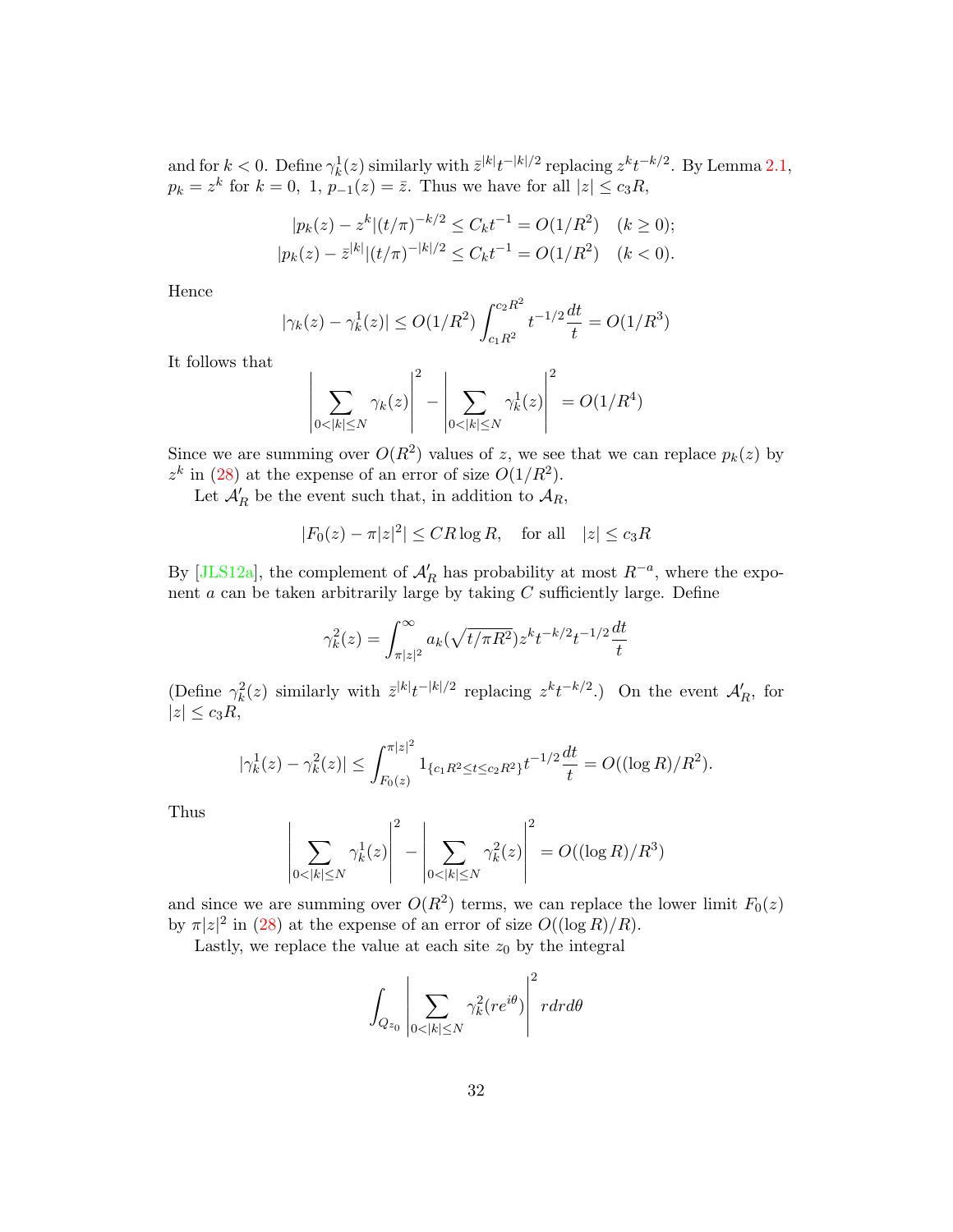where  $Q_{z_0}$  is the unit square centered at  $z_0$  and we have substituted  $z = re^{i\theta}$ . For where  $Q_{z_0}$  is the unit square centered at  $z_0$  and we have<br>this purpose, consider  $z \in Q_{z_0}$ . Then  $|z - z_0| \le \sqrt{2}$ , and

$$
|z^{k} - z_0^{k}| \le 4k(|z| + |z_0|)^{k-1} = O(R^{k-1}), \quad (k \ge 1)
$$

and we obtain

$$
|\gamma_k^2(z) - \gamma_k^2(z_0)| \le O(1/R)
$$

(In addition to replacing  $z_0^k$  by  $z^k$ , we are also replacing the lower limit in the integral  $\pi |z_0|^2$  by  $\pi |z|^2$ . But this changes the limit by

$$
\pi ||z|^2 - |z_0|^2| = O(R)
$$

Recall that in the previous step we previously changed the lower limit by  $O(R \log R)$ . Thus by the same argument, this smaller change gives rise to an error of order  $O((\log R)/R)$  in the full sum)

In all, up to errors of order  $O((\log R)/R)$ , we have replaced the expression in [\(28\)](#page-30-0) by a deterministic quantity,

$$
\int_0^{2\pi} \int_0^{\infty} \left| \frac{\sqrt{\pi}}{2} \int_{\pi r^2}^{\infty} \sum_{0 < |k| \le N} a_k (\sqrt{t/\pi R^2}) r^{|k|} e^{ik\theta} (t/\pi)^{-|k|/2} t^{-1/2} \frac{dt}{t} \right|^2 r dr d\theta
$$

Integrating in  $\theta$  and changing variables from r to  $\rho = r/R$ ,

$$
= \frac{\pi^2}{2} \sum_{0 < |k| \le N} \int_0^\infty \left| \int_{\pi \rho^2 R^2}^\infty a_k(\sqrt{t/\pi R^2})(R\rho)^{|k|+1}(t/\pi)^{-|k|/2} t^{-1/2} \frac{dt}{t} \right|^2 \frac{d\rho}{\rho}
$$

Then change variables from t to  $r = \sqrt{t/\pi R^2}$  to obtain

$$
=2\pi \sum_{0<|k|\leq N}\int_0^\infty \left|\int_\rho^\infty a_k(r)(\rho/r)^{|k|+1}\frac{dr}{r}\right|^2\frac{d\rho}{\rho}=V_0.
$$

This completes the proof of Theorem [3.1.](#page-23-0)

#### <span id="page-32-0"></span>3.2 Proof of Theorem [1.2](#page-6-0)

Next we adapt Theorem [3.1](#page-23-0) to the continuous time cluster  $A_T$ . The corresponding lateness function  $L(z)$  was defined in §[1.3.](#page-4-1) Letting  $\phi$  be a test function of the form  $(20)$ , the  $a_0$  coefficient now figures in the limit formula as follows.

<span id="page-32-1"></span>Theorem 3.6. As  $R \to \infty$ ,

$$
\frac{1}{R^2} \sum_{z \in (\mathbb{Z} + i\mathbb{Z})/R} L(Rz) \frac{\phi(z)}{|z|^2} \longrightarrow N(0, V)
$$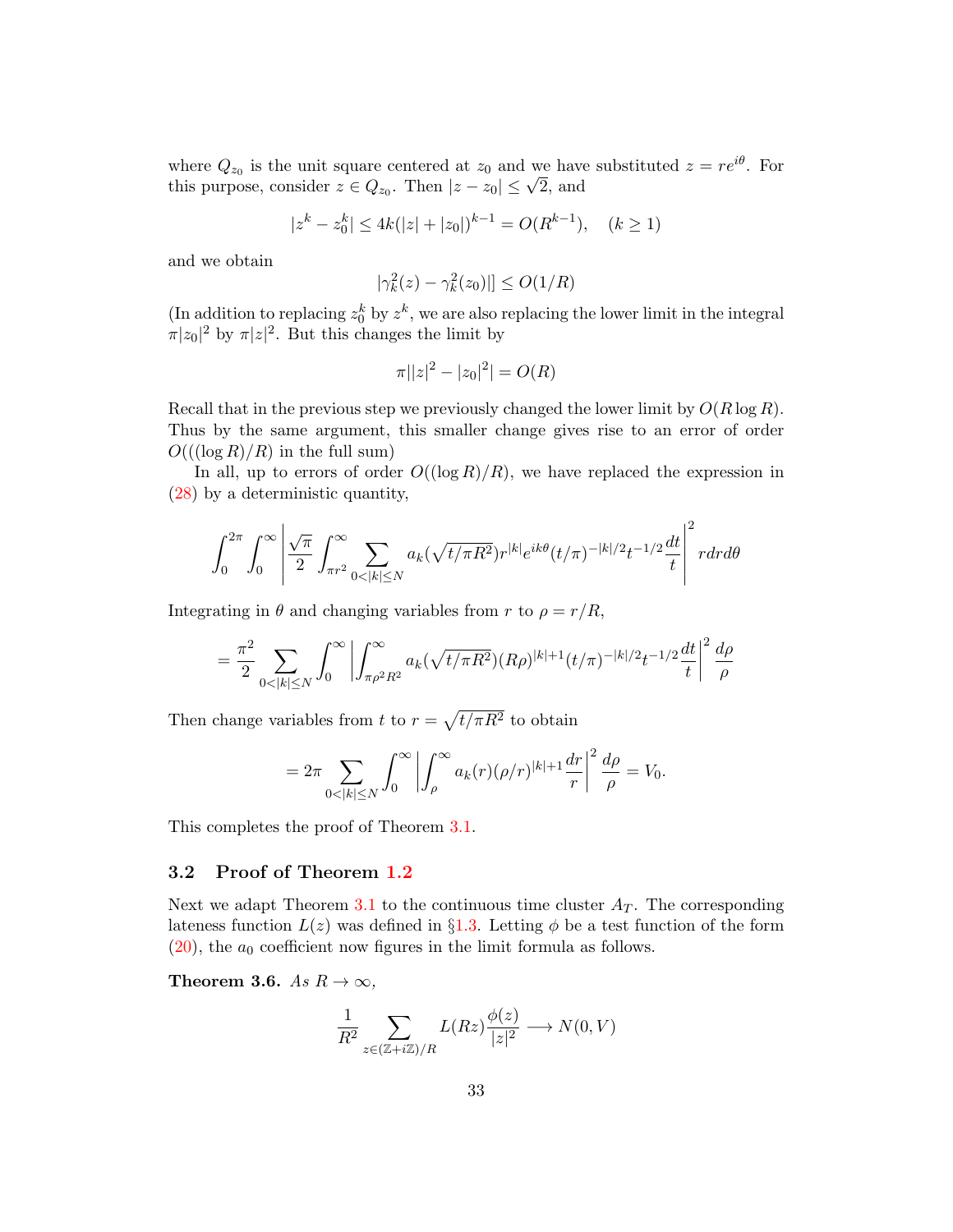in law, where

<span id="page-33-0"></span>
$$
V = \sum_{|k| \le N} 2\pi \int_0^\infty \left| \int_\rho^\infty a_k(r) \left( \frac{\rho}{r} \right)^{|k|+1} \frac{dr}{r} \right|^2 \frac{d\rho}{\rho}.
$$
 (29)

Analogously to the remark following Theorem [3.1,](#page-23-0) we can interpret Theorem [3.6](#page-32-1) as saying that that  $L(Rz)$  tends weakly to the Gaussian random distribution h associated to the Hilbert space  $H^1$  with norm

$$
\|\eta\|^2 = \sum_{k=-\infty}^{\infty} 2\pi \int_0^{\infty} [|\tau \partial_r \eta_k|^2 + (|k|+1)^2 |\eta_k|^2] \frac{dr}{r}
$$

where the term  $k = 0$  corresponding to the radial function  $\eta_0$  is now included in the sum. This random distribution is precisely the 2-dimensional augmented GFF. To see why, consider the harmonic polynomial  $\psi(z) = \frac{1}{\sqrt{2}}$  $\frac{1}{2\pi}z^k$  and the corresponding random variable  $\Phi_h(\psi, t)$  obtained by integrating  $h\psi$  over the surface of the origincentered circle  $\partial B_R(0)$  enclosing area t. If  $\phi(z)/|z|^2 = \delta(|z| - R)\psi(z)$  (note that this  $\phi$  is not in the class of test functions for which we prove convergence; we are using it only for the purpose of checking that h is the augmented GFF) then  $(29)$  becomes

$$
V = 2\pi \int_0^\infty \left| \int_\rho^\infty \delta(r - R) \frac{1}{\sqrt{2\pi}} r^{k+2} \left(\frac{\rho}{r}\right)^{k+1} \frac{dr}{r} \right|^2 \frac{d\rho}{\rho}.
$$

The inner integral vanishes unless  $\rho \leq R$ , leaving

$$
V = \int_0^R \rho^{2(k+1)} \frac{d\rho}{\rho} = \frac{R^{2k+2}}{2k+2}
$$

in agreement with the variance calculation  $(13)$  in the case  $d = 2$ .

As in the proof of Theorem [1.4,](#page-10-0) the convergence in law of all one-dimensional projections to the appropriate normal random variables implies the corresponding result for the joint distribution of any finite collection of such projections. Hence, Theorem [3.6](#page-32-1) is a restatement of Theorem [1.2.](#page-6-0)

By way of comparison, the usual Gaussian free field is the one associated to the Dirichlet norm

$$
\int_{\mathbb{R}^2} |\nabla \eta|^2 dx dy = \sum_{k=-\infty}^{\infty} 2\pi \int_0^{\infty} [|\hat{r} \partial_r \eta_k|^2 + k^2 |\eta_k|^2] \frac{dr}{r}.
$$

Comparing these two norms, we see that the second term in  $\|\eta\|^2$  has an additional +1, hence our choice of the term "augmented Gaussian free field." As derived in §[1.5,](#page-12-0) this +1 results in a smaller variance  $\frac{1}{2k+d}R^{2k+d}$  in each spherical mode of degree k of the augmented GFF, as compared to  $\frac{1}{2k+d-2}R^{2k+d}$  for the usual GFF. The surface area of the sphere is implicit in the normalization [\(11\)](#page-13-3), and is accounted for here in the factors  $2\pi$  above.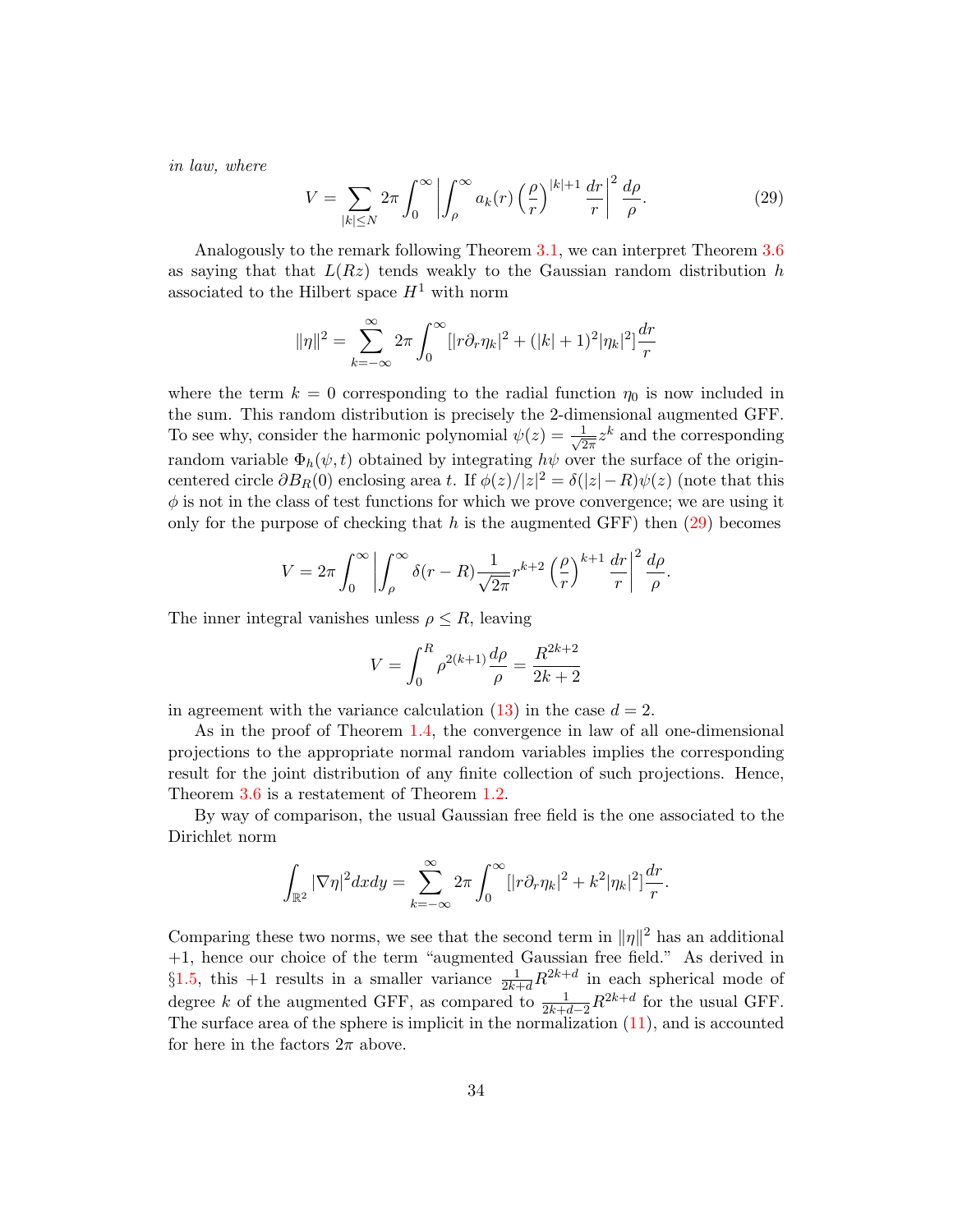The proof of Theorem [3.6](#page-32-1) follows the same idea as the proof of Theorem [3.1.](#page-23-0) We replace  $A_t$  by the continuous time cluster  $A_T$  (for  $T = T(t)$ ), and we need to find the limit as  $R \to \infty$  of

$$
\frac{\sqrt{\pi}}{2} \int_0^\infty (t - T(t)) a_0(\sqrt{t/\pi R^2}) t^{-1/2} \frac{dt}{t} \n+ \frac{\sqrt{\pi}}{2} \int_0^\infty \sum_{z \in \mathbb{Z} + i\mathbb{Z}} (1_{\pi |z|^2 \le t} - 1_{A_T}) \psi_0(z, t, R) t^{-1/2} \frac{dt}{t}
$$

The error terms in the estimation showing this quantity is within  $O(R^{-1/3})$  of

$$
\frac{1}{R^2} \sum_{z \in (\mathbb{Z} + i\mathbb{Z})/R} L(Rz) \frac{\phi(z)}{|z|^2}
$$

are nearly the same as in the previous proof. We describe briefly the differences. The difference between Poisson time and ordinary counting is

$$
|\#A_T - \#A_t| = |T(t) - t| \le Ct^{1/2} \log t = O(R \log R)
$$
 almost surely

if  $t \approx R^2$ . It follows that for  $|z| \approx R$ ,

$$
|F(z) - \pi |z|^2| = O(R \log R)
$$
 almost surely

as in the previous proof for  $F_0(z)$ . Further errors are also controlled since we then have the estimate analogous to the one above for  $A_t$ , namely

$$
\sum_{z \in \mathbb{Z} + i\mathbb{Z}} |1_{\pi|z|^2 \le t} - 1_{A_T} | \le CR \log R
$$

We consider the continuous time martingale

$$
M(s) = \frac{\sqrt{\pi}}{2} \int_0^\infty (s \wedge t - T(s \wedge t)) a_0(\sqrt{t/\pi R^2}) t^{-1/2} \frac{dt}{t} + \frac{\sqrt{\pi}}{2} \int_0^\infty \sum_{z \in \mathbb{Z} + i\mathbb{Z}} (1_{\pi |z|^2 \le t} - 1_{\tilde{A}_{\tilde{T}(s \wedge t)}}) \psi_0(z, t, R) t^{-1/2} \frac{dt}{t}
$$

where  $\tilde{A}_{\tilde{T}}$  is defined using Brownian motion on the grid in place of random walk, as described in  $\S 2.3$ . Instead of using the martingale central limit theorem, we use the martingale representation theorem. This says that the martingale  $M(s)$  when reparameterized by its quadratic variation has the same law as Brownian motion. We must show that almost surely the quadratic variation of M on  $0 \leq s < \infty$  is  $V + O(R^{-1/3}).$ 

$$
\lim_{\epsilon \to 0} \mathbb{E} \left( (M(s + \epsilon) - M(s))^2 | A_{T(s)} \right) / \epsilon
$$
\n
$$
= \frac{1}{2\pi} \int_0^{2\pi} \left| \frac{\sqrt{\pi}}{2} \int_s^{\infty} \sum_{|k| \le N} a_k (\sqrt{t/\pi R^2}) e^{ik\theta} (s/t)^{|k|/2} t^{-1/2} \frac{dt}{t} \right|^2 d\theta
$$
\n
$$
+ O(R^{-1/3})
$$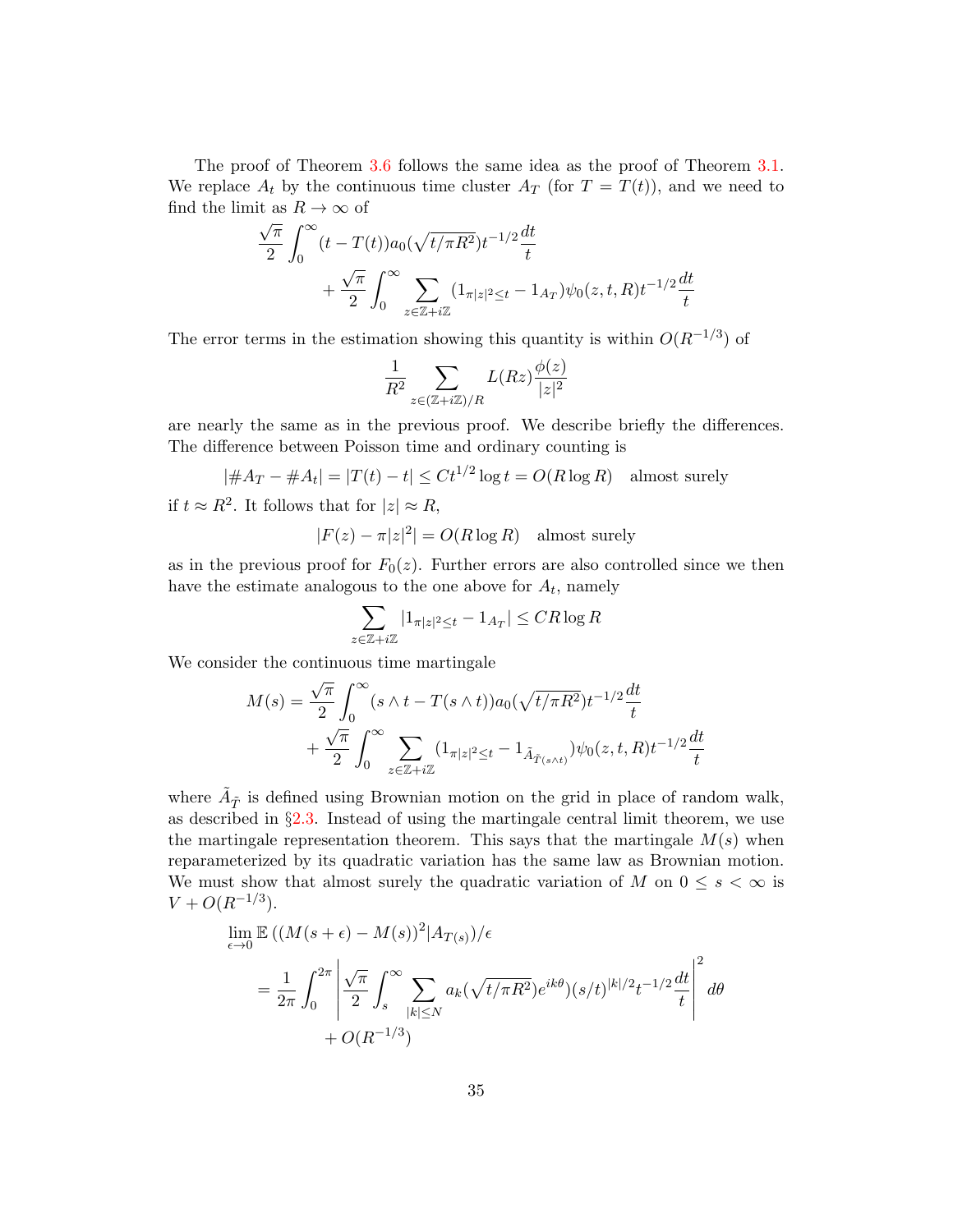Integrating with respect to s gives the quadratic variation  $V + O(R^{-1/3})$  after a suitable change of variable as in the proof of Theorem [3.1.](#page-23-0)

#### <span id="page-35-0"></span>3.3 Van der Corput bounds

This section is devoted to the proof of part (b) of Lemma [3.5.](#page-27-2)

We prove a generalization of part (b) to all dimensions. To formulate it, let  $P_k$ be a harmonic polynomial on  $\mathbb{R}^d$  that is homogeneous of degree k. Normalize so that

$$
\max_{x \in B} |P_k(x)| = 1
$$

where B is the unit ball in  $\mathbb{R}^d$ . In this discussion k will be fixed and the constants are allowed to depend on k and d. We are going to show that for  $k \geq 1$ ,

$$
\left| \frac{1}{R^d} \sum_{|x| < R, x \in \mathbb{Z}^d} P_k(x) / R^k \right| \leq C R^{-1-\alpha}
$$

where

$$
\alpha = 1 - 2/(d+1).
$$

In dimension  $d = 2$  we take  $P_k(x) = (x_1 + ix_2)^k$ ; in this case  $\alpha = 1/3$ , and  $R^d R^{-1-\alpha} = R^{2/3} \approx t^{1/3}$ , so we recover the claim of part (b).

The van der Corput theorem is the case  $k = 0$ . It says

$$
(1/R^d) \left| \# \left\{ x \in \mathbb{Z}^d : |x| < R \right\} - \text{vol} \left( |x| < R \right) \right| \leq C R^{-1-\alpha}.
$$

Let  $\epsilon = 1/R^{\alpha}$ .

Consider  $\rho$  a smooth, radial function on  $\mathbb{R}^d$  with integral 1 supported in the unit ball. Then define  $\chi = 1_B$  characteristic function of the unit ball. Denote

$$
\rho_{\epsilon}(x) = \epsilon^{-d} \rho(x/\epsilon), \quad \chi_R(x) = R^{-d} \chi(x/R)
$$

Then

$$
\left| \sum_{x \in \mathbb{Z}^d} (\chi_R * \rho_\epsilon(x) - \chi_R(x)) P_k(x) / R^k \right| \leq C R^{-1-\alpha}
$$

This is because  $\chi_R * \rho_{\epsilon}(x) - \chi_R(x)$  is nonzero only in the annulus of width  $2\epsilon$ around  $|x| = R$  in which (by the van der Corput bound) there are  $O(R^{d-1} \epsilon)$  lattice points. For each of these lattice points, the corresponding term in the sum is  $O(R^{-d})$ (indeed,  $\chi_R * \rho_\epsilon(x)$  and  $\chi_R(x)$  are  $O(R^{-d})$ , and  $P_k(x)/R^k = O(1)$  since  $P_k$  has degree k). Recalling our choice of  $\epsilon = 1/R^{\alpha}$ , the sum is  $O(R^{-d}R^{d-1}\epsilon) = O(R^{-1-\alpha})$ as desired.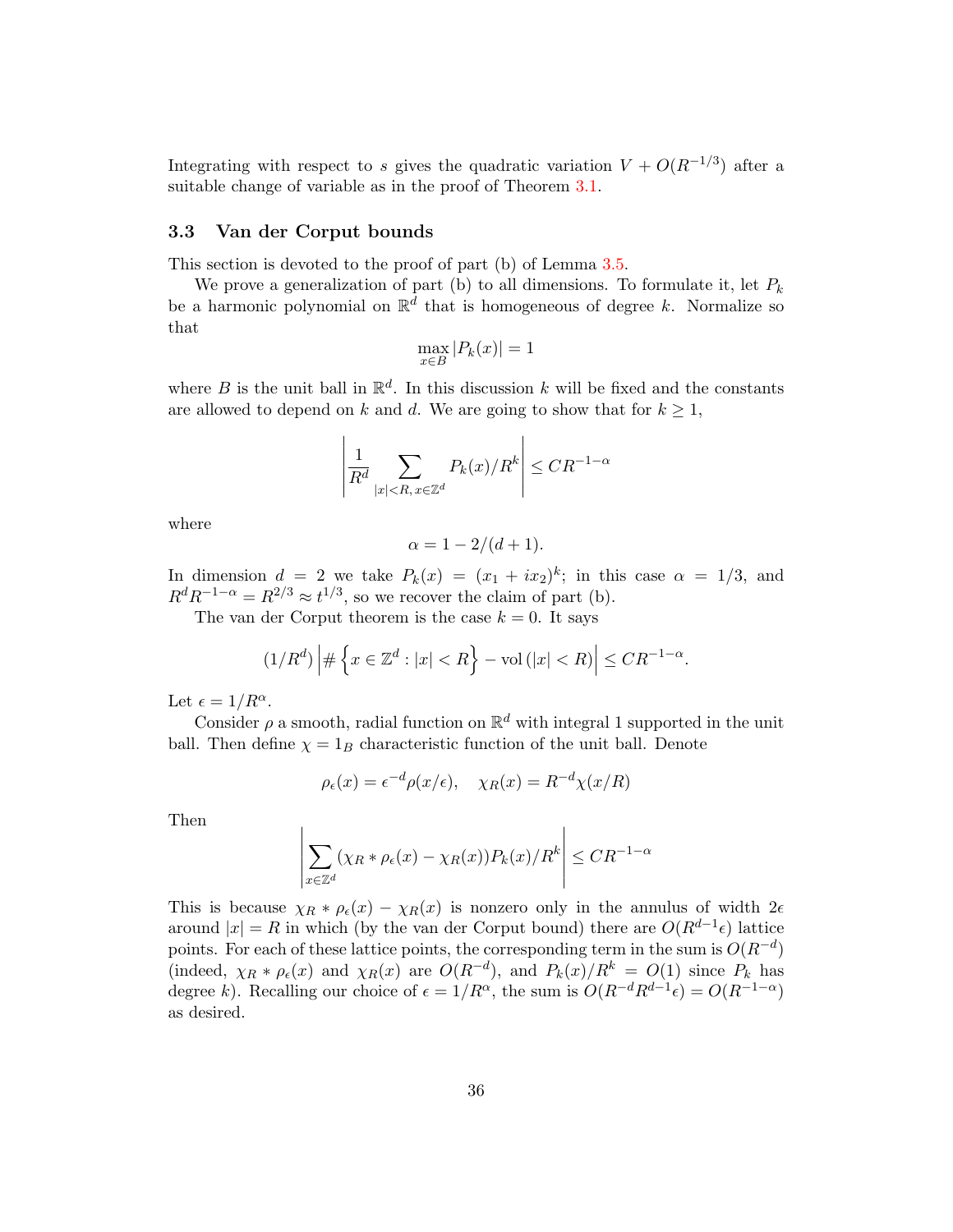The Poisson summation formula implies

$$
\sum_{x \in \mathbb{Z}^d} \chi_R * \rho_{\epsilon}(x) P_k(x) / R^k = \sum_{\xi \in 2\pi \mathbb{Z}^d} [\hat{\chi}_R(\xi) \hat{\rho}_{\epsilon}(\xi)] * \hat{P}_k(\xi) / R^k
$$

in the sense of distributions. Since  $P_k$  is homogeneous of degree  $k \geq 1$ , we have  $P_k(0) = 0$ . Since  $P_k(x)$  is harmonic, its average with respect to the radial function  $\chi_R * \rho_{\varepsilon}$  is zero:

$$
0 = \int (\chi_R * \rho_{\varepsilon})(x) P_k(x) dx = \left[ \hat{\chi}_R(\xi) \hat{\rho}_{\varepsilon}(\xi) \right] * \hat{P}_k(\xi) \Big|_{\xi=0}.
$$

So our sum equals

$$
\sum_{\xi \neq 0, \xi \in 2\pi \mathbb{Z}^d} [\hat{\chi}_R(\xi)\hat{\rho}_{\epsilon}(\xi)] * \hat{P}_k(\xi)/R^k.
$$

The Fourier transform of a polynomial is a derivative of the delta function,  $\hat{P}_k(\xi) = P_k(i\partial_\xi)\delta(\xi)$ . Thus

$$
[\hat{\chi}_R(\xi)\hat{\rho}_{\epsilon}(\xi)] * \hat{P}_k(\xi) = P_k(i\partial_{\xi})[\hat{\chi}_R(\xi)\hat{\rho}_{\epsilon}(\xi)] = P_k(i\partial_{\xi})[\hat{\chi}(R\xi)\hat{\rho}(\epsilon\xi)]
$$

By Leibniz's rule, this is a sum of terms of the form

$$
[P_{k-\ell}(i\partial_{\xi})\hat{\chi}(R\xi)][Q_{\ell}(i\partial_{\xi})\hat{\rho}(\epsilon\xi)], \quad \ell=0, 1, \ldots, k
$$

for some homogeneous polynomials  $P_j$  and  $Q_j$  of degree j. The asymptotics of the oscillatory integral

$$
P_{k-\ell}(i\partial_{\xi})\hat{\chi}(R\xi) = R^{k-\ell} \int_{|x|<1} P_{k-\ell}(x)e^{-iRx\cdot\xi}dx.
$$

are well known. For any fixed polynomial  $P$  they are of the same order of magnitude as for  $P \equiv 1$ , namely

$$
|P_{k-\ell}(i\partial_{\xi})\hat{\chi}(R\xi)| \leq CR^{k-\ell}|R\xi|^{-(d+1)/2}
$$

This is proved by the method of stationary phase and can also be derived from well known asymptotics of Bessel functions.<sup>3</sup> Furthermore, since  $\rho$  is smooth and has compact support, for any  $N$  there is  $C_N$  such that

$$
|Q_{\ell}(i\partial_{\xi})\hat{\rho}(\epsilon\xi)| \leq C_N \epsilon^{\ell} (1+|\epsilon\xi|)^{-N}.
$$

It follows that

$$
|P_k(i\partial_\xi)\hat{\chi}(R\xi)| \le C \sum_{\ell=0}^k R^{k-\ell} \epsilon^\ell |R\xi|^{-(d+1)/2} (1+|\epsilon\xi|)^{-N} \le C R^k |R\xi|^{-(d+1)/2} (1+|\epsilon\xi|)^{-N}
$$

<sup>&</sup>lt;sup>3</sup>Indeed,  $J_k(t) = O(t^{-1/2})$  as  $t \to \infty$ , for all  $k \geq 0$ . Moreover,  $\hat{\chi}(\xi)$  is a constant multiple of  $|\xi|^{-d/2} J_{d/2}(|\xi|)$ , and  $(d/dt)(t^{-k} J_k(t)) = -t^{-k} J_{k+1}(t)$ . (See, for instance, [\[SW70\]](#page-39-12), page 153.)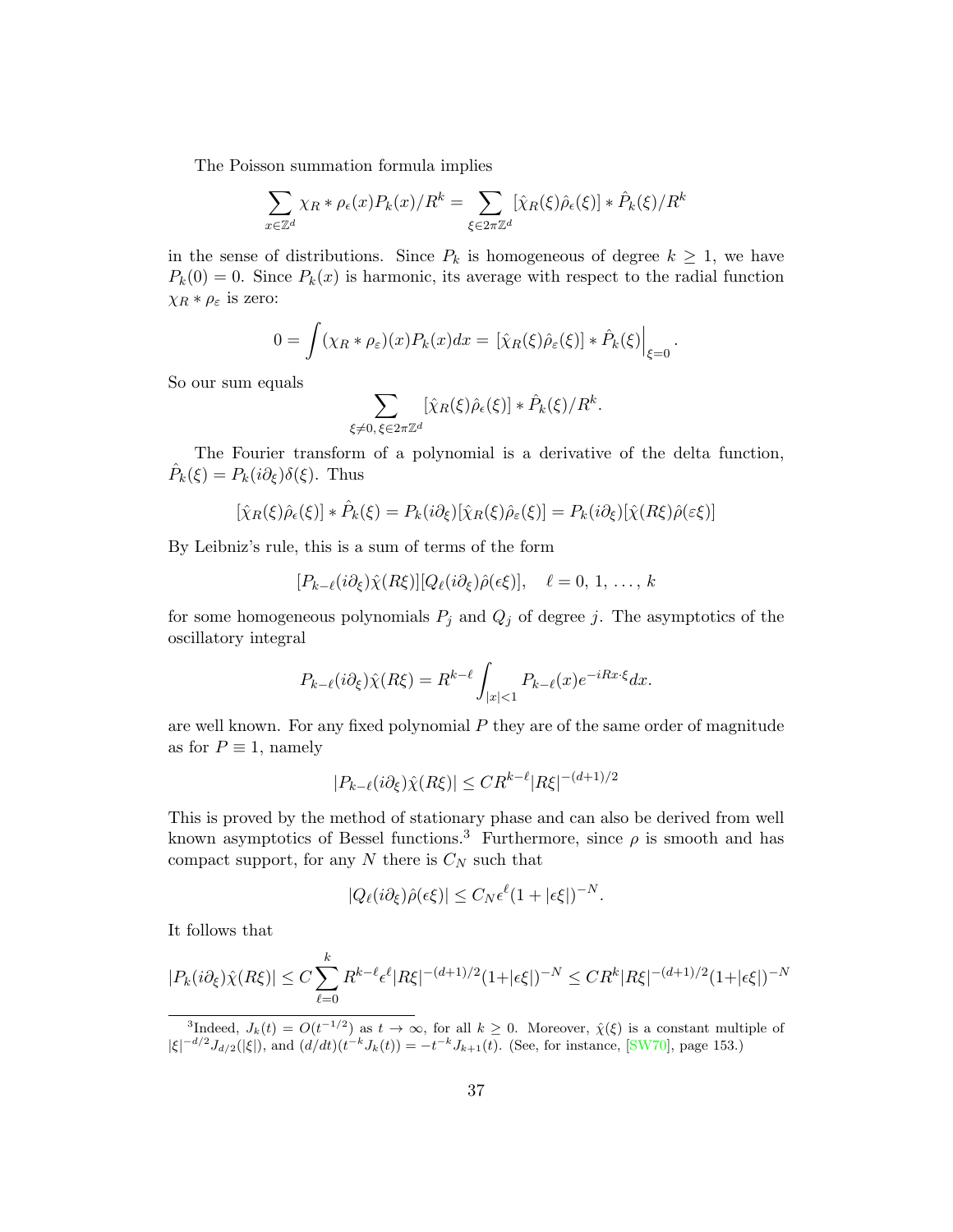and we can majorize the sum (replacing the letter  $d$  by  $n$  so that it does not get mixed up with the differential  $dr$ ) by

$$
\int_{1}^{\infty} (Rr)^{-(n+1)/2} \frac{r^{n-1} dr}{(1 + \epsilon r)^N} \approx \int_{1}^{1/\epsilon} (Rr)^{-(n+1)/2} r^n \frac{dr}{r}
$$

$$
\approx R^{-(n+1)/2} \epsilon^{-(n-1)/2}
$$

$$
= R^{-1-\alpha}.
$$

(Recall  $d = n$  and  $\alpha = 1 - \frac{2}{16}$  $\frac{2}{d+1}$ .)

#### <span id="page-37-0"></span>3.4 Fixed time fluctuations: Proof of Theorem [1.3](#page-6-1)

Theorem [1.3](#page-6-1) follows almost immediately from the  $d = 2$  case of Theorem [1.4](#page-10-0) and the estimates above. Consider  $(\phi, \tilde{E}_t)$  where  $\tilde{E}_t$  is as in [\(8\)](#page-11-1). What happens if we replace  $\phi$  with a function  $\tilde{\phi}$  that is discrete harmonic on the rescaled mesh  $m^{-1}\mathbb{Z}^d$ within a  $\log m/m$  neighborhood of  $B_1(0)$ ? Clearly, if  $\phi$  is smooth, we will have  $\phi - \tilde{\phi} = O(m^{-1} \log m)$ . Since there are at most  $O(m^{d-1} \log m)$  non-zero terms in [\(8\)](#page-11-1), the discrepancy in

$$
(\phi, \tilde{E}_t) - (\tilde{\phi}, \tilde{E}_t) = O\big(m^{-d/2} m^{d-1} (m^{-1} \log m) \log m\big) = O\big(m^{d/2 - 2} (\log m)^2\big), \quad (30)
$$

which tends to zero as long as  $d \in \{2,3\}.$ 

The fact that replacing  $E_t$  with  $\tilde{E}_t$  has a negligible effect follows from the above estimates when  $d = 2$ . This may also hold when  $d = 3$ , but we will not prove it here. Instead we remark that Theorem [1.3](#page-6-1) holds in three dimensions provided that we replace  $(2)$  with  $(8)$ , and that the theorem as stated probably fails in higher dimensions even if we make a such a replacement. The reason is that  $(8)$  is positive at points slightly outside of  $B_r$  (or outside of the support of  $w_t$ ) and negative at points slightly inside. If we replace a discrete harmonic polynomial  $\psi$  with a function that agrees with  $\psi$  on  $B_1(0)$  but has a different derivative along portions of  $\partial B_1(0)$ , this may produce a non-trivial effect (by the discussion above) when  $d \geq 4$ .

Finally, we note that replacing  $\psi_m$  by  $\psi$  introduces an error of order  $m^{-2}$ , and the same argument as above gives

$$
(\psi, \tilde{E}_t) - (\tilde{\psi}_m, \tilde{E}_t) = O\big(m^{-d/2} m^{d-1} m^{-2} \log m\big) = O\big(m^{d/2 - 3} (\log m)\big),\tag{31}
$$

which tends to zero when  $d \in \{2, 3, 4, 5\}.$ 

## Acknowledgment

We thank the anonymous referees for many detailed comments, which substantially improved the paper.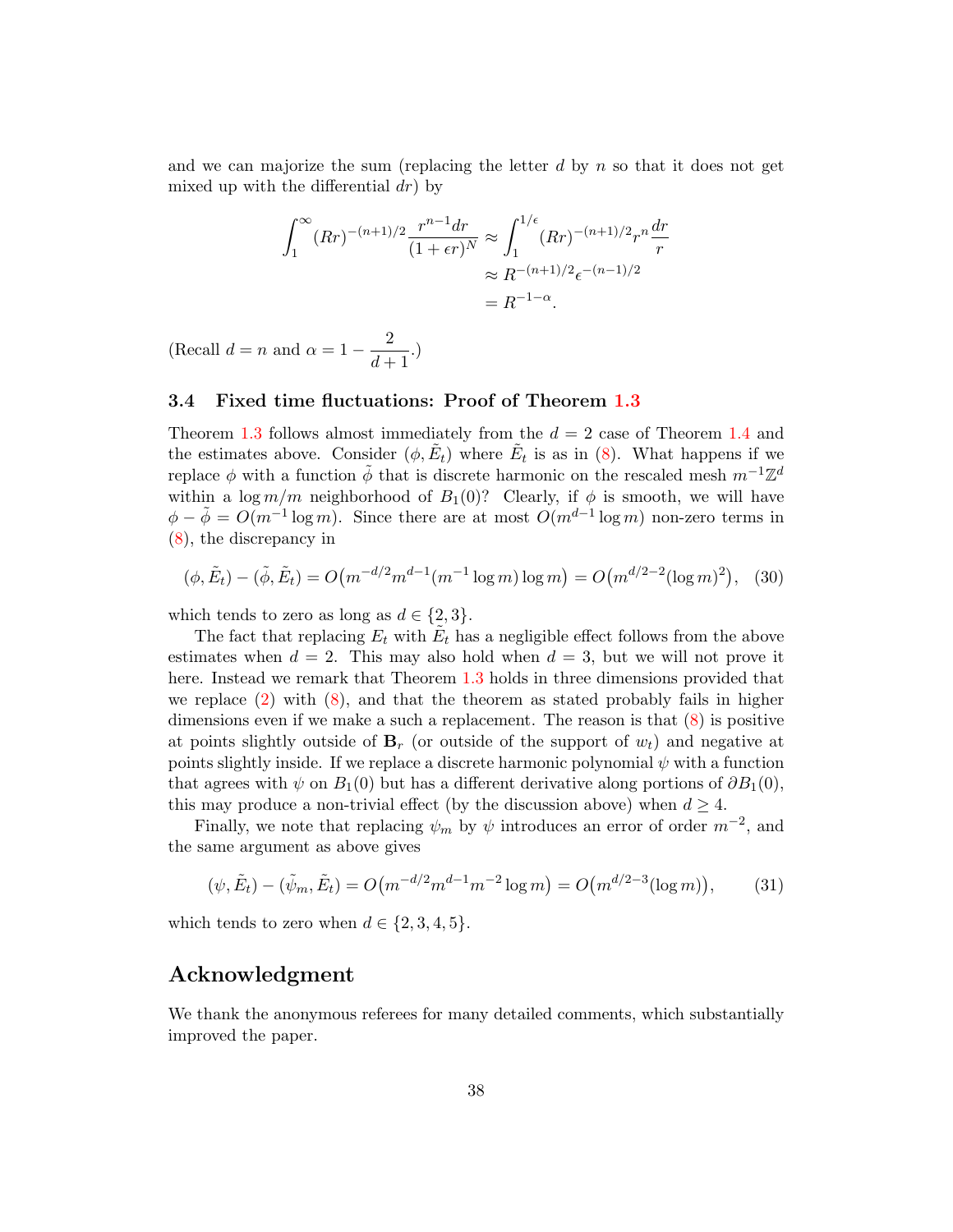## References

- <span id="page-38-2"></span>[AG12a] A. Asselah and A. Gaudillière, From logarithmic to subdiffusive polynomial fluctuations for internal DLA and related growth models. Ann. Probab., to appear. arXiv: 1009.2838
- <span id="page-38-3"></span>[AG12b] A. Asselah and A. Gaudillière, Sublogarithmic fluctuations for internal DLA. Ann. Probab., to appear.  $arXiv:1011.4592$
- <span id="page-38-5"></span>[AG11] A. Asselah and A. Gaudillière, Lower bounds on fluctuations for internal DLA. [arXiv:1111.4233](http://arxiv.org/abs/1111.4233)
- <span id="page-38-0"></span>[DF91] P. Diaconis and W. Fulton, A growth model, a game, an algebra, Lagrange inversion, and characteristic classes, Rend. Sem. Mat. Univ. Pol. Torino 49 (1991) no. 1, 95–119.
- <span id="page-38-10"></span>[Duf56] R. J. Duffin, Basic properties of discrete analytic functions, Duke Math. J., 1956
- <span id="page-38-7"></span>[DS10] B. Duplantier and S. Sheffield, Liouville Quantum Gravity and KPZ, Inventiones Math. (to appear), [arXiv:0808.1560](http://arxiv.org/abs/0808.1560)
- <span id="page-38-9"></span>[FKG71] C. M. Fortuin, P. W. Kasteleyn and J. Ginibre, Correlation inequalities on some partially ordered sets, Comm. Math. Phys. 22: 89103, 1971.
- <span id="page-38-4"></span>[FL12] T. Friedrich and L. Levine, Fast simulation of large-scale growth models, Random Struct. Alg. (to appear). [arXiv:1006.1003](http://arxiv.org/abs/1006.1003)
- <span id="page-38-8"></span>[GK97] H.-O. Georgii and T. Küneth, Stochastic comparison of point random fields, J. Appl. Probab. 34 (1997), no. 4, 868–881.
- <span id="page-38-11"></span>[GS10] V. Guillemin and S. Sternberg, Semi-Classical Analysis, book available at <http://www-math.mit.edu/~vwg/semiclassGuilleminSternberg.pdf> Jan 13, 2010.
- <span id="page-38-1"></span>[GV06] B. Gustafsson and A. Vasil'ev, Conformal and potential analysis in Hele-Shaw cells, Birkhäuser Verlag, 2006.
- <span id="page-38-12"></span>[HH80] P. Hall and C. C. Heyde, *Martingale Limit Theory and Its Application*, Academic Press, 1980.
- <span id="page-38-6"></span>[IKKN04] A. Ivić, E. Krätzel, M. Kühleitner, and W.G. Nowak, Lattice points in large regions and related arithmetic functions: recent developments in a very classic topic, Elementare und analytische Zahlentheorie, Schr. Wiss. Ges. Johann Wolfgang Goethe Univ. Frankfurt am Main, 20, 89–128, 2006.